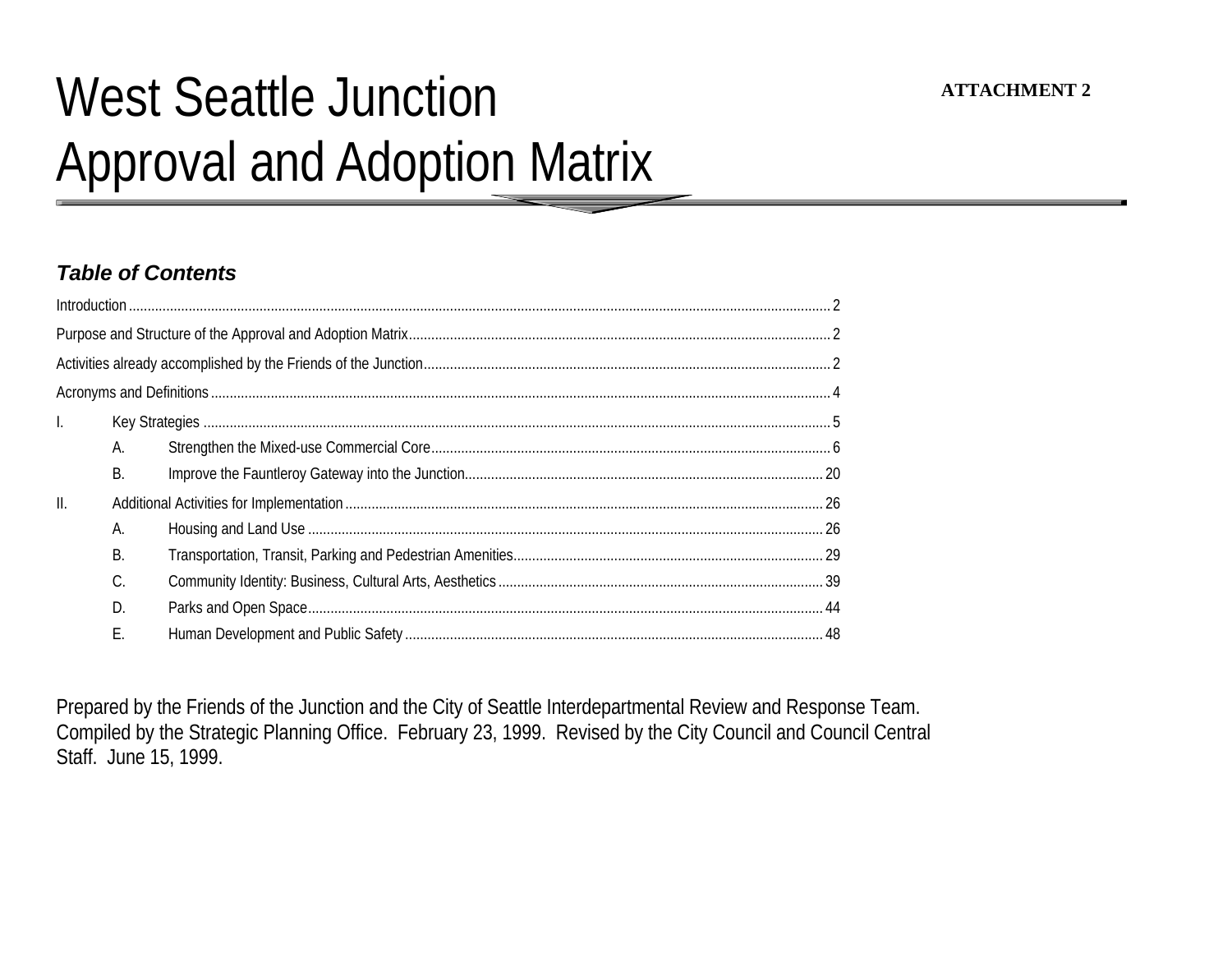## *Introduction*

# *PURPOSE AND STRUCTURE OF THE APPROVAL AND ADOPTION MATRIX*

Through the City of Seattle's Neighborhood Planning Program, 37 neighborhoods all over Seattle are preparing neighborhood plans. These plans enable people in neighborhoods to articulate a collective vision for growth and change over the next 20 years and identify activities to help them achieve that vision. The plans are also intended to flesh out the City's Comprehensive Plan. Because each plan is unique, this Approval and Adoption Matrix has been designed as a standard format for the City to establish its work program in response to the recommended activities proposed in the specific neighborhood plan and to identify implementation actions to be factored into future work plans and tracked over time. The development of the Sector Implementation Plans and a central database will be the primary tools to track implementation of the activities in all of the neighborhood plan matrices over time.

The matrix is divided into two sections:

- I. *Key Strategies*: usually complex projects or related activities that the neighborhood considers critical to the successful implementation of the neighborhood plan.
- II. *Additional Activities for Implementation:* activities that are not directly associated with a Key Strategy, ranging from high to low in priority and from immediate to very long range in anticipated timing.

The neighborhood planning group or its consultant generally fill in the Activity, Priority, Time Frame, Cost Estimates and Implementor columns. The Executive Comment column reflects City department comments as compiled by the Strategic Planning Office. The City Action column in Section II and the narrative response to each Key Strategy are initially filed in by City departments and then reviewed, changed if appropriate, and finalized by City Council. Staff from almost every City department have participated in these planning efforts and in the preparation of this Matrix. Ultimately, the City Council will approve the Matrix and recognize the neighborhood plan by resolution.

Some neighborhood recommendations may need to be examined on a citywide basis before the City can provide an appropriate response. This is usually because similar recommendations are being pursued in many neighborhoods and the City will need clear policy direction to ensure a consistent city-wide response. Such recommendations are being referred to the "Policy Docket", a list of policy issues that will be presented to City Council for further discussion and action.

## *ACTIVITIES ALREADY ACCOMPLISHED IN THE WEST SEATTLE JUNCTION*

## *California Ave SW Study*

At the neighborhood planning group's request, SEATRAN pursued funding for a traffic study to be performed as part of the UATA project for signal and paving improvements in West Seattle. The primary focus of this portion of the traffic study was to evaluate the three-lane versus four- lane operation of California Ave SW, in order to provide information for future community discussion on the traffic flow through the Junction business district. Approximately \$18,000 was awarded for the study's completion. The study concluded that a three-lane operation could work for California Ave SW, if

the all-way walk signal was removed, at a comparable level-of-service with the current four-lane operation both at existing and projected future growth levels of traffic. SEATRAN, however, would not pursue a change in lane operation unless there were clear community consensus to do so. A summary of the analysis is available from SEATRAN.

## *Tree Planting*

Friends of the Junction planning group, with help from TREEmendous Seattle, planted 200 trees in the urban village.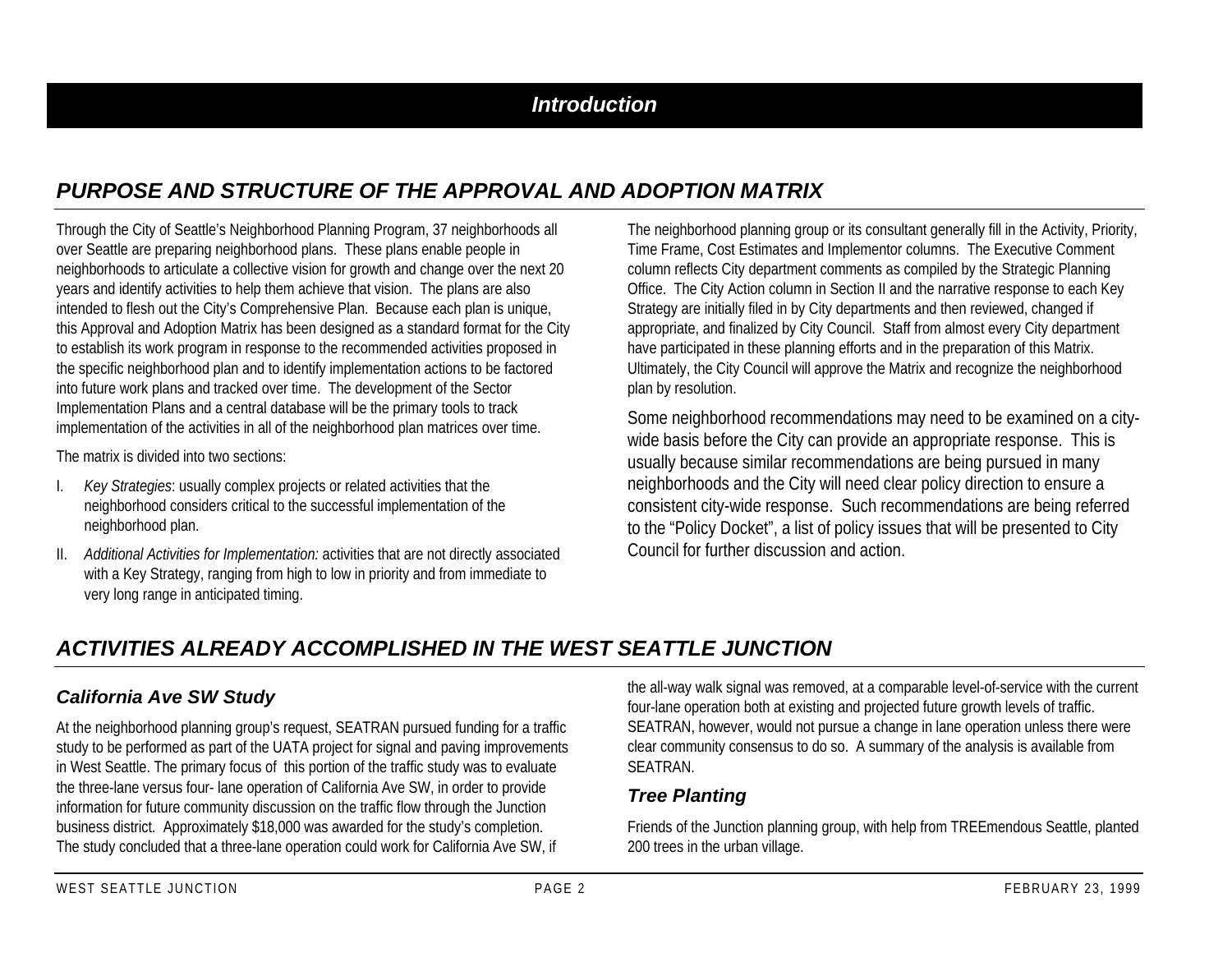## *Landscaped Traffic Island*

Friends of the Junction, ArtsWest and the Southwest District Council, are working on a project to create a landscaped island at Fauntleroy Way and 39th Ave SW with funding from the Seattle Transportation Street Fund. The area, which was previously an informal used car lot, is virtually at the center of West Seattle's hub urban village and is the major entryway into the classic "West Seattle Junction."

## *Neighborhood Signs*

The Friends of the Junction planning group and the West Seattle Chamber teamed up with their local business district to develop a revitalization plan. One result was the design and construction of directional signs which provide information to both residents and visitors alike and make visible connections between the different neighborhoods in West Seattle. Four signs have been installed.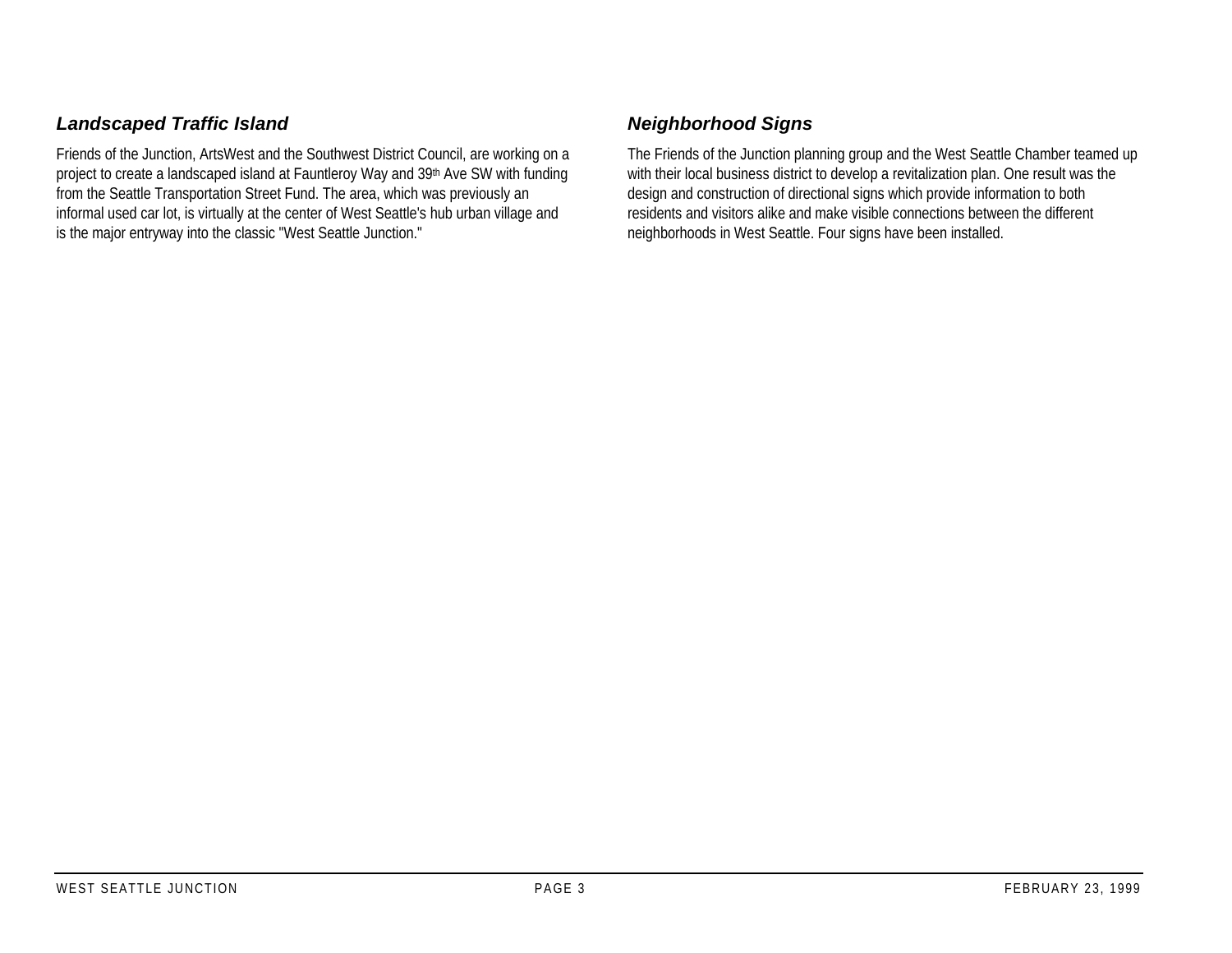## *ACRONYMS AND DEFINITIONS*

- **ArtsWest** a community, non-profit arts agency based in West Seattle, promoting music, visual arts, literature, and theatre
- **BIA** West Seattle Junction Merchants Association, the local business improvement association
- **Chamber** West Seattle Chamber
- **DCLU** Department of Design, Construction and Land Use (City of Seattle)
- **DON** Department of Neighborhoods (City of Seattle)
- **DPR** Department of Parks and Recreation (City of Seattle)
- **ESD** Executive Services Department (City of Seattle)
- **FOJ** Friends of the Junction Neighborhood Association, the West Seattle Junction neighborhood planning group or other community stewardship organization
- **HSD** Human Services Department (Formerly part of the Department of Housing and Human Services [DHHS]) (City of Seattle)
- **Metro** King County Metro Transit Division
- **NATS** Neighborhood Action Team Seattle (City of Seattle)
- **NPO** Neighborhood Planning Office (City of Seattle)
- **OED** Office of Economic Development (City of Seattle)
- **OFE** Office for Education, SPO (City of Seattle)
- **OH** Office of Housing (Formerly part of the Department of Housing and Human Services [DHHS]) (City of Seattle)
- **OIR** Office of Intergovernmental Relations (City of Seattle)
- **Policy Docket** A list of issues for discussion and action by City Council to establish citywide policy in response to neighborhood plans
- **SAC** Seattle Arts Commission (City of Seattle)
- **SCL** Seattle City Light (City of Seattle)
- **SEATRAN** Seattle Transportation Department (Formerly part of the Seattle Engineering Department [SED]) (City of Seattle)
- **SFD** Seattle Fire Department (City of Seattle)
- **SJI** Seattle Jobs Initiative
- **ST** Sound Transit (Formerly Regional Transit Authority [RTA])
- **SPD** Seattle Police Department (City of Seattle)
- **SPL** Seattle Public Library (City of Seattle)
- **SPO** Strategic Planning Office (Formerly part of the Office of Management and Planning [OMP]) (City of Seattle)
- **SPU** Seattle Public Utilities (City of Seattle)
- **SSD** Seattle School District
- **Trusteed Properties** West Seattle Trusteed Properties. Owners of a number of the parking lots in the West Seattle Junction business district. The Junction BIA leases parking from Trusteed Properties in order to provide free parking for customers in the district.
- **UATA** Urban Arterial Trust Account, a grant source offered by the State's Transportation Improvement Board to fund city and urban county arterial road and street projects to reduce congestion and improve safety, geometrics, and structural concerns(Washington State)
- **WSDOT** Washington State Department of Transportation
- **WSHFC** Washington State Housing Finance Commission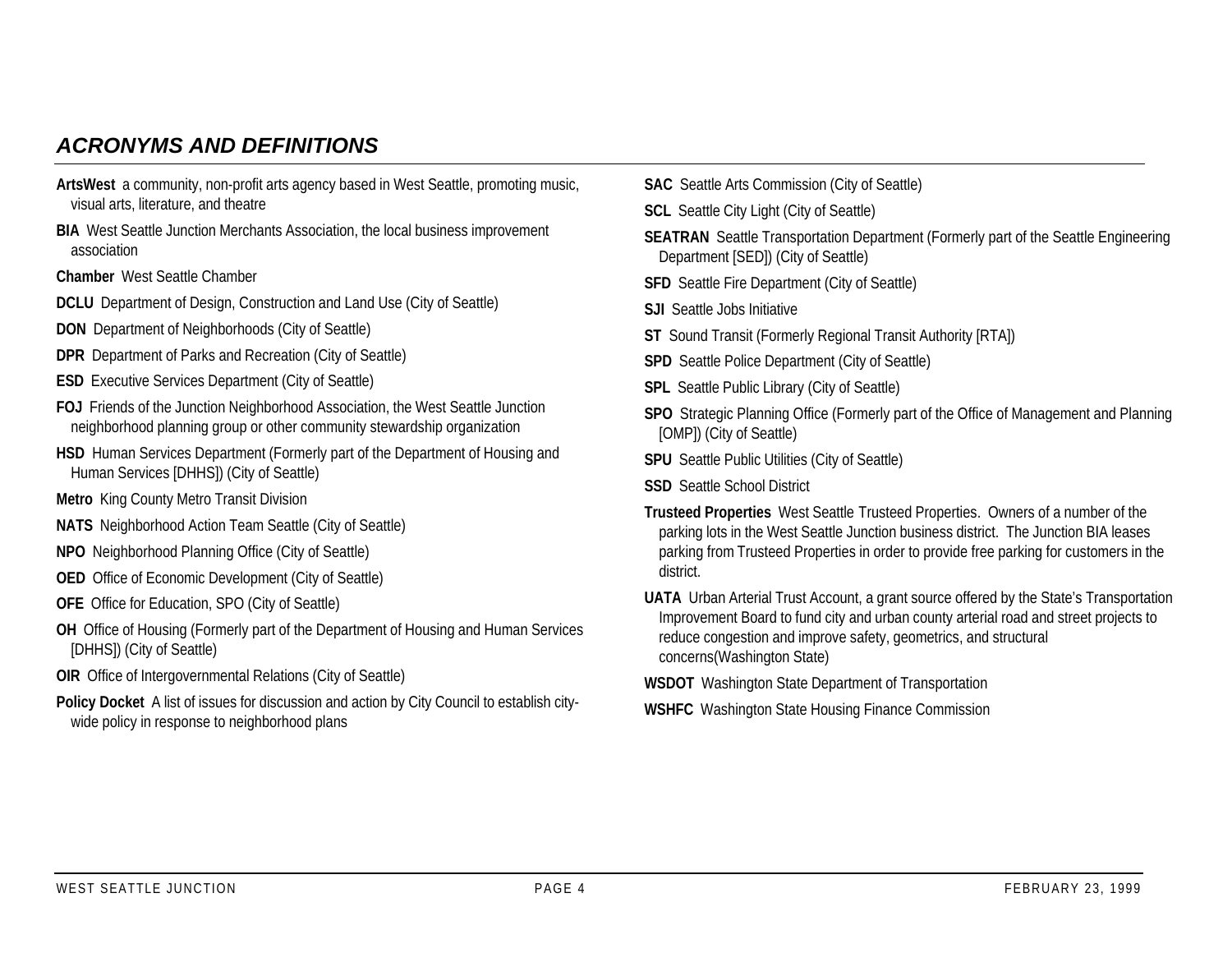## *I. Key Strategies*

Each Key Strategy consists of activities for a single complex project or theme that the neighborhood considers critical to achieving its vision for the future. While the Key Strategies are high priorities for the neighborhood, they are also part of a twenty-year plan, so the specific activities within each Key Strategy may be implemented over the span of many years.

The Executive recognizes the importance of the Key Strategies to the neighborhood that developed them. Given the number of Key Strategies that will be proposed from the 37 planning areas, priorities will have to be set and projects phased over time. The Executive will coordinate efforts to sort through the Key Strategies. During this sorting process, the departments will work together to create a Sector Implementation Plan which includes evaluation of Key Strategy elements. This may include developing rough cost estimates for the activities within each Key Strategy; identifying potential funding sources and mechanisms; establishing priorities for the Key

Strategies within each plan, as well as priorities among plans; and developing phased implementation and funding strategies. The City will involve neighborhoods in a public process so that neighborhoods can help to establish citywide priorities. Activities identified in this section will be included in the City's tracking database for monitoring neighborhood plan implementation.

The department most involved with the activities for a Key Strategy is designated as the lead and is listed in bold type. Otherwise, DON is designated as the lead. Other participating departments are also identified.

The City Response lists activities already underway, and other tasks that the City has committed to commence during the 1999-2000 biennium.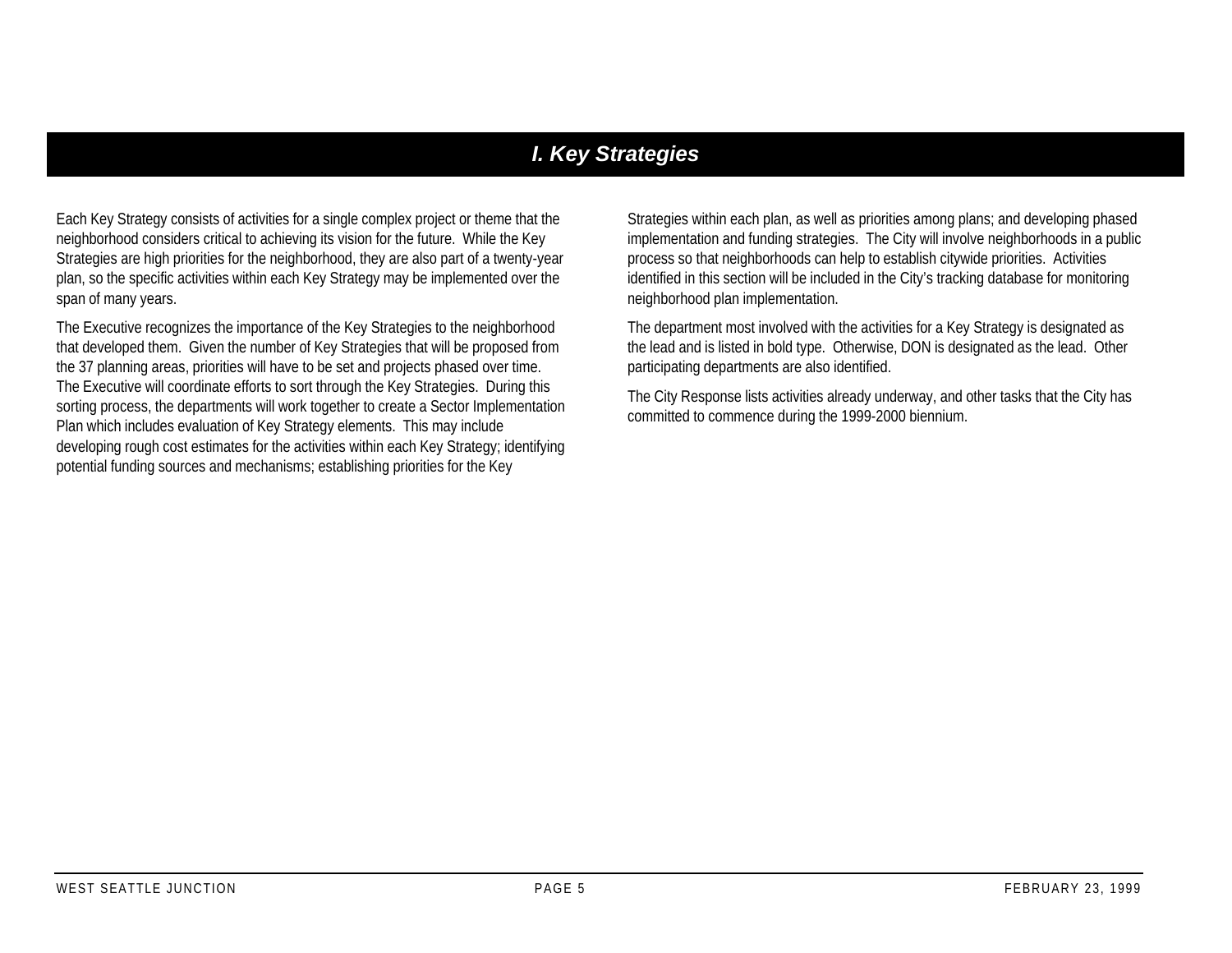# *Description*

The main retail core of West Seattle Junction is currently centered along California Avenue SW between SW Oregon Street and SW Edmunds Street. This area is characterized by small one- and two-story structures concentrated wall-to-wall along the street, giving it the image of "Main Street" in a small town. The purpose of this Key Strategy is to build on this retail core, maintaining and enhancing a compact mixeduse commercial core, with small town character, located between 41st and 44th Avenues SW and SW Genesee Street and SW Edmunds Street, by: improving traffic flow and circulation; improving pedestrian safety and access; providing pedestrian amenities; implementing a strong business retention and recruitment program; improving parking signage;, providing employee parking opportunities; and improving architectural image.

# *Integrated City Response*

The City supports the concept of a compact mixed-use commercial core in the West Seattle Junction and encourages the community in working towards this vision of the neighborhood. This Key Strategy contains a number of ideas which will need to be developed further before feasibility and implementation issues can be addressed. At the community's request, SEATRAN studied three and four-lane alternatives for the operation of California Ave. This work will help inform the community in developing a street design for the Junction's main commercial street. The neighborhood has also listed a number of recommendations on which the community can take the lead and have a vital role in strengthening the core business district.

Funding will need to be identified for a number of the improvements listed in this Key Strategy. Some of these recommendations include local drainage work and other alleyway improvements, as well as improving district signage and providing more street furniture throughout the commercial core. While the Neighborhood Matching Fund and Neighborhood Early Implementation Fund may provide funding for some of these less expensive items, other recommendations will require additional resources for further concept development and eventual implementation.

The community has also proposed allowing single purpose residential development outright in commercial areas outside the defined commercial core. This recommendation may help alleviate the dispersion of new commercial space where

the market may not yet support it. DCLU has prepared amendments to the Land Use Code which are included in the Comprehensive Plan ordinance as part of the Approval and Adoption Package.

## *Lead Department:* DON

## *Participating Departments:* SEATRAN, OED, SPU, SPO, DCLU, DPR, SAC

#### *Activities Already Underway*

- 1. SEATRAN is completing work on a traffic study of California Ave SW to evaluate three and four-lane designs of the road as part of an Urban Arterial Trust Account project in West Seattle.
- 2. The City has committed \$300,000 to support the renovation of the ArtsWest Playhouse on California Ave SW through the 1999-2000 budget.
- 3. OED, the Neighborhood Business Council and the Downtown Seattle Association will be sponsoring a series of 4 workshops in 1999 for neighborhood business districts to focus on a variety of business district issues. Issues discussed could include business retention/recruitment, public safety, and special event planning. The first session was held on March 24, 1999 and focused on public safety in neighborhood business districts. A second session is scheduled for June 10.
- 4. In Spring 1998, 200 trees were planted in West Seattle. The West Seattle Junction planting was done with the Friends of the Junction Neighborhood Association Parks and Open Space Committee through SCL's community tree planting program (also known as the Urban Tree Replacement Program). Additional plantings may be pursued through this program.

## *Tasks to be Undertaken in 1999-2000*

1. DCLU will address neighborhood specific design guideline proposals starting 2nd quarter 1999 and ongoing throughout 2000. DCLU will work with neighborhoods using a three phased process, which will package neighborhood proposals in sets of approximately 6 neighborhoods each. First, more fully developed neighborhood design guideline proposals will be reviewed by DCLU and the neighborhoods with the goal of Council adoption of the first package before the end of 1999. In the second and third phases DCLU will work with remaining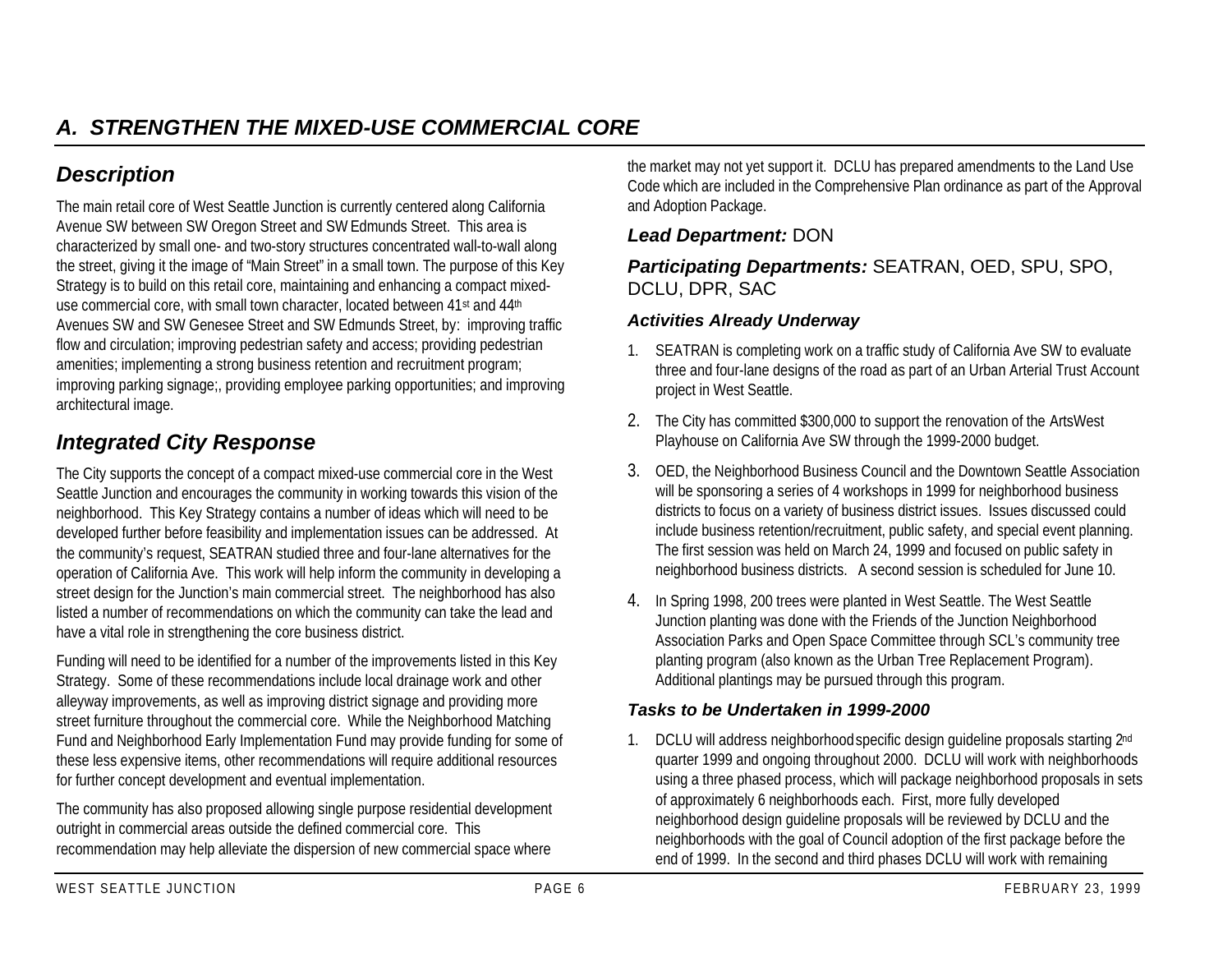neighborhoods whose guideline proposals are more formulative for presentation to Council in 2000, likely in the 2nd and 4th quarters.

- DCLU will work with FOJ to assist them in development of design guidelines. DCLU anticipates FOJ to fit into either the 2<sup>nd</sup> or 3<sup>rd</sup> phase of the process. Funding will likely be needed for the development of neighborhood specific design guidelines. The amount needed will depend on the scope of the neighborhood's proposal. Neighborhood Matching Fund grants or Early Implementation Funds have been used by other neighborhoods and should be considered here.
- 2. DCLU, as part of its 1999 work program, will conduct a project to examine possible changes to land use regulations that may facilitate the use of existing parking supply in neighborhoods (including parking in-lieu programs and other methods which could be used to establish joint-use facilities).
- 3. SPO is conducting a comprehensive, though focused, parking study to provide background information that will form the basis for recommending approaches or solutions for: the appropriateness of parking requirements for certain land uses; specific parking management strategies to promote transit-oriented design around Sound Transit stations; and on-street parking restrictions that minimize "hide-andride" around Sound Transit stations. In West Seattle, this work may address some of the community's concerns related to off-street parking.
- 4. Identify those activities in this Key Strategy that are good candidates for next steps for implementation considering priorities, funding sources, and departmental staffing concerns through the Southwest Sector Implementation Plan.
- 5. Identify next steps for continued implementation.

|          | A. Strengthen the mixed-use commercial core                                                                                                                                                                                                                                                                                                                                                                                                                                                                                                                                                                                                                                       |                 |                      |                      |                    |                                                                                                                                                                                                                                                                                                                                                                                                                                                                                                                                                                                                                                                                                                                                                                                                                                                                             |  |  |  |  |
|----------|-----------------------------------------------------------------------------------------------------------------------------------------------------------------------------------------------------------------------------------------------------------------------------------------------------------------------------------------------------------------------------------------------------------------------------------------------------------------------------------------------------------------------------------------------------------------------------------------------------------------------------------------------------------------------------------|-----------------|----------------------|----------------------|--------------------|-----------------------------------------------------------------------------------------------------------------------------------------------------------------------------------------------------------------------------------------------------------------------------------------------------------------------------------------------------------------------------------------------------------------------------------------------------------------------------------------------------------------------------------------------------------------------------------------------------------------------------------------------------------------------------------------------------------------------------------------------------------------------------------------------------------------------------------------------------------------------------|--|--|--|--|
| #        | <b>Activity</b>                                                                                                                                                                                                                                                                                                                                                                                                                                                                                                                                                                                                                                                                   | <b>Priority</b> | Time<br><b>Frame</b> | <b>Cost Estimate</b> | <b>Implementor</b> | <b>Executive Comment</b>                                                                                                                                                                                                                                                                                                                                                                                                                                                                                                                                                                                                                                                                                                                                                                                                                                                    |  |  |  |  |
|          | <b>Transportation, Parking and Pedestrian Amenities</b>                                                                                                                                                                                                                                                                                                                                                                                                                                                                                                                                                                                                                           |                 |                      |                      |                    |                                                                                                                                                                                                                                                                                                                                                                                                                                                                                                                                                                                                                                                                                                                                                                                                                                                                             |  |  |  |  |
| $KS-1.1$ | Study the best methods of improving traffic flow<br>through the retail core. The elements of the study<br>should include the following recommendations:<br>Reconfigure California Ave in the Junction<br>commercial area (Oregon St - Edmunds St) to<br>facilitate smooth traffic flow, maximize vehicular<br>accessibility and circulation, and support<br>improved pedestrian safety and convenience.<br>Provide one travel lane in each direction with left<br>turn lanes at intersections (continuous two-way<br>left turn lane not needed between intersections;<br>however, median can be retained for<br>landscaping and/or pedestrian refuges for<br>midblock crossings). | H               | $1-2$<br>years       |                      | <b>SEATRAN</b>     | SEATRAN was awarded funding from the State's Urban<br>Arterial Trust Account (UATA) for basic street<br>improvement work aimed at improving safety, maintaining<br>traffic flow/roadway capacity, and upgrading/ maintaining<br>basic roadway facilities in West Seattle. This work will<br>involve largely paving and upgrades of local signals. The<br>cost of the entire project, City match included, is about<br>\$1.8M. Approximately \$18,000 was awarded for a traffic<br>study as part of this work. In the West Seattle Junction,<br>this work will primarily focus on making signal<br>improvements to California Ave SW.<br>At the neighborhood planning group's request, SEATRAN<br>pursued and received funding for a traffic study to be<br>performed as part of the UATA project. SEATRAN's study<br>focused on how California Avenue SW would operate as a |  |  |  |  |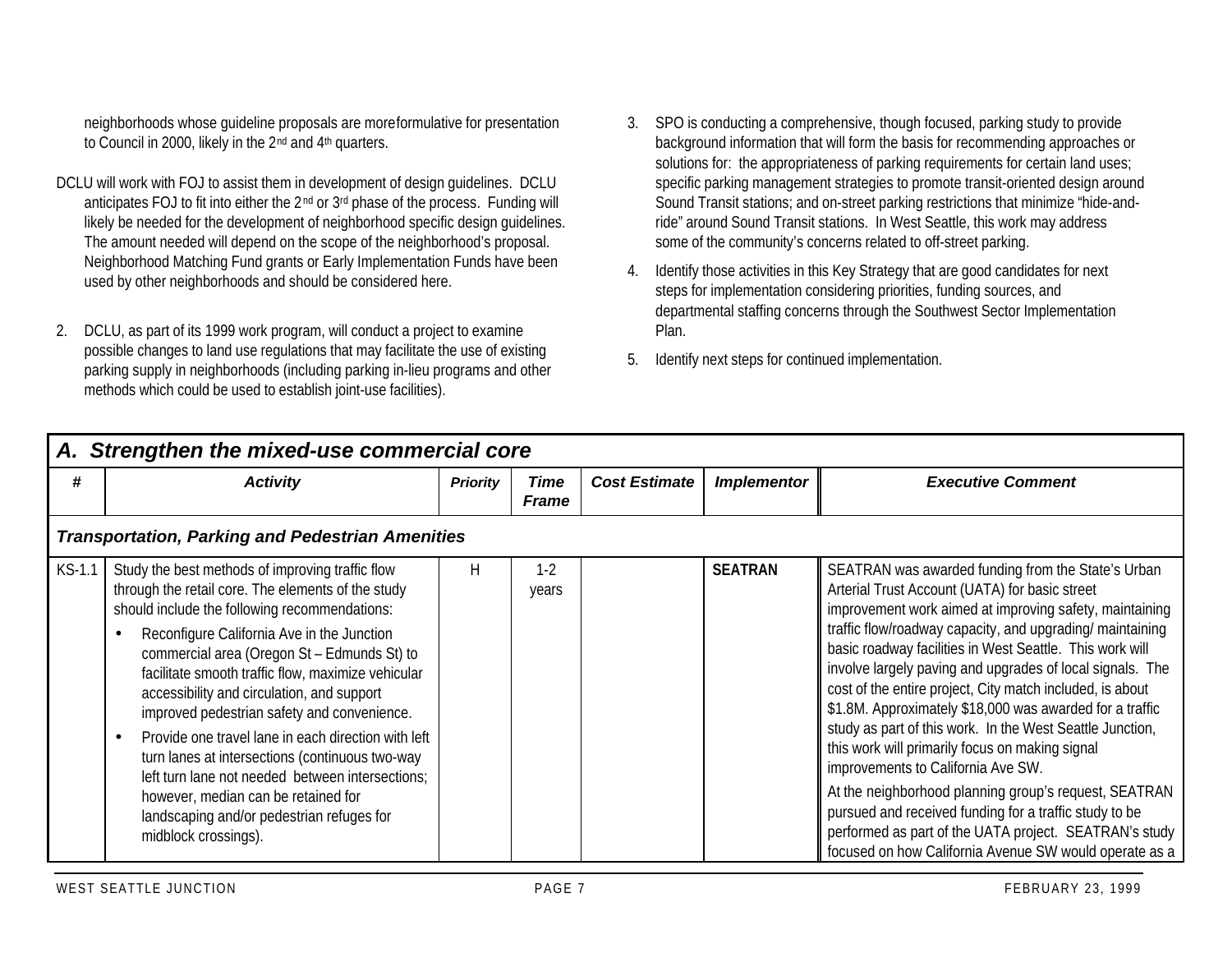|          | A. Strengthen the mixed-use commercial core                                                                                                                                                                                                                                                                                                                                                                                                                                                                  |                 |                             |                      |                                             |                                                                                                                                                                                                                                                                                                                                                                                                                                                                                                                                                                                                                                                                                                                                                                                                                                                                                                                                                                                                                                                                                                                                                                                                                                                                                                                                                                                                                                                  |  |  |  |  |
|----------|--------------------------------------------------------------------------------------------------------------------------------------------------------------------------------------------------------------------------------------------------------------------------------------------------------------------------------------------------------------------------------------------------------------------------------------------------------------------------------------------------------------|-----------------|-----------------------------|----------------------|---------------------------------------------|--------------------------------------------------------------------------------------------------------------------------------------------------------------------------------------------------------------------------------------------------------------------------------------------------------------------------------------------------------------------------------------------------------------------------------------------------------------------------------------------------------------------------------------------------------------------------------------------------------------------------------------------------------------------------------------------------------------------------------------------------------------------------------------------------------------------------------------------------------------------------------------------------------------------------------------------------------------------------------------------------------------------------------------------------------------------------------------------------------------------------------------------------------------------------------------------------------------------------------------------------------------------------------------------------------------------------------------------------------------------------------------------------------------------------------------------------|--|--|--|--|
| #        | <b>Activity</b>                                                                                                                                                                                                                                                                                                                                                                                                                                                                                              | <b>Priority</b> | <b>Time</b><br><b>Frame</b> | <b>Cost Estimate</b> | <b>Implementor</b>                          | <b>Executive Comment</b>                                                                                                                                                                                                                                                                                                                                                                                                                                                                                                                                                                                                                                                                                                                                                                                                                                                                                                                                                                                                                                                                                                                                                                                                                                                                                                                                                                                                                         |  |  |  |  |
|          | Retain on-street parking.<br>$\bullet$<br>Relocate bus stop zones as appropriate.<br>$\bullet$<br>Remove walk-all-ways pedestrian signal<br>$\bullet$<br>phasing at Alaska St intersection.<br>On southbound California at Edmunds, provide<br>$\bullet$<br>exclusive lane for movements to southwest<br>bound Erskine.<br>Coordinate and optimize signal timing/phasing<br>$\bullet$<br>plans for the traffic signals at Oregon, Alaska,<br>and Edmunds/Erskine; consider actuation and<br>interconnection. |                 |                             |                      |                                             | three-lane section with respect to:<br>level of service (delay/queuing)<br>pedestrian safety<br>route shifting (keeping traffic circulation on the arterial<br>network)<br>retaining on-street parking along California Ave<br>impacts to transit operations<br>impacts to cycling<br>The chief finding of this traffic modeling and technical<br>analysis was that a three-lane operation on California Ave<br>would operate with about the same traffic moving ability<br>as the present four-lane design, both at existing and<br>projected growth levels of traffic. A key factor to the<br>comparable operations of the three-lane and four-lane<br>designs is the removal of the all-way walk phase at the<br>intersection of California Ave SW and SW Alaska Street.<br>SEATRAN's major aim in performing this traffic study was<br>to provide information for future community discussion on<br>the traffic flow through the Junction business district.<br>SEATRAN would not make a change to the current four-<br>lane operation unless there were clear community<br>consensus to do so.<br>The UATA project is continuing with design work in 1999,<br>and construction in 2000. Along California Ave SW, the<br>UATA project will continue with the existing four-lane<br>operation. SEATRAN is working with the community on<br>opportunities for curb bulbs and potentially some sidewalk<br>improvements as a part of this work. |  |  |  |  |
| $KS-1.2$ | Coordinate with Seattle Public Utilities' California<br>Avenue UATA-funded signal interconnect/street<br>improvement project for SEATRAN. Prepare initial<br>traffic operation analysis for California Ave street and                                                                                                                                                                                                                                                                                        | H               | $1-2$                       |                      | Community,<br>Consultant,<br><b>SEATRAN</b> | SPU staff responsible for coordinating the implementation<br>of this project have been transferred to SEATRAN. The<br>UATA project will be coordinated entirely within<br>SEATRAN.                                                                                                                                                                                                                                                                                                                                                                                                                                                                                                                                                                                                                                                                                                                                                                                                                                                                                                                                                                                                                                                                                                                                                                                                                                                               |  |  |  |  |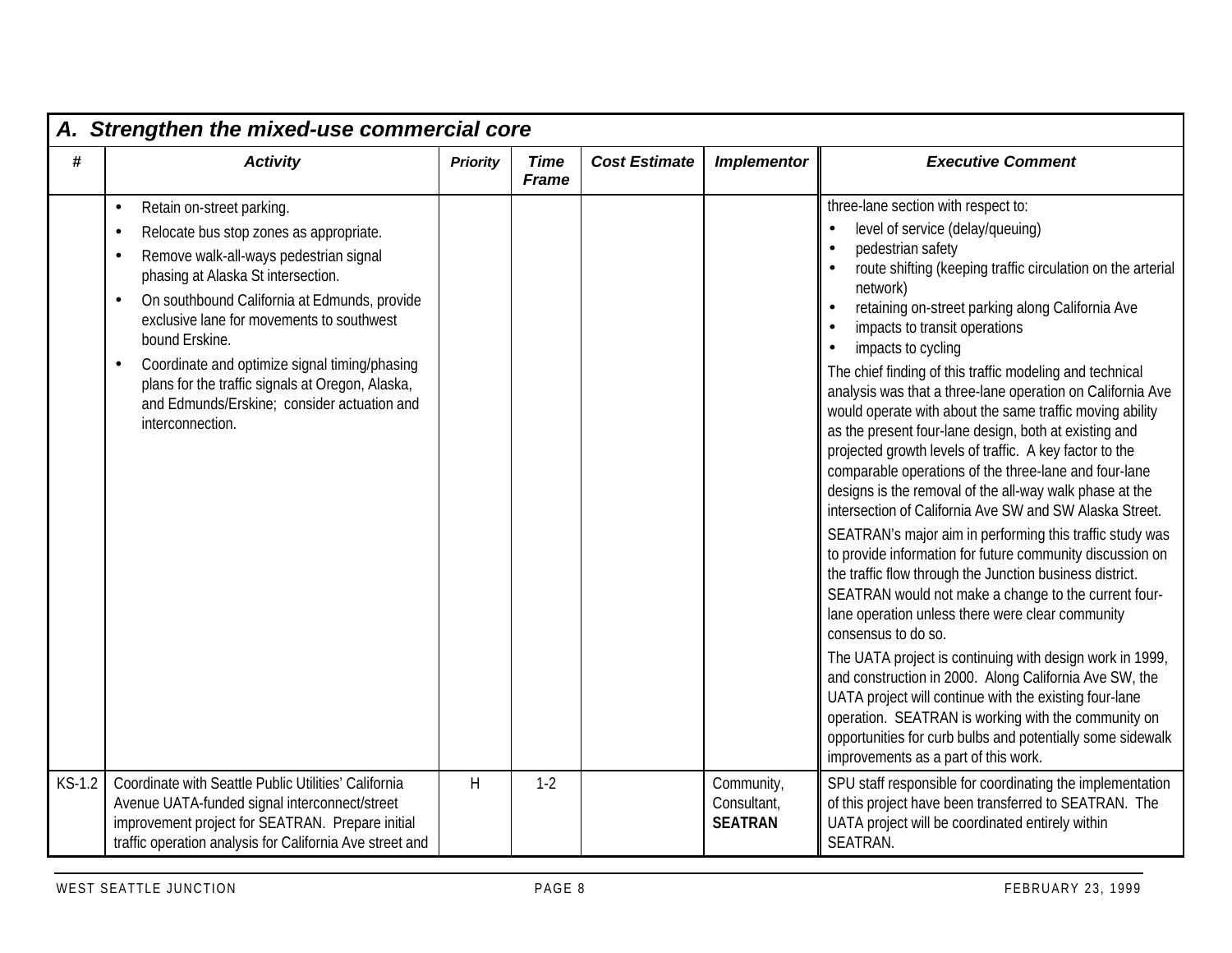|          | A. Strengthen the mixed-use commercial core                                                                                                                                                                                                                   |                 |                             |                      |                    |                                                                                                                                                                                                                                                   |  |  |  |  |
|----------|---------------------------------------------------------------------------------------------------------------------------------------------------------------------------------------------------------------------------------------------------------------|-----------------|-----------------------------|----------------------|--------------------|---------------------------------------------------------------------------------------------------------------------------------------------------------------------------------------------------------------------------------------------------|--|--|--|--|
| #        | <b>Activity</b>                                                                                                                                                                                                                                               | <b>Priority</b> | <b>Time</b><br><b>Frame</b> | <b>Cost Estimate</b> | <b>Implementor</b> | <b>Executive Comment</b>                                                                                                                                                                                                                          |  |  |  |  |
|          | intersection configuration concept; develop signal<br>timing plan options.                                                                                                                                                                                    |                 |                             |                      |                    | See KS-1.1 above.                                                                                                                                                                                                                                 |  |  |  |  |
| $KS-1.3$ | Study the best methods of facilitating safe and<br>convenient pedestrian access and circulation in the<br>Junction commercial area. Alternative methods to be<br>studied should include installation of curb bulbs, mid-                                      | H               | $1-2$                       |                      | <b>SEATRAN</b>     | Intersections and mid-block crossing locations on<br>California Avenue SW, between SW Oregon and SW<br>Edmunds Streets were examined as a part of the UATA-<br>funded traffic study described in KS 1.1 above.                                    |  |  |  |  |
|          | block refuges and medians, pedestrian signals, a<br>tree-planted median, crosswalks and/or other<br>pedestrian safety devices for crossings at key<br>locations where safety and/or vehicle traffic are<br>issues. These include, but are not limited to, the |                 |                             |                      |                    | The traffic study found that mid-block pedestrian bulb<br>improvements would be possible in either the three or<br>four-lane configuration of California, although a funding<br>source to make these improvements would need to be<br>identified. |  |  |  |  |
|          | following:<br>California Ave/Oregon St intersection (safety<br>issues, particularly as traffic is reduced to one<br>lane northbound).                                                                                                                         |                 |                             |                      |                    | A landscaped median might be possible with a three-lane<br>design, but isn't guaranteed. Before this idea could be<br>pursued for implementation, the street would have to be<br>operationally tested (typically done by striping the street      |  |  |  |  |
|          | California Ave mid-block between Oregon St<br>$\bullet$<br>and Alaska St (mid-block pedestrian safety and<br>traffic speed issues).                                                                                                                           |                 |                             |                      |                    | as a three-lane section and evaluating its performance).<br>Construction and maintenance of landscaped medians is<br>very expensive work, and there is no funding in the<br>present UATA grant to support this kind of change.                    |  |  |  |  |
|          | California Ave/Alaska St intersection (retiming<br>$\bullet$<br>of walk-all-ways to reduce conflicts between<br>vehicles and pedestrians, unless light is<br>removed).                                                                                        |                 |                             |                      |                    | SEATRAN can investigate problem sites if provided with a<br>specific location, detailed description, and neighborhood<br>contact for the problem being observed through existing                                                                  |  |  |  |  |
|          | California Ave mid-block between Alaska St and<br>$\bullet$<br>Edmunds St (mid-block pedestrian safety and<br>traffic speed issues).                                                                                                                          |                 |                             |                      |                    | spot improvement programs.<br>SEATRAN's safety programs tend to address problem<br>locations with "spot" improvements directed in the                                                                                                             |  |  |  |  |
|          | California Ave/Edmunds St/Erskine Way<br>$\bullet$<br>intersection (five-way intersection with both<br>vehicle and pedestrian safety concerns).                                                                                                               |                 |                             |                      |                    | immediate location of the safety problem - street changes<br>that can be made more quickly than high-cost, capital<br>work. The primary responses of these programs tend to                                                                       |  |  |  |  |
|          | 44th Ave/Oregon St intersection.<br>$\bullet$                                                                                                                                                                                                                 |                 |                             |                      |                    | include signing, parking restrictions, street striping, etc.<br>Crosswalk policy issues have been raised in a number of                                                                                                                           |  |  |  |  |
|          | 44th Ave/Alaska St/Glenn Way intersection.<br>$\bullet$<br>42 <sup>nd</sup> Ave/Oregon St intersection.<br>$\bullet$                                                                                                                                          |                 |                             |                      |                    | neighborhood plans and have been placed on the policy                                                                                                                                                                                             |  |  |  |  |
|          |                                                                                                                                                                                                                                                               |                 |                             |                      |                    | docket for further discussion. The City is currently                                                                                                                                                                                              |  |  |  |  |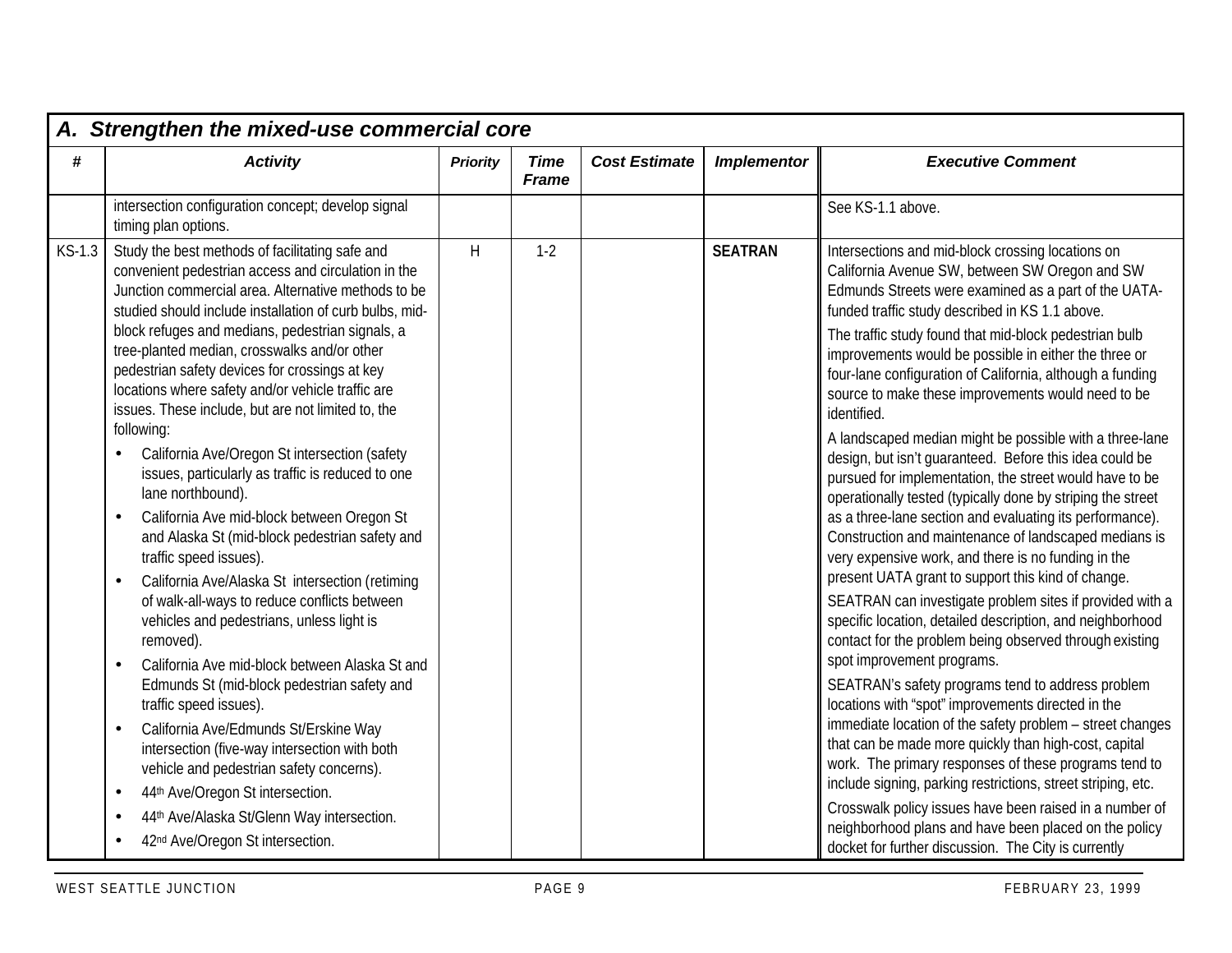|          | A. Strengthen the mixed-use commercial core                                                                                                                                                                                                                                                                                                                         |                 |                             |                      |                                                                                                     |                                                                                                                                                                                                                                                                                                                                                                                                                                                                                                                                                                                                                                                                                                                                                                                                                                                                                                                                                                      |  |  |  |  |
|----------|---------------------------------------------------------------------------------------------------------------------------------------------------------------------------------------------------------------------------------------------------------------------------------------------------------------------------------------------------------------------|-----------------|-----------------------------|----------------------|-----------------------------------------------------------------------------------------------------|----------------------------------------------------------------------------------------------------------------------------------------------------------------------------------------------------------------------------------------------------------------------------------------------------------------------------------------------------------------------------------------------------------------------------------------------------------------------------------------------------------------------------------------------------------------------------------------------------------------------------------------------------------------------------------------------------------------------------------------------------------------------------------------------------------------------------------------------------------------------------------------------------------------------------------------------------------------------|--|--|--|--|
| #        | <b>Activity</b>                                                                                                                                                                                                                                                                                                                                                     | <b>Priority</b> | <b>Time</b><br><b>Frame</b> | <b>Cost Estimate</b> | <b>Implementor</b>                                                                                  | <b>Executive Comment</b>                                                                                                                                                                                                                                                                                                                                                                                                                                                                                                                                                                                                                                                                                                                                                                                                                                                                                                                                             |  |  |  |  |
|          | 42 <sup>nd</sup> Ave/Alaska St intersection.<br>$\bullet$<br>42nd Ave/Edmunds St intersection (reduce<br>$\bullet$<br>business and commercial traffic overflow from<br>California Ave SW).<br>41st Ave/Edmunds St intersection (reduce<br>$\bullet$<br>business and commercial traffic overflow from<br>California Ave SW).                                         |                 |                             |                      |                                                                                                     | reviewing its policies on crosswalks and will report to City<br>Council on the results of the study and recommend policy<br>changes in June 1999. The crosswalk recommendations<br>in KS-1.3 will be reviewed again by SEATRAN in 1999 in<br>light of any policy changes made as a result of this recent<br>study and policy analysis.                                                                                                                                                                                                                                                                                                                                                                                                                                                                                                                                                                                                                               |  |  |  |  |
| KS-1.4   | Encourage new, mid-block pedestrian connections<br>that link public parking lots and businesses along<br>California Ave SW. (SEATRAN to provide<br>assistance based on new street revisions, see KS-<br>$1.3$ above)                                                                                                                                                | M               | $6 - 8$                     |                      | Community to<br>identify potential<br>sites, DON,<br><b>SEATRAN</b>                                 | This is a community based recommendation.<br>Breezeways should be identified as a desirable design<br>element when neighborhood design guidelines are<br>developed (see KS-1.13).<br>SEATRAN will review ideas presented from this work that<br>would physically or operationally change the street,<br>sidewalk or alleyway areas. Funding would need to be<br>identified to pursue any appropriate projects.                                                                                                                                                                                                                                                                                                                                                                                                                                                                                                                                                       |  |  |  |  |
| $KS-1.5$ | Work with the City, West Seattle Chamber, Junction<br>BIA, Trusteed Properties and merchants to examine<br>existing parking arrangements and find ways to<br>accommodate both shopper and employee parking.<br>This could include shared use of existing parking<br>facilities and future development of joint-use parking<br>facilities as new development occurs. | H               | $2 - 6$                     |                      | Community -<br><b>BIA Lead:</b><br><b>SPO</b><br><b>OED</b><br><b>DCLU</b><br>ESD<br><b>SEATRAN</b> | The City encourages the community's interest in shared<br>parking and recommends the community undertake a<br>detailed parking study and parking management program<br>to support this recommendation.<br>A well-developed business district parking management<br>program will require the participation and cooperation of<br>area merchants, employers, employees, residents, and<br>parking lot providers. The BIA will also need to play an<br>active role. It is important for the identified participants to<br>determine the number of parking spaces needed to<br>support customers and the number of spaces to dedicate<br>to employee parking through a parking study. While City<br>resources to respond to parking study requests are<br>limited, City staff are available to assist the community in<br>developing their own parking study to support the<br>neighborhood's recommendations.<br>As part of its 1999 work program, DCLU is conducting a |  |  |  |  |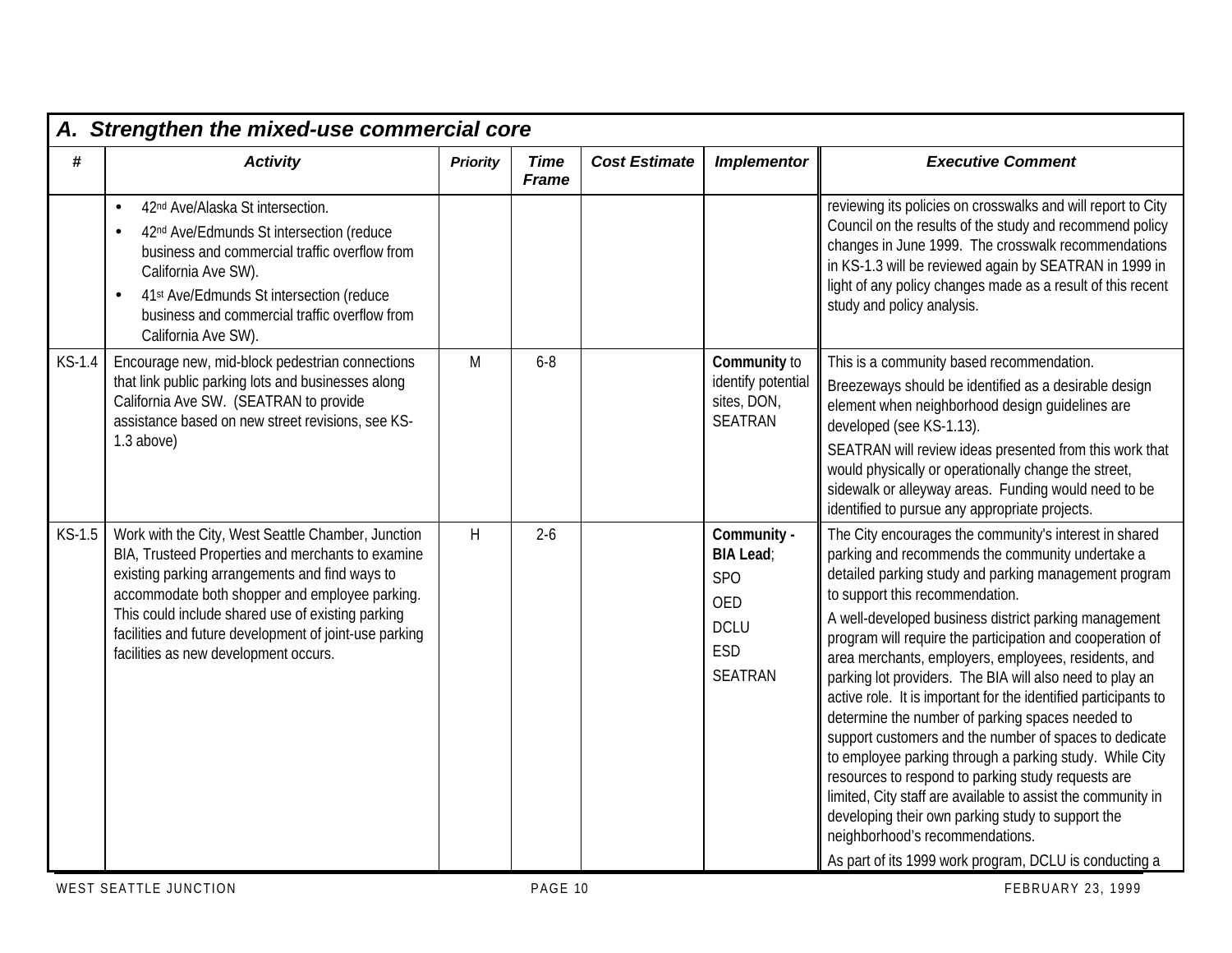|          | A. Strengthen the mixed-use commercial core                                                                                                                                                                                                                                                                                                                                                                                                                         |                 |                             |                                      |                                                                              |                                                                                                                                                                                                                                                                                                                                                                                                                                                                                                                                                                                                                                                                                                                                                                                                                                                                       |  |  |  |  |
|----------|---------------------------------------------------------------------------------------------------------------------------------------------------------------------------------------------------------------------------------------------------------------------------------------------------------------------------------------------------------------------------------------------------------------------------------------------------------------------|-----------------|-----------------------------|--------------------------------------|------------------------------------------------------------------------------|-----------------------------------------------------------------------------------------------------------------------------------------------------------------------------------------------------------------------------------------------------------------------------------------------------------------------------------------------------------------------------------------------------------------------------------------------------------------------------------------------------------------------------------------------------------------------------------------------------------------------------------------------------------------------------------------------------------------------------------------------------------------------------------------------------------------------------------------------------------------------|--|--|--|--|
| $\#$     | <b>Activity</b>                                                                                                                                                                                                                                                                                                                                                                                                                                                     | <b>Priority</b> | <b>Time</b><br><b>Frame</b> | <b>Cost Estimate</b>                 | <b>Implementor</b>                                                           | <b>Executive Comment</b>                                                                                                                                                                                                                                                                                                                                                                                                                                                                                                                                                                                                                                                                                                                                                                                                                                              |  |  |  |  |
|          |                                                                                                                                                                                                                                                                                                                                                                                                                                                                     |                 |                             |                                      |                                                                              | project to examine possible changes to land use<br>regulations that may facilitate the use of existing parking<br>supply in neighborhoods (including parking in-lieu<br>programs and other methods which could be used to<br>establish joint-use facilities).<br>In addition, SPO is conducting a comprehensive, though<br>focused, parking study to provide background information<br>that will form the basis for recommending approaches or<br>solutions for: the appropriateness of parking requirements<br>for certain land uses; specific parking management<br>strategies to promote transit-oriented design around<br>Sound Transit stations; and on-street parking restrictions<br>that minimize 'hide-and-ride" around Sound Transit<br>stations. In West Seattle, this work may address some of<br>the community's concerns related to off-street parking. |  |  |  |  |
| $KS-1.6$ | Work with local merchants, the Junction BIA, the<br>West Seattle Chamber and Trusteed Properties to<br>provide better signage for public parking and develop<br>a parking map for use by merchants and customers.                                                                                                                                                                                                                                                   | M               | $2 - 6$                     | Possible<br>Matching Fund<br>project | Community -<br>BIA, Chamber,<br><b>Trusteed</b><br><b>Properties</b>         | This is a community based activity.<br>The Neighborhood Matching Fund is a potential funding<br>source to develop and implement improved signage for<br>the business district.<br>To assist with this work, the planning group should contact<br>the Downtown Seattle Association for information on that<br>organization's development of a parking management,<br>map and signage program.                                                                                                                                                                                                                                                                                                                                                                                                                                                                          |  |  |  |  |
| $KS-1.7$ | Work with landowner and community to improve the<br>existing breezeway between California Avenue and<br>the public parking lot to the west with signage, art,<br>lighting and other amenities. Identify locations<br>appropriate for additional pedestrian connections that<br>link public parking lots and businesses along<br>California Ave. Pedestrian connections could be<br>developed in conjunction with redevelopment and/or<br>new construction projects. | M               | $2 - 6$                     |                                      | Community,<br>Property owner,<br>BIA, assistance<br>from DCLU,<br><b>SAC</b> | Improving the existing breezeway listed here is a<br>community based activity.<br>The community should identify breezeways as a desirable<br>design element when neighborhood design review<br>guidelines are developed (see KS-1.13 below).<br>The Seattle Arts Commission can provide some technical<br>assistance with involving artists in streetscape design.                                                                                                                                                                                                                                                                                                                                                                                                                                                                                                    |  |  |  |  |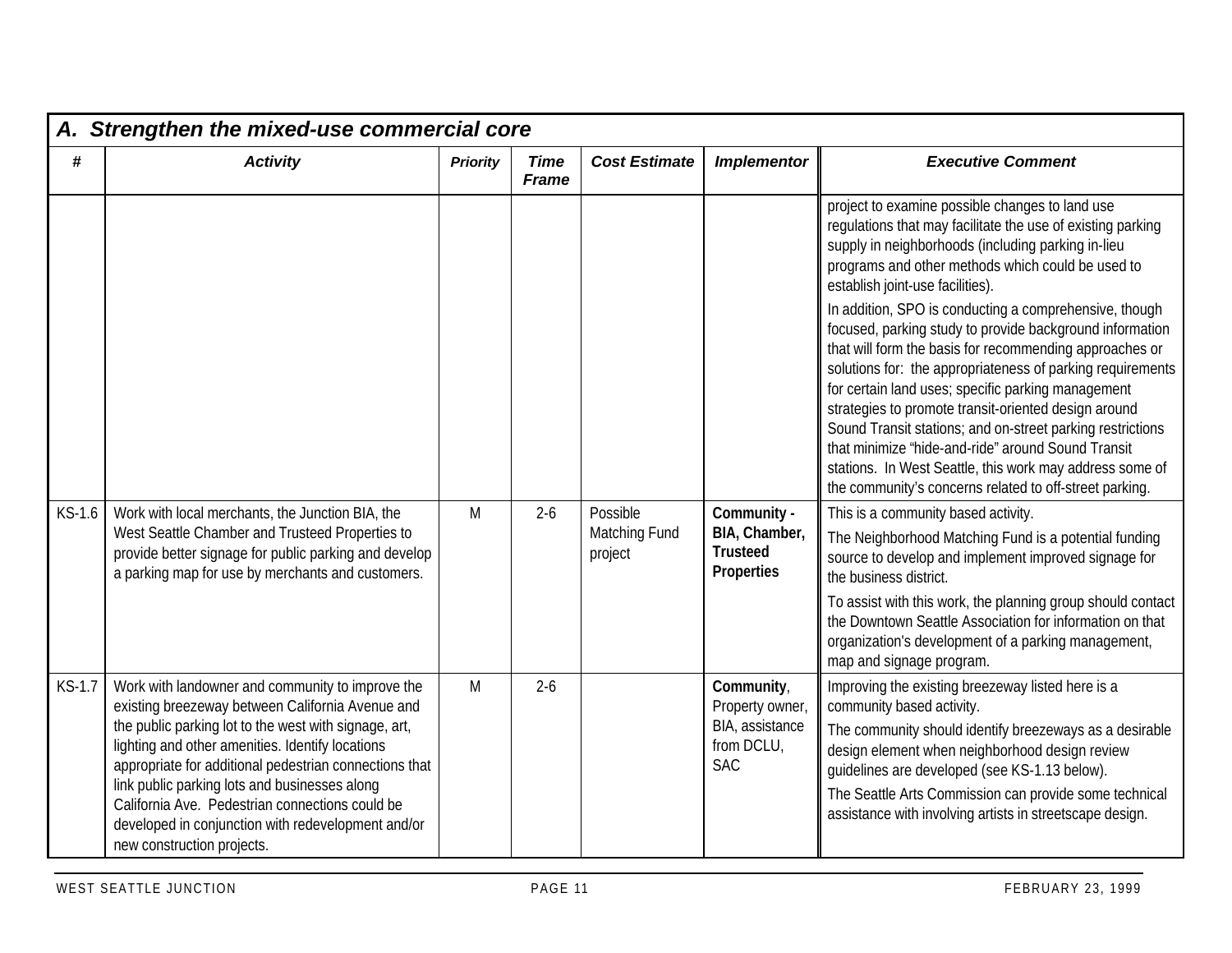|        | A. Strengthen the mixed-use commercial core                                                                                                                                                               |                 |                             |                      |                                                                                            |                                                                                                                                                                                                                                                                                                                                                                                                                                                                                                                                                                                                                                                                                                                                                                                                                                                                                                                                                                                                                                                                                                                                                                                                                                                                                                                                                                                                                                                                                                                                                                               |
|--------|-----------------------------------------------------------------------------------------------------------------------------------------------------------------------------------------------------------|-----------------|-----------------------------|----------------------|--------------------------------------------------------------------------------------------|-------------------------------------------------------------------------------------------------------------------------------------------------------------------------------------------------------------------------------------------------------------------------------------------------------------------------------------------------------------------------------------------------------------------------------------------------------------------------------------------------------------------------------------------------------------------------------------------------------------------------------------------------------------------------------------------------------------------------------------------------------------------------------------------------------------------------------------------------------------------------------------------------------------------------------------------------------------------------------------------------------------------------------------------------------------------------------------------------------------------------------------------------------------------------------------------------------------------------------------------------------------------------------------------------------------------------------------------------------------------------------------------------------------------------------------------------------------------------------------------------------------------------------------------------------------------------------|
| #      | <b>Activity</b>                                                                                                                                                                                           | <b>Priority</b> | <b>Time</b><br><b>Frame</b> | <b>Cost Estimate</b> | <b>Implementor</b>                                                                         | <b>Executive Comment</b>                                                                                                                                                                                                                                                                                                                                                                                                                                                                                                                                                                                                                                                                                                                                                                                                                                                                                                                                                                                                                                                                                                                                                                                                                                                                                                                                                                                                                                                                                                                                                      |
| KS-1.8 | Provide bike racks in locations throughout the<br>business district. Work with local merchants and<br>schools to identify appropriate locations. Key areas<br>include bus stops and public parking areas. | M               | $2 - 6$                     |                      | Community -<br>BIA, Schools,<br><b>SEATRAN</b>                                             | SEATRAN has a program for installation of bike racks,<br>which requires the support and approval of the adjacent<br>property owner. With property owner support, racks can<br>typically be installed within three to four months. If<br>provided with a contact name, SEATRAN can provide<br>more information and address this recommendation<br>through the Bicycle Spot Improvement Program.                                                                                                                                                                                                                                                                                                                                                                                                                                                                                                                                                                                                                                                                                                                                                                                                                                                                                                                                                                                                                                                                                                                                                                                |
| KS-1.9 | Develop a program to repair, replace and widen<br>existing sidewalks in the business district. Phase in<br>with new development.                                                                          | M               | $8 - 10$                    |                      | Community to<br>identify priority<br>areas,<br><b>SEATRAN</b><br>SPU<br>SPO<br><b>DCLU</b> | The City supports the installation of missing sidewalks<br>citywide, particularly in urban villages. Recommendations<br>for sidewalk maintenance and construction have been<br>raised in a number of neighborhood plans and this issue<br>been placed on the policy docket for further discussion.<br>SEATRAN will provide an update on this work to City<br>Council in June 1999, and this recommendation will be<br>reconsidered in light of this work. In addition, the City will<br>be considering whether or not it can redirect or increase<br>funding to increase the level of sidewalk maintenance and<br>construction, and how drainage improvements should be<br>paid for, as policy docket issues. The policy docket work<br>shall be expanded to include placing special emphasis on<br>funding opportunities for designated walking areas, such<br>as urban villages and areas that have pedestrian access<br>to them. Recommendations on funding options will be<br>presented to the Council in January 2000.<br>General city funding for sidewalk improvement is currently<br>very limited. SEATRAN has some funding for sidewalk<br>improvement; however the amount of this funding is very<br>small relative to the need for sidewalk maintenance and<br>repair citywide. Its use has generally focused on sidewalk<br>locations for which the City assumes maintenance<br>responsibility - including landings at street corners, alley<br>crossings over sidewalks, and locations where sidewalk<br>damage is caused by the roots of City street trees. The |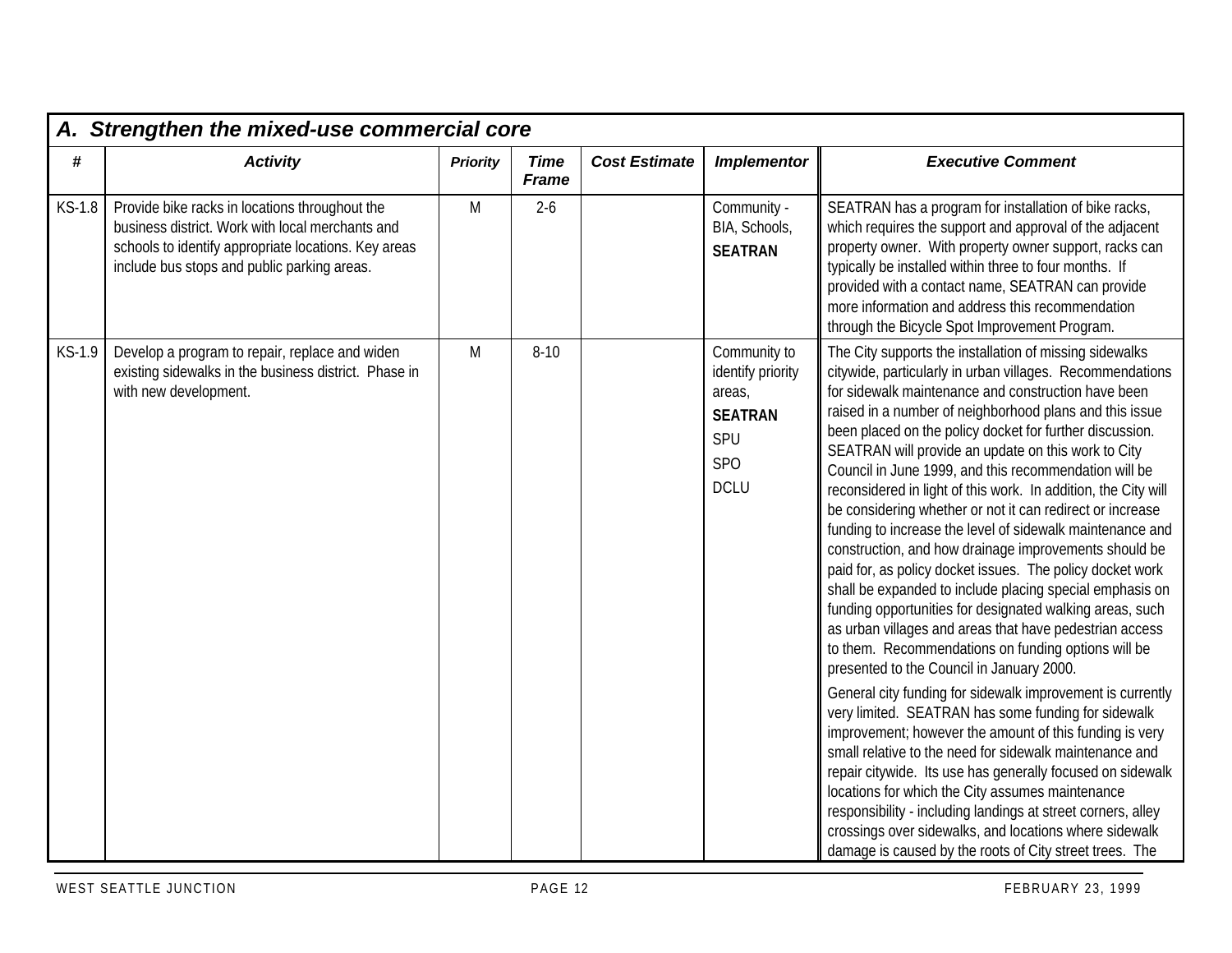|         | A. Strengthen the mixed-use commercial core                                                                                                                                                                                                                                                                                                                                                |                 |                             |                      |                                                  |                                                                                                                                                                                                                                                                                                                                                                                                                                                                                                                                                                                                                                                                                                                                                                                                                                                                                                                                                                                                                                                                                                                                                                                                                                                                                                                                                                                                                |  |  |  |  |
|---------|--------------------------------------------------------------------------------------------------------------------------------------------------------------------------------------------------------------------------------------------------------------------------------------------------------------------------------------------------------------------------------------------|-----------------|-----------------------------|----------------------|--------------------------------------------------|----------------------------------------------------------------------------------------------------------------------------------------------------------------------------------------------------------------------------------------------------------------------------------------------------------------------------------------------------------------------------------------------------------------------------------------------------------------------------------------------------------------------------------------------------------------------------------------------------------------------------------------------------------------------------------------------------------------------------------------------------------------------------------------------------------------------------------------------------------------------------------------------------------------------------------------------------------------------------------------------------------------------------------------------------------------------------------------------------------------------------------------------------------------------------------------------------------------------------------------------------------------------------------------------------------------------------------------------------------------------------------------------------------------|--|--|--|--|
| #       | <b>Activity</b>                                                                                                                                                                                                                                                                                                                                                                            | <b>Priority</b> | <b>Time</b><br><b>Frame</b> | <b>Cost Estimate</b> | <b>Implementor</b>                               | <b>Executive Comment</b>                                                                                                                                                                                                                                                                                                                                                                                                                                                                                                                                                                                                                                                                                                                                                                                                                                                                                                                                                                                                                                                                                                                                                                                                                                                                                                                                                                                       |  |  |  |  |
|         |                                                                                                                                                                                                                                                                                                                                                                                            |                 |                             |                      |                                                  | Neighborhood Service Centers and SEATRAN Customer<br>Service office can both provide assistance. For other<br>locations, sidewalk maintenance and improvement are<br>currently held as the responsibility of adjacent property<br>owners.<br>SEATRAN is exploring potential opportunities for some<br>sidewalk improvements along California Ave SW as a part<br>of the UATA project described in KS-1.1.                                                                                                                                                                                                                                                                                                                                                                                                                                                                                                                                                                                                                                                                                                                                                                                                                                                                                                                                                                                                      |  |  |  |  |
| KS-1.10 | Work with the City, BIA, West Seattle Chamber,<br>Trusteed Properties and merchants to develop a<br>program of improvements for the alleys directly east<br>and west of California Avenue SW to enhance<br>pedestrian circulation and safety throughout the retail<br>core. This includes addressing drainage and lighting<br>problems, rear building improvements, and litter<br>control. | M               | $6 - 8$                     |                      | Community<br><b>SEATRAN</b><br>SPU<br><b>DON</b> | The idea of making these alleys more pedestrian-friendly,<br>with the goal of improving access to California Ave and<br>the business district, may have merit; although it raises<br>important issues such as retaining the alleys' function for<br>vehicle access, commercial-related loading, and utility<br>access. SEATRAN will want to review proposals that<br>would change the design or operation of these alleys as<br>appropriate after the community works with the<br>Neighborhood Development Manager and the SEATRAN<br>staff working on LIDs. More detail about the changes<br>being proposed will be needed for SEATRAN to provide<br>feedback on specific improvement ideas for the alley. The<br>issues surrounding alley uses will be added to the policy<br>docket. The Executive will analyze how alleys can be<br>integrated into the streetscape, internal circulation and<br>residential and business needs of the neighborhood and<br>present their analysis and recommendations to Council in<br>second quarter 2000.<br>The City is also examining the use of Local Improvement<br>Districts (LIDs) as a potential tool communities could use<br>to fund these kinds of improvements. This issue has been<br>placed on the policy docket, and recommendations will be<br>presented to Council in third quarter, 1999 for<br>consideration. SEATRAN has recently staffed a full-time |  |  |  |  |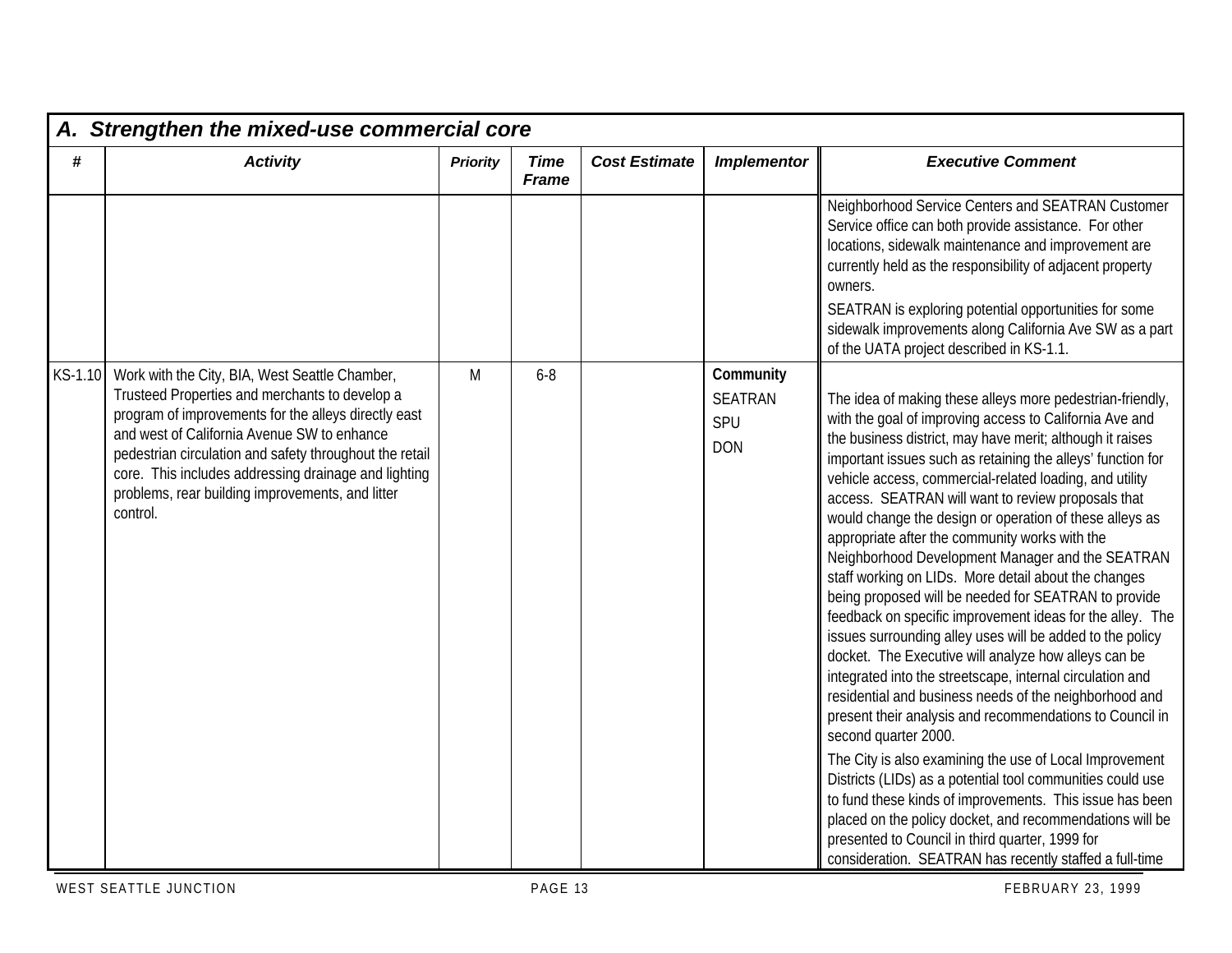|         | A. Strengthen the mixed-use commercial core                                                                                                                                                                                                                                                                                                                                                                                                                                                                                                                                                                                                    |                 |                             |                      |                                                                             |                                                                                                                                                                                                                                                                                                                                                                                                                                                                                                                                                                                                                                                                                                                                                                                                                   |  |  |  |  |
|---------|------------------------------------------------------------------------------------------------------------------------------------------------------------------------------------------------------------------------------------------------------------------------------------------------------------------------------------------------------------------------------------------------------------------------------------------------------------------------------------------------------------------------------------------------------------------------------------------------------------------------------------------------|-----------------|-----------------------------|----------------------|-----------------------------------------------------------------------------|-------------------------------------------------------------------------------------------------------------------------------------------------------------------------------------------------------------------------------------------------------------------------------------------------------------------------------------------------------------------------------------------------------------------------------------------------------------------------------------------------------------------------------------------------------------------------------------------------------------------------------------------------------------------------------------------------------------------------------------------------------------------------------------------------------------------|--|--|--|--|
| #       | <b>Activity</b>                                                                                                                                                                                                                                                                                                                                                                                                                                                                                                                                                                                                                                | <b>Priority</b> | <b>Time</b><br><b>Frame</b> | <b>Cost Estimate</b> | <b>Implementor</b>                                                          | <b>Executive Comment</b>                                                                                                                                                                                                                                                                                                                                                                                                                                                                                                                                                                                                                                                                                                                                                                                          |  |  |  |  |
|         |                                                                                                                                                                                                                                                                                                                                                                                                                                                                                                                                                                                                                                                |                 |                             |                      |                                                                             | position to work on LID issues. The community can work<br>with the City through this position and with the<br>neighborhood development manager on developing this<br>recommendation for further study.                                                                                                                                                                                                                                                                                                                                                                                                                                                                                                                                                                                                            |  |  |  |  |
|         |                                                                                                                                                                                                                                                                                                                                                                                                                                                                                                                                                                                                                                                |                 |                             |                      |                                                                             | Pedestrian and safety lighting issues have been raised in<br>a number of neighborhood plans and have been placed<br>on the policy docket for further discussion. The Executive<br>will review its policies on lighting streets, alleys, parks, etc.<br>and provide the Council with a report, analysis and<br>recommendations by June 1999.                                                                                                                                                                                                                                                                                                                                                                                                                                                                       |  |  |  |  |
|         |                                                                                                                                                                                                                                                                                                                                                                                                                                                                                                                                                                                                                                                |                 |                             |                      |                                                                             | SPU runs a number of litter-control programs. Funding for<br>litter removal may be pursued through the Litter and<br>Graffiti Matching Fund and the Business Improvement<br>Association Supplemental Cleanup Fund.                                                                                                                                                                                                                                                                                                                                                                                                                                                                                                                                                                                                |  |  |  |  |
| KS-1.11 | Purchase and add street furniture, such as benches,<br>in locations throughout the business district. Key<br>areas include:<br>the Senior Center, Town Hall and future<br>playhouse on California Ave SW;<br>the areas proposed for additional public art: the<br>$\bullet$<br>vacant area at 42nd and SW Alaska, the triangle<br>between the "Feed and Seed" and furniture<br>stores on California Ave SW, the passageway<br>between California Ave SW, and the public<br>parking lot in the rear to the west;<br>the areas in the vicinity of new green spaces<br>$\bullet$<br>such as the proposed use of former City light<br>substations. | M               | $2-6$                       |                      | Community --<br>BIA, Chamber,<br><b>FOJ</b><br><b>DPR</b><br><b>SEATRAN</b> | DPR has no program for funding furniture on DPR<br>property. DPR can seek funding if part of a project, but<br>often relies on donations and dedications. Communities<br>applying for Neighborhood Matching Fund grants for park<br>improvements can include furniture in their requests.<br>DPR can work with community on siting of furniture on<br>DPR property.<br>Most of the sites listed in this recommendation, however,<br>are not DPR-owned property. DPR cannot use its funding<br>for furniture on private property or in the street right-of-<br>way. Providing furniture on private property or in the right-<br>of-way would be a community based activity. An NMF<br>grant may be an appropriate source of funding for this<br>activity.<br>Proposed changes in the street right-of-way, like the |  |  |  |  |
|         |                                                                                                                                                                                                                                                                                                                                                                                                                                                                                                                                                                                                                                                |                 |                             |                      |                                                                             | placement of benches or art, would need review through<br>SEATRAN's Street Use permit review to ensure that the                                                                                                                                                                                                                                                                                                                                                                                                                                                                                                                                                                                                                                                                                                   |  |  |  |  |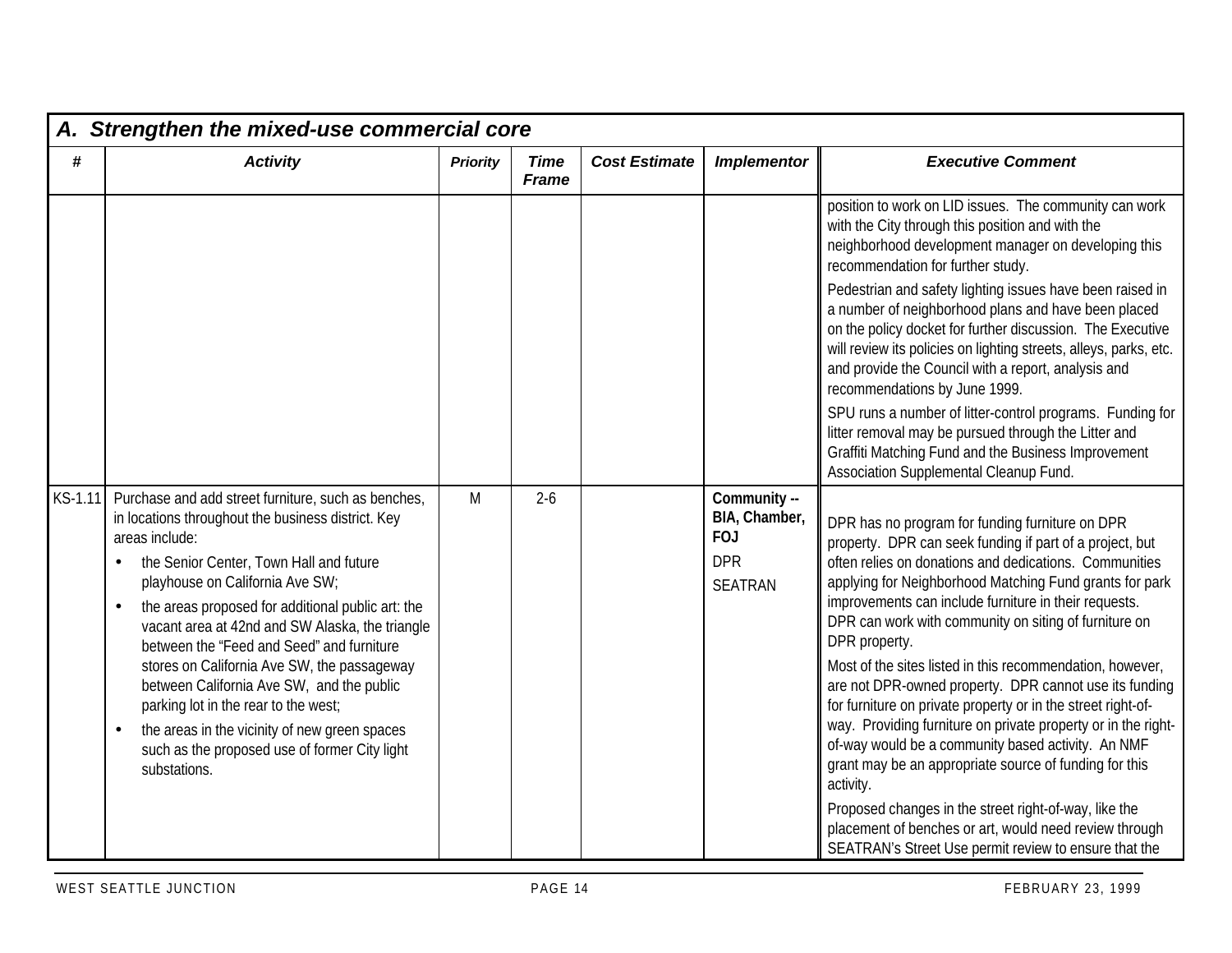|                 | A. Strengthen the mixed-use commercial core                                                                                                                                                                                                                                                                                                                                                                                                                                                                                                                       |                 |                                                         |                                                  |                          |                                                                                                                                                                                                                                                                                                                                                                                                                                                                                                                                                                                                                                                                                                                                                                                                                                                                                                                                                                                                                                                                                                                                                                                                                |  |  |  |  |
|-----------------|-------------------------------------------------------------------------------------------------------------------------------------------------------------------------------------------------------------------------------------------------------------------------------------------------------------------------------------------------------------------------------------------------------------------------------------------------------------------------------------------------------------------------------------------------------------------|-----------------|---------------------------------------------------------|--------------------------------------------------|--------------------------|----------------------------------------------------------------------------------------------------------------------------------------------------------------------------------------------------------------------------------------------------------------------------------------------------------------------------------------------------------------------------------------------------------------------------------------------------------------------------------------------------------------------------------------------------------------------------------------------------------------------------------------------------------------------------------------------------------------------------------------------------------------------------------------------------------------------------------------------------------------------------------------------------------------------------------------------------------------------------------------------------------------------------------------------------------------------------------------------------------------------------------------------------------------------------------------------------------------|--|--|--|--|
| #               | <b>Activity</b>                                                                                                                                                                                                                                                                                                                                                                                                                                                                                                                                                   | <b>Priority</b> | <b>Time</b><br><b>Frame</b>                             | <b>Cost Estimate</b>                             | <b>Implementor</b>       | <b>Executive Comment</b>                                                                                                                                                                                                                                                                                                                                                                                                                                                                                                                                                                                                                                                                                                                                                                                                                                                                                                                                                                                                                                                                                                                                                                                       |  |  |  |  |
|                 |                                                                                                                                                                                                                                                                                                                                                                                                                                                                                                                                                                   |                 |                                                         |                                                  |                          | proposed changes would not create any safety,<br>operational, or maintenance problems in the street area.                                                                                                                                                                                                                                                                                                                                                                                                                                                                                                                                                                                                                                                                                                                                                                                                                                                                                                                                                                                                                                                                                                      |  |  |  |  |
| <b>Land Use</b> |                                                                                                                                                                                                                                                                                                                                                                                                                                                                                                                                                                   |                 |                                                         |                                                  |                          |                                                                                                                                                                                                                                                                                                                                                                                                                                                                                                                                                                                                                                                                                                                                                                                                                                                                                                                                                                                                                                                                                                                                                                                                                |  |  |  |  |
| KS-1.12         | In appropriate commercially zoned areas outside the<br>commercial core, allow single-purpose residential as<br>an outright permitted use and/or allow open space to<br>fulfill commercial requirement. (Mapped in the West<br>Seattle Junction Neighborhood Plan, Jan 1999)                                                                                                                                                                                                                                                                                       | H               | With<br>Plan                                            |                                                  | <b>DCLU</b>              | Legislation allowing single purpose residential uses<br>outright in the commercial zones identified in the Plan was<br>submitted to the Council for consideration along with the<br>Plan.<br>Since SPR facilities will be allowed outright, no<br>commercial use will be required (and therefore the request<br>to allow open space to count towards the nonresidential<br>portion of the structure is not necessary). The developer<br>can provide additional open space if so desired.                                                                                                                                                                                                                                                                                                                                                                                                                                                                                                                                                                                                                                                                                                                       |  |  |  |  |
| KS-1.13         | With representatives of Friends of the Junction, the<br>West Seattle Junction Merchants Association (local<br>BIA), the Chamber of Commerce, and West Seattle<br>Trusteed Properties, work to develop design<br>guidelines for the retail core to enhance pedestrian<br>orientation and enhance architectural variety.<br>Guidelines should be consistent with the Junction's<br>historic architectural style and the community's<br>desire for a small town atmosphere. (The community<br>is considering hiring a consultant to help develop<br>their proposal.) | H               | Complet<br>ed within<br>one year<br>of Plan<br>adoption | \$20,000<br>Possible<br>Matching Fund<br>project | Community<br><b>DCLU</b> | DCLU will address neighborhood specific design quideline<br>proposals starting 2 <sup>nd</sup> quarter 1999 and ongoing<br>throughout 2000. DCLU will work with neighborhoods<br>using a three phased process, which will package<br>neighborhood proposals in sets of approximately 6<br>neighborhoods each. First, more fully developed<br>neighborhood design guideline proposals will be reviewed<br>by DCLU and the neighborhoods with the goal of Council<br>adoption of the first package before the end of 1999. In<br>the second and third phases DCLU will work with<br>remaining neighborhoods whose quideline proposals are<br>more formulative for presentation to Council in 2000, likely<br>in the 2 <sup>nd</sup> and 4 <sup>th</sup> quarters.<br>DCLU will work with FOJ to assist them in development of<br>design quidelines. DCLU anticipates FOJ to fit into either<br>the 2 <sup>nd</sup> or 3 <sup>rd</sup> phase of the process. Funding will likely be<br>needed for the development of neighborhood specific<br>design quidelines. The amount needed will depend on the<br>scope of the neighborhood's proposal. Neighborhood<br>Matching Fund grants or Early Implementation Funds |  |  |  |  |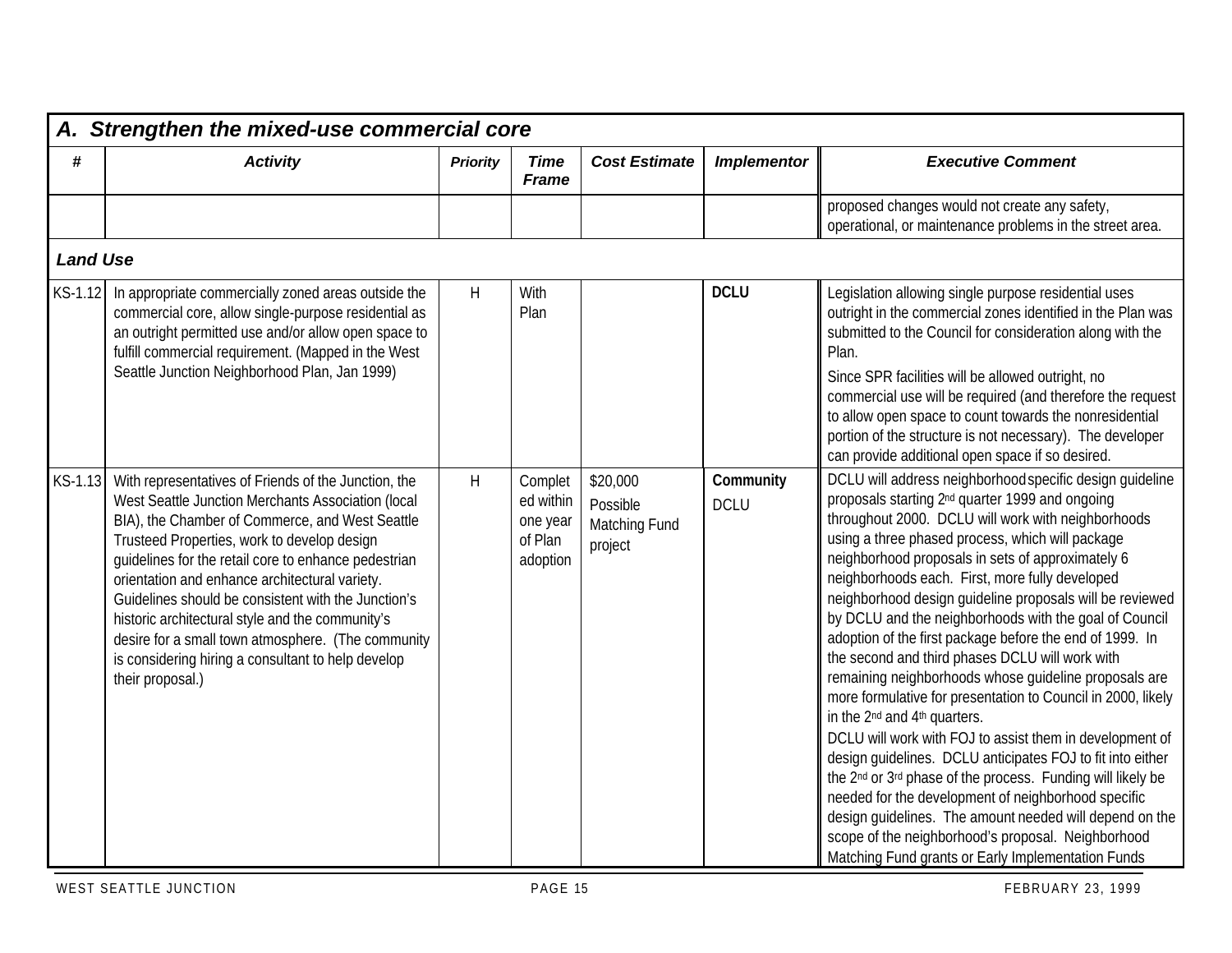|         | A. Strengthen the mixed-use commercial core                                                                                                                                                                                                                                                                                                                                                                                                                                      |                 |                             |                                      |                                                               |                                                                                                                                                                                                                                                                                                                                                                                                                                                                                                                                                                                                                                                                                                                                                                                                                                                                                                                                                                                                                                 |  |  |  |  |
|---------|----------------------------------------------------------------------------------------------------------------------------------------------------------------------------------------------------------------------------------------------------------------------------------------------------------------------------------------------------------------------------------------------------------------------------------------------------------------------------------|-----------------|-----------------------------|--------------------------------------|---------------------------------------------------------------|---------------------------------------------------------------------------------------------------------------------------------------------------------------------------------------------------------------------------------------------------------------------------------------------------------------------------------------------------------------------------------------------------------------------------------------------------------------------------------------------------------------------------------------------------------------------------------------------------------------------------------------------------------------------------------------------------------------------------------------------------------------------------------------------------------------------------------------------------------------------------------------------------------------------------------------------------------------------------------------------------------------------------------|--|--|--|--|
| #       | <b>Activity</b>                                                                                                                                                                                                                                                                                                                                                                                                                                                                  | <b>Priority</b> | <b>Time</b><br><b>Frame</b> | <b>Cost Estimate</b>                 | <b>Implementor</b>                                            | <b>Executive Comment</b>                                                                                                                                                                                                                                                                                                                                                                                                                                                                                                                                                                                                                                                                                                                                                                                                                                                                                                                                                                                                        |  |  |  |  |
|         |                                                                                                                                                                                                                                                                                                                                                                                                                                                                                  |                 |                             |                                      |                                                               | have been used by other neighborhoods and should be<br>considered here.                                                                                                                                                                                                                                                                                                                                                                                                                                                                                                                                                                                                                                                                                                                                                                                                                                                                                                                                                         |  |  |  |  |
| KS-1.14 | Investigate using incentives such as tax relief to<br>encourage businesses to locate within the defined<br>village core.                                                                                                                                                                                                                                                                                                                                                         | L               | $4-6$                       |                                      | <b>OED</b><br>Law Dept                                        | OED will work with the Law Department to determine the<br>legality of geographic -based tax reductions.<br>Nationally and within Washington State, tax incentives<br>have not proven to be very successful in influencing the<br>location of retail companies. The State has distressed<br>area tax credits available which have not significantly led<br>to economic growth. Proposing tax reductions in one area<br>of Seattle also poses a policy question of the selection<br>process for one district over another.<br>This is different than the housing property tax abatement<br>since the market conditions for retail are very different<br>than for housing and that deduction focused on the capital<br>costs of development rather than the operating costs of a<br>business locating or already located there.<br>OED supports the neighborhood in promoting its<br>neighborhood business district and may be able to<br>support the neighborhood with other business district<br>strategies (see KS-1.17 below). |  |  |  |  |
|         | <b>Community Identity: Business, Cultural Arts, Aesthetics</b>                                                                                                                                                                                                                                                                                                                                                                                                                   |                 |                             |                                      |                                                               |                                                                                                                                                                                                                                                                                                                                                                                                                                                                                                                                                                                                                                                                                                                                                                                                                                                                                                                                                                                                                                 |  |  |  |  |
| KS-1.15 | Work with ArtsWest, FOJ, Junction BIA, West Seattle<br>Chamber of Commerce, merchants, and West<br>Seattle Trusteed Properties to identify potential<br>locations for public art in the business district.<br>Identify local artists and seek their input and<br>participation. Identify funding sources for initial<br>projects and incorporate others as new development<br>occurs.<br>Install public art in the following locations:<br>The vacant lot at 42nd and SW Alaska. | M               | $2-6$                       | Possible<br>Matching Fund<br>project | Community -<br>ArtsWest, Lead<br><b>SEATRAN</b><br><b>SAC</b> | This is a community based activity. The Neighborhood<br>Matching Fund may be an appropriate funding source for<br>projects that come out of this activity.<br>The Seattle Arts Commission can provide some technical<br>assistance to neighborhood arts councils developing<br>artworks. If any of these projects are associated with<br>capital construction projects developed by the City, it is<br>possible that Percent for Art funds can be applied to them.<br>Proposed changes in the street right-of-way, like the<br>placement of benches or art, would need review through                                                                                                                                                                                                                                                                                                                                                                                                                                           |  |  |  |  |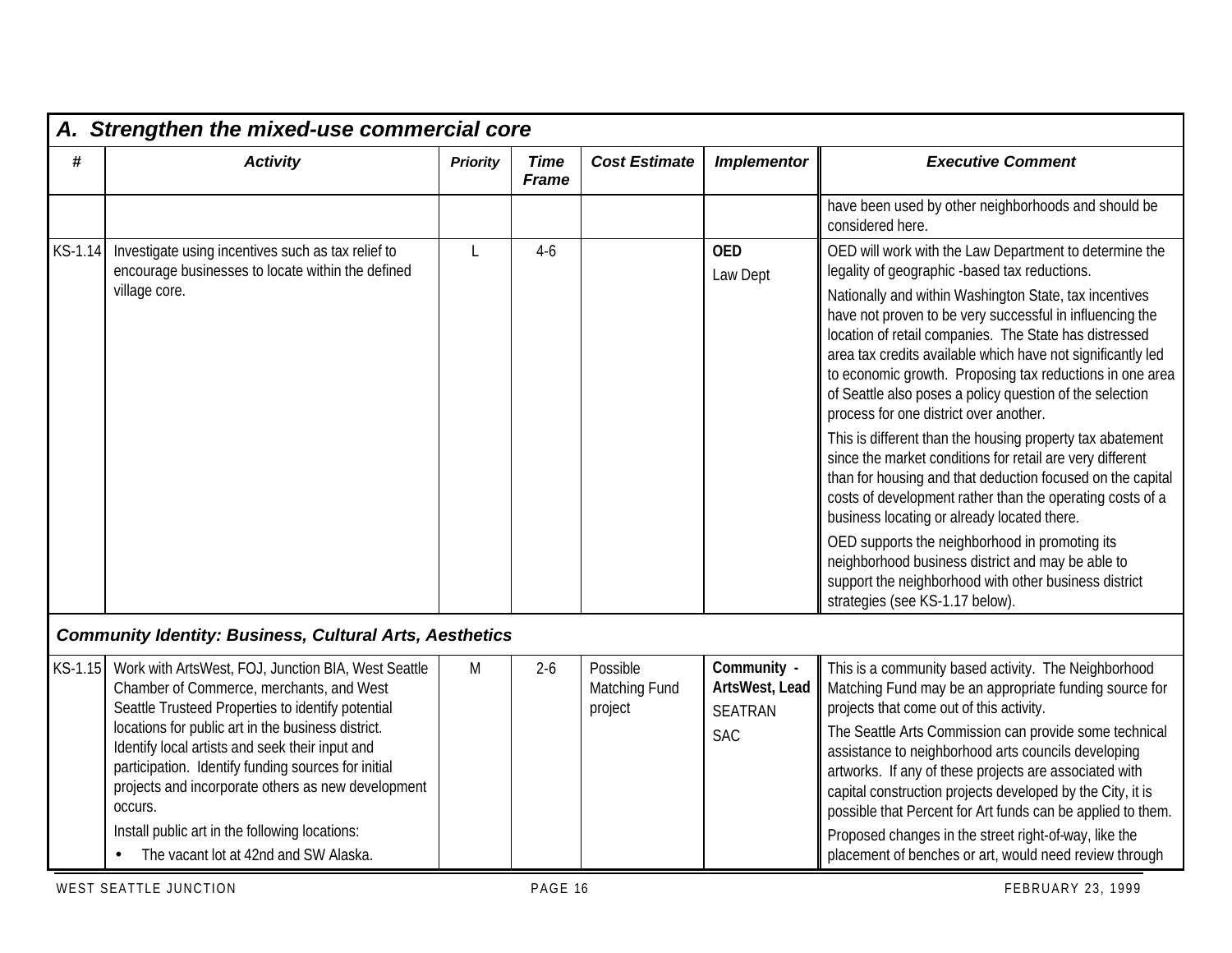|         | A. Strengthen the mixed-use commercial core                                                                                                                                                                                                                                                                                                                                                                                  |                 |                             |                                      |                                                        |                                                                                                                                                                                                                                                                                                                                                                                                                                                                                                                                                                                                                                                                                                                                                                                                                                                                                                                  |  |  |  |  |
|---------|------------------------------------------------------------------------------------------------------------------------------------------------------------------------------------------------------------------------------------------------------------------------------------------------------------------------------------------------------------------------------------------------------------------------------|-----------------|-----------------------------|--------------------------------------|--------------------------------------------------------|------------------------------------------------------------------------------------------------------------------------------------------------------------------------------------------------------------------------------------------------------------------------------------------------------------------------------------------------------------------------------------------------------------------------------------------------------------------------------------------------------------------------------------------------------------------------------------------------------------------------------------------------------------------------------------------------------------------------------------------------------------------------------------------------------------------------------------------------------------------------------------------------------------------|--|--|--|--|
| #       | <b>Activity</b>                                                                                                                                                                                                                                                                                                                                                                                                              | <b>Priority</b> | <b>Time</b><br><b>Frame</b> | <b>Cost Estimate</b>                 | <b>Implementor</b>                                     | <b>Executive Comment</b>                                                                                                                                                                                                                                                                                                                                                                                                                                                                                                                                                                                                                                                                                                                                                                                                                                                                                         |  |  |  |  |
|         | The triangle between the Feed and Seed store<br>$\bullet$<br>and the "Also" Furniture Store on California Ave<br>SW.<br>The pedestrian passageway/breezeway<br>$\bullet$<br>between California SW and parking lot, south of<br>SW Alaska St.                                                                                                                                                                                 |                 |                             |                                      |                                                        | SEATRAN's Street Use permit review process. The<br>purpose of this review is to ensure that the proposed<br>change would not create any safety, operational, or<br>maintenance problems in the street area.                                                                                                                                                                                                                                                                                                                                                                                                                                                                                                                                                                                                                                                                                                      |  |  |  |  |
| KS-1.16 | Work with FOJ, Junction BIA, West Seattle Chamber<br>of Commerce, merchants, and West Seattle<br>Trusteed Properties to support planting and upkeep<br>of green spaces in the commercial core.                                                                                                                                                                                                                               | M               | $2-6$                       | \$5,000 yearly                       | Community -<br><b>BIA</b> lead<br>SCL                  | The community will need to take the lead on this activity<br>with support from SCL.<br>In Spring 1998, 200 trees were planted in West Seattle.<br>The West Seattle Junction planting was done with the<br>Friends of the Junction Neighborhood Association Parks<br>and Open Space Committee through SCL's community<br>tree planting program (also known as the Urban Tree<br>Replacement Program). Additional plantings may be<br>pursued through this program.<br>SCL's program provides communities with a minimum of<br>100 trees. SCL works with communities to assess project<br>sites, provide trees, prepare planting sites, and provide<br>limited care for open space or street side plantings.<br>Community volunteers and residents plant the trees and<br>the adjacent property owners assume ownership and<br>maintenance. All projects are reviewed by the City<br>Arborist for permit approval. |  |  |  |  |
| KS-1.17 | Develop a program for retaining and recruiting<br>businesses in the commercial district. Key actions<br>include:<br>Developing a marketing packet and promotional<br>$\bullet$<br>video for the business district.<br>Developing a consumer survey to determine<br>$\bullet$<br>what goods and services West Seattle residents<br>want and where they currently shop to gauge<br>the number of home-based businesses, and to | M               | $2-6$                       | Possible<br>Matching Fund<br>project | Community -<br>Chamber, BIA,<br><b>FOJ</b><br>OED, NBC | The community will need to take the lead on this activity<br>with support from OED.<br>The neighborhood planning group, in conjunction<br>with area business organizations, should first focus<br>their efforts on business retention. Effective<br>business retention requires a thorough knowledge<br>of the business district's strengths, weaknesses<br>and opportunities. The primary concern of the lead                                                                                                                                                                                                                                                                                                                                                                                                                                                                                                   |  |  |  |  |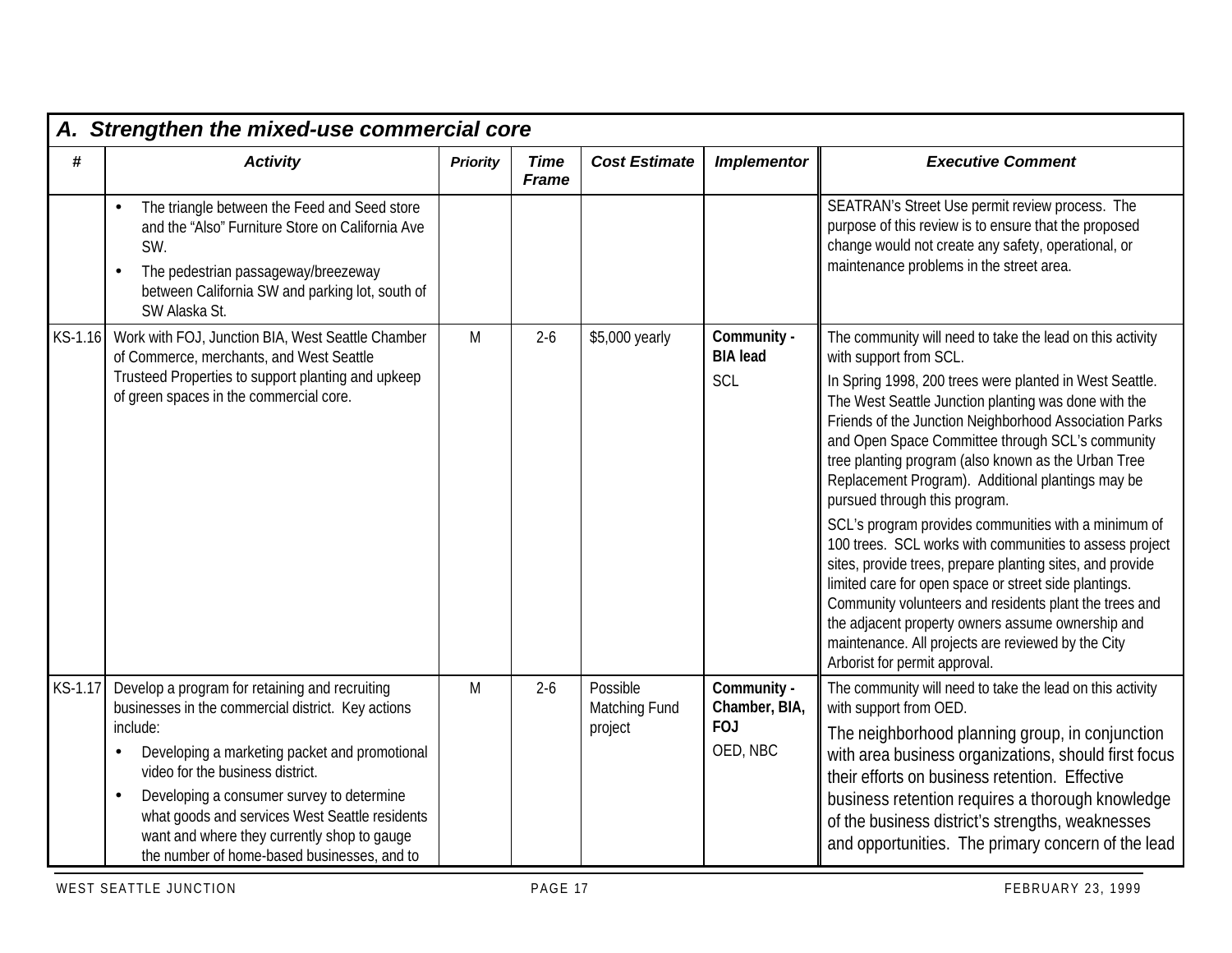|      | A. Strengthen the mixed-use commercial core                                                                                                                                                                                                                                                                                                  |                 |                             |                      |                    |                                                                                                                                                                                                                                                                                                                                                                                                                                                                                                                                                                                                                                                                                                                                                                                                                                                                                                                                                                                                                                                                                                                                                                                                                                                                                                                                                                                                                                                                                                                                                                                                                                                                                                                                                                                                                                                                |  |  |  |  |  |  |
|------|----------------------------------------------------------------------------------------------------------------------------------------------------------------------------------------------------------------------------------------------------------------------------------------------------------------------------------------------|-----------------|-----------------------------|----------------------|--------------------|----------------------------------------------------------------------------------------------------------------------------------------------------------------------------------------------------------------------------------------------------------------------------------------------------------------------------------------------------------------------------------------------------------------------------------------------------------------------------------------------------------------------------------------------------------------------------------------------------------------------------------------------------------------------------------------------------------------------------------------------------------------------------------------------------------------------------------------------------------------------------------------------------------------------------------------------------------------------------------------------------------------------------------------------------------------------------------------------------------------------------------------------------------------------------------------------------------------------------------------------------------------------------------------------------------------------------------------------------------------------------------------------------------------------------------------------------------------------------------------------------------------------------------------------------------------------------------------------------------------------------------------------------------------------------------------------------------------------------------------------------------------------------------------------------------------------------------------------------------------|--|--|--|--|--|--|
| $\#$ | <b>Activity</b>                                                                                                                                                                                                                                                                                                                              | <b>Priority</b> | <b>Time</b><br><b>Frame</b> | <b>Cost Estimate</b> | <b>Implementor</b> | <b>Executive Comment</b>                                                                                                                                                                                                                                                                                                                                                                                                                                                                                                                                                                                                                                                                                                                                                                                                                                                                                                                                                                                                                                                                                                                                                                                                                                                                                                                                                                                                                                                                                                                                                                                                                                                                                                                                                                                                                                       |  |  |  |  |  |  |
|      | provide workshops on business recruiting.<br>Coordinate business retention and recruiting<br>$\bullet$<br>efforts with West Seattle Chamber's ongoing<br>efforts and Junction BIA.<br>Explore membership in the Main Street<br>$\bullet$<br>Program.<br>Explore resources available from OED,<br>$\bullet$<br>Neighborhood Business Council. |                 |                             |                      |                    | business district organization should be to retain<br>and assist existing businesses with expansion.<br>OED can use its contract with the Neighborhood Business<br>Council (NBC) to assist the planning group with the<br>proposed activities. NBC is a private, non-profit<br>organization created to assist Seattle's neighborhood<br>Chambers of Commerce, Merchant and Business<br>Associations to improve the business climate and quality<br>of life in Seattle-area neighborhood business districts.<br>OED contracts with NBC to assist neighborhood business<br>district organizations with their efforts to develop and<br>organize programs which support and improve the<br>economic conditions of the business district and small<br>business environment, and to assist OED with the<br>development and implementation of a series of<br>neighborhood business district workshops. OED, NBC<br>and the Downtown Seattle Association will be sponsoring<br>four such workshops in 1999. Issues discussed could<br>include business retention/recruitment, public safety, and<br>special event planning. The first session was held on<br>March 24, 1999 and focused on public safety in<br>neighborhood business districts. A second session is<br>scheduled for June 10.<br>OED supports the Main Street Program, a mechanism<br>business district organizations can implement to develop<br>and promote economically healthy neighborhood retail<br>business districts. Main Street Programs, however, are<br>typically funded on a volunteer basis by local businesses.<br>OED staff would be happy to discuss the Main Street<br>Program in greater detail with the planning group.<br>Production of a marketing packet and video can be very<br>costly and, if not distributed and marketed in the proper<br>manner, will go under-utilized. |  |  |  |  |  |  |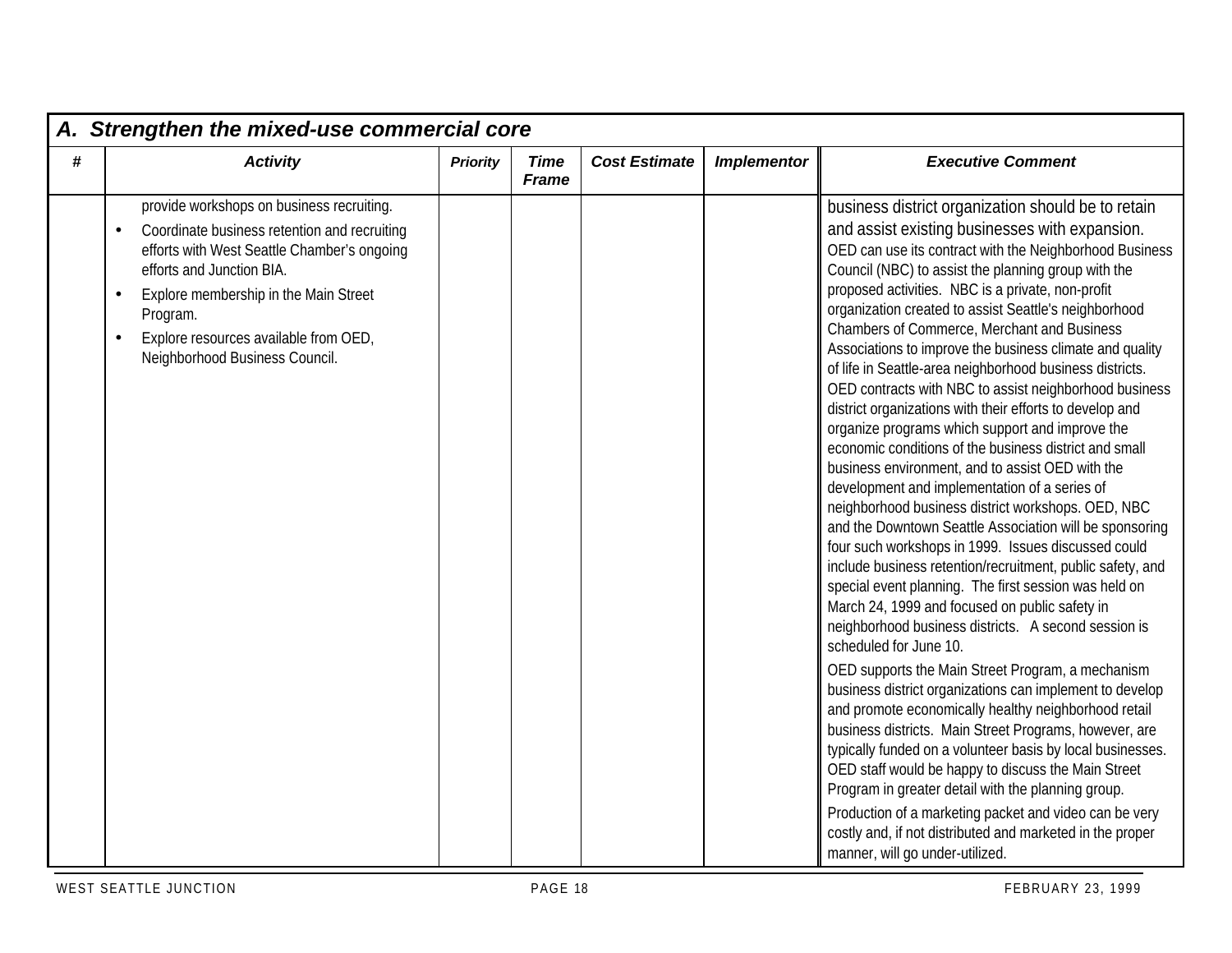|         | A. Strengthen the mixed-use commercial core                                      |                 |                             |                      |                    |                                                                                                                                                                                                                                                        |
|---------|----------------------------------------------------------------------------------|-----------------|-----------------------------|----------------------|--------------------|--------------------------------------------------------------------------------------------------------------------------------------------------------------------------------------------------------------------------------------------------------|
| #       | <b>Activity</b>                                                                  | <b>Priority</b> | <b>Time</b><br><b>Frame</b> | <b>Cost Estimate</b> | <b>Implementor</b> | <b>Executive Comment</b>                                                                                                                                                                                                                               |
|         |                                                                                  |                 |                             |                      |                    | The planning group should contact the Central Area<br>Development Association (CADA) for information on the<br>development of a marketing video which highlights<br>Seattle's Central Area community.                                                  |
|         |                                                                                  |                 |                             |                      |                    | While a consumer survey would provide an improved<br>understanding of where local residents obtain goods and<br>services and the type of goods and services sought, it is<br>unclear how a survey would gauge the number of home-<br>based businesses. |
| KS-1.18 | Continue to work with ArtsWest to support the<br>Playhouse on California Avenue. | H               | Ongoing                     |                      | Community          | The City has been very supportive of the ArtsWest<br>Playhouse project and looks forward to its inaugural<br>season.                                                                                                                                   |
|         |                                                                                  |                 |                             |                      |                    | In 1998, the Playhouse received a Neighborhood<br>Matching Fund award of \$89,000 with a neighborhood<br>match of \$586,400.                                                                                                                           |
|         |                                                                                  |                 |                             |                      |                    | In addition, the City has provided \$300,000 through the<br>1999-2000 budget to support ArtsWest in the renovation<br>of the Playhouse. This money is matching funds the<br>group received from the State.                                             |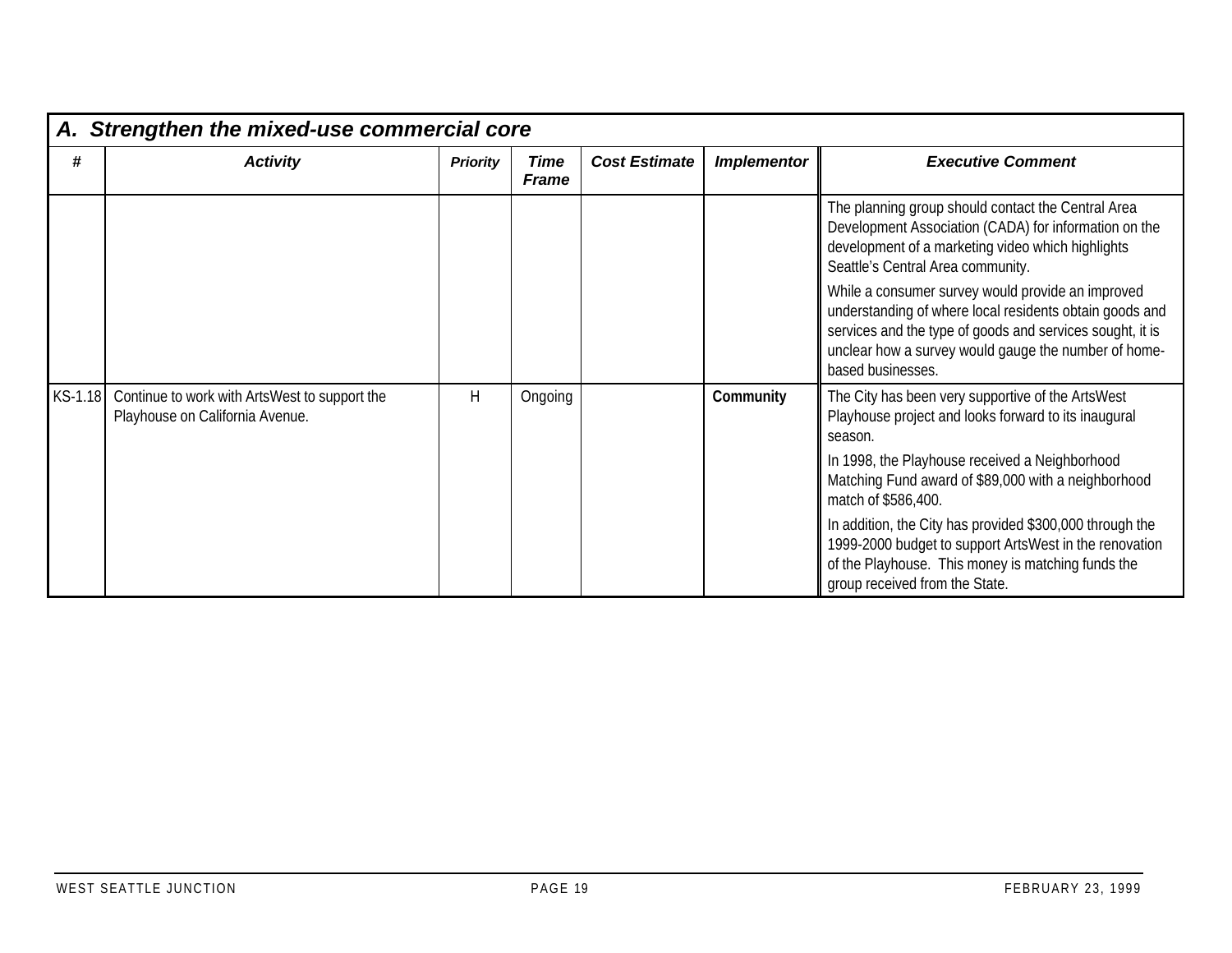# *Description*

Fauntleroy Way SW serves as the primary entry into the West Seattle Junction Hub Urban Village. From 35th Avenue SW, where the Village begins, to its intersection with SW Alaska Street, the Fauntleroy Way SW corridor presents an image of a suburban commercial arterial dominated by automobiles. This image continues, to some degree, on Alaska Street to 42nd Avenue SW. While the businesses in this area are important to the community, the image created by this gateway area is inconsistent with the single-family, "small town" character valued by Junction residents. The purpose of this Key Strategy is to create a community gateway that reflects the character of the rest of the neighborhood, presents a positive image, and improves pedestrian safety and amenities, traffic flow and general aesthetic appearance. The recommended improvements address the "entry" arterial system including Fauntleroy Way SW, SW Alaska Street and the intersections at 35th Avenue SW and SW Avalon Way. The recommendations also address land uses in and around the entry area by recommending that there be an increase in mixed-use residential development and single purpose multi-family development. This strategy will meet the hub urban village targets for increased households and create a "residential village" environment. Easy access to transit and the arterial street system support this strategy.

## *Integrated City Response*

This Key Strategy consists of a number of transportation recommendations and streetscape improvements to promote pedestrian and bicycle access and to facilitate vehicular travel. The City supports the neighborhood in efforts to improve mobility throughout the urban village and improve the public space at the entryway to this neighborhood. Many of the recommendations listed here are at a conceptual level and will need to be developed further before their feasibility can be evaluated. Resources within the City to develop these kinds of transportation improvements are limited.

Priorities will need to be identified through the Sector Implementation Plan to focus City efforts once resources are identified and become available.

## *Lead Department:* SEATRAN

## *Participating Departments:* DCLU

#### *Tasks to be Undertaken in 1999-2000*

- 1. SEATRAN was awarded a \$4.2 million Transportation Improvement Board grant for improvements along 35th Ave. SW from SW Roxbury to SW Alaska St. This project will consist principally of paving and signal improvement/interconnect work. SEATRAN will work with the community to explore opportunities to implement neighborhood plan recommendations through this grant.
- 2. The West Seattle Transportation Action Agenda requests that the City work with the West Seattle community in identifying: street-related needs that have broad impact on West Seattle and practical, action-oriented strategies for addressing these broad transportation needs.

The City will be reviewing the West Seattle Transportation Action Agenda in 1999 to help determine the next steps in the document's development and how the community and City will use it. This effort will require work between the City and community to flesh out the ideas in the document and objectives for its use. To begin these discussions, the City Council and Executive staff will hold a public meeting in West Seattle in June 1999.

- 3. Identify those activities in this Key Strategy that are good candidate for next steps for implementation considering priorities, funding sources, and departmental staffing concerns through the Sector Implementation Plan.
- 4. Identify next steps for implementation.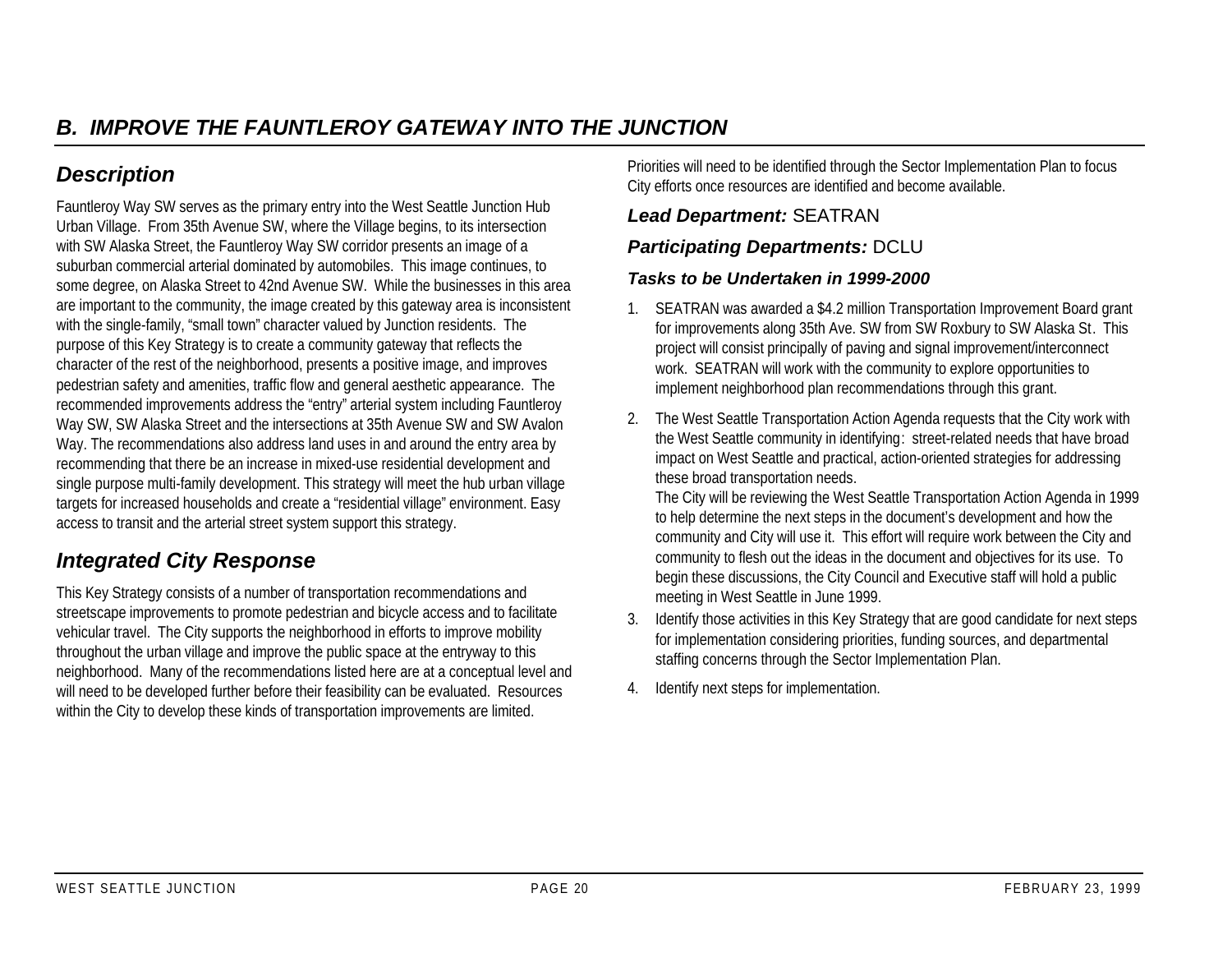| <b>B. Improve the Fauntleroy Gateway into the Junction</b> |                                                                                                                                                                                                                                                                                                                                                                                                                                                                                                                                                                                                                                         |                 |                             |                         |                    |                                                                                                                                                                                                                                                                                                                                                                                                                                                                                                                                                                                                                                                                                                                                                                                                                                                                                                                                                                                                                                                                                                                                                                                                                                                                                                                                                                                                                                                                                                                                                                                                                                                                                                                                                                                                                                                                                                     |  |  |  |  |
|------------------------------------------------------------|-----------------------------------------------------------------------------------------------------------------------------------------------------------------------------------------------------------------------------------------------------------------------------------------------------------------------------------------------------------------------------------------------------------------------------------------------------------------------------------------------------------------------------------------------------------------------------------------------------------------------------------------|-----------------|-----------------------------|-------------------------|--------------------|-----------------------------------------------------------------------------------------------------------------------------------------------------------------------------------------------------------------------------------------------------------------------------------------------------------------------------------------------------------------------------------------------------------------------------------------------------------------------------------------------------------------------------------------------------------------------------------------------------------------------------------------------------------------------------------------------------------------------------------------------------------------------------------------------------------------------------------------------------------------------------------------------------------------------------------------------------------------------------------------------------------------------------------------------------------------------------------------------------------------------------------------------------------------------------------------------------------------------------------------------------------------------------------------------------------------------------------------------------------------------------------------------------------------------------------------------------------------------------------------------------------------------------------------------------------------------------------------------------------------------------------------------------------------------------------------------------------------------------------------------------------------------------------------------------------------------------------------------------------------------------------------------------|--|--|--|--|
| #                                                          | <b>Activity</b>                                                                                                                                                                                                                                                                                                                                                                                                                                                                                                                                                                                                                         | <b>Priority</b> | <b>Time</b><br><b>Frame</b> | Cost<br><b>Estimate</b> | <b>Implementor</b> | <b>Executive Comment</b>                                                                                                                                                                                                                                                                                                                                                                                                                                                                                                                                                                                                                                                                                                                                                                                                                                                                                                                                                                                                                                                                                                                                                                                                                                                                                                                                                                                                                                                                                                                                                                                                                                                                                                                                                                                                                                                                            |  |  |  |  |
|                                                            | <b>Transportation and Pedestrian Amenities</b>                                                                                                                                                                                                                                                                                                                                                                                                                                                                                                                                                                                          |                 |                             |                         |                    |                                                                                                                                                                                                                                                                                                                                                                                                                                                                                                                                                                                                                                                                                                                                                                                                                                                                                                                                                                                                                                                                                                                                                                                                                                                                                                                                                                                                                                                                                                                                                                                                                                                                                                                                                                                                                                                                                                     |  |  |  |  |
| $KS-2.1$                                                   | Develop an "Avalon-Fauntleroy-Alaska" Pedestrian<br>Corridor from 35th Avenue to California Avenue.<br>Facilitate safe and convenient pedestrian circulation<br>through the corridor by:<br>improving sidewalks on Avalon Way, Fauntleroy<br>Way SW, and Alaska Street.<br>installing curb bulbs, mid-block refuges and<br>medians, pedestrian signals, and/or other<br>pedestrian safety devices for crossings at the<br>Avalon Way/35th Avenue, Avalon<br>Way/Fauntleroy Way SW, and Fauntleroy Way<br>SW/Alaska Street intersections.<br>(Note: this recommendation is consistent with the<br>Morgan Junction Plan recommendations.) | H               | 2-6 years                   |                         | <b>SEATRAN</b>     | The West Seattle Transportation Action Agenda requests that<br>the City work with the West Seattle community in identifying:<br>street-related needs that have broad impact on West Seattle<br>and practical, action-oriented strategies for addressing these<br>broad transportation needs.<br>The City will be reviewing the West Seattle Transportation<br>Action Agenda in 1999 to help determine the next steps in the<br>document's development and how the community and City will<br>use it. This effort will require work between the City and<br>community to flesh out the ideas in the document and<br>objectives for its use. To begin these discussions, the City<br>Council and Executive staff will hold a public meeting in West<br>Seattle in June 1999.<br>The neighborhood has identified a number of high-cost street<br>improvement projects. This activity includes a major street<br>improvement concept. Funding is not available to design or<br>construct all of these improvements at one time. The<br>community should prioritize these projects to help the City in<br>developing priorities.<br>The next step is to develop a conceptual design for further<br>review. Funding for this design may be available if the<br>neighborhood identifies this as a top project, or, potentially,<br>through the Neighborhood Matching Fund.<br>Recommendations for sidewalk maintenance and construction<br>have been raised in a number of neighborhood plans and this<br>issue been placed on the policy docket for further discussion.<br>SEATRAN will provide an update on this work to City Council<br>in June 1999, and this recommendation will be reconsidered in<br>light of this work. In addition, the City will be considering<br>whether or not it can redirect or increase funding to increase<br>the level of sidewalk maintenance and construction, and how |  |  |  |  |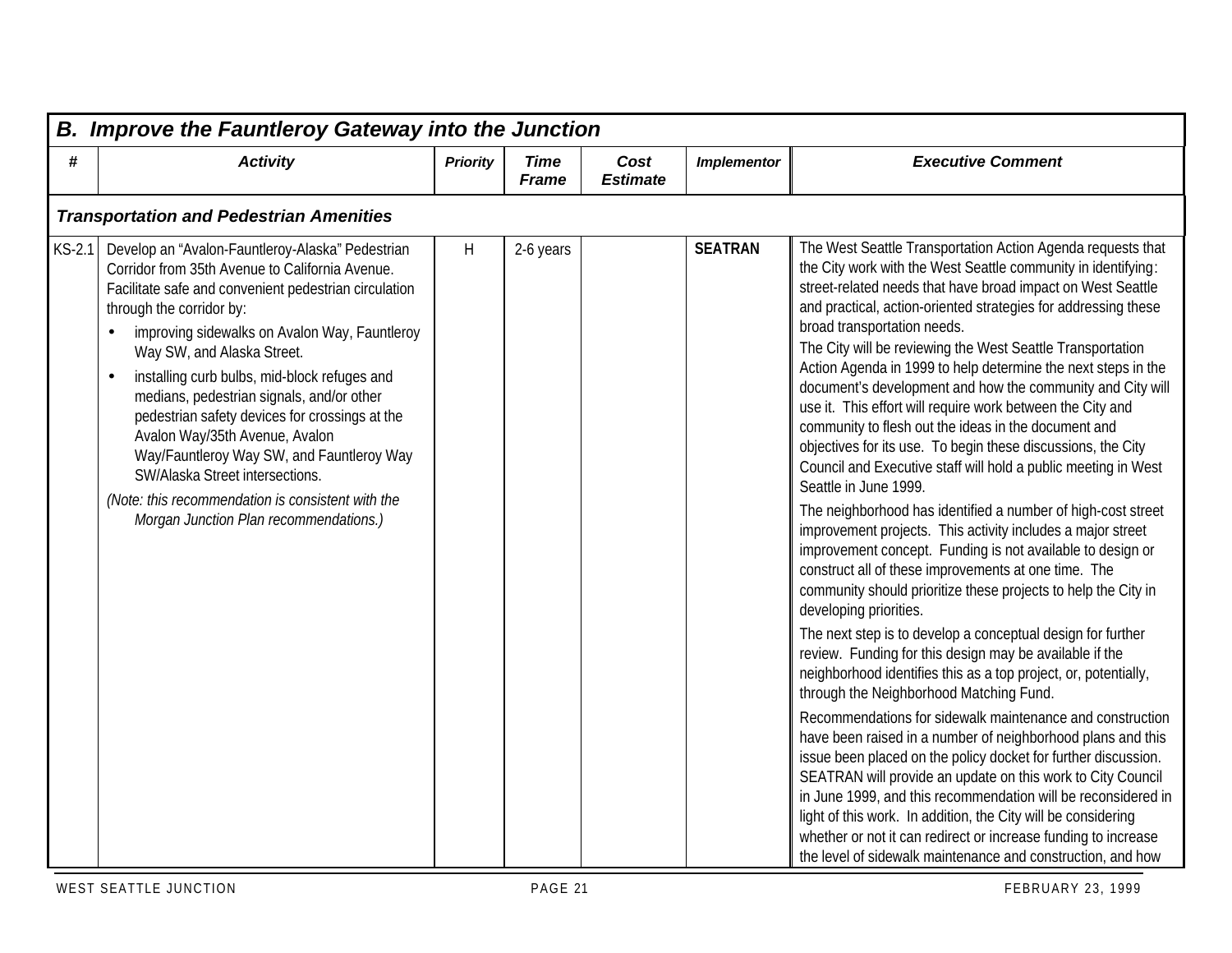|               | <b>B. Improve the Fauntleroy Gateway into the Junction</b>                                                                                                                                                                                                                                                                                                                                                                                                                                   |                 |                             |                         |                    |                                                                                                                                                                                                                                                                                                                                                                                                                                                                                                                                                                                                                                                                                                                                                                                                                                                                                                                                                                                                                                                                 |  |  |  |  |  |  |
|---------------|----------------------------------------------------------------------------------------------------------------------------------------------------------------------------------------------------------------------------------------------------------------------------------------------------------------------------------------------------------------------------------------------------------------------------------------------------------------------------------------------|-----------------|-----------------------------|-------------------------|--------------------|-----------------------------------------------------------------------------------------------------------------------------------------------------------------------------------------------------------------------------------------------------------------------------------------------------------------------------------------------------------------------------------------------------------------------------------------------------------------------------------------------------------------------------------------------------------------------------------------------------------------------------------------------------------------------------------------------------------------------------------------------------------------------------------------------------------------------------------------------------------------------------------------------------------------------------------------------------------------------------------------------------------------------------------------------------------------|--|--|--|--|--|--|
| #             | <b>Activity</b>                                                                                                                                                                                                                                                                                                                                                                                                                                                                              | <b>Priority</b> | <b>Time</b><br><b>Frame</b> | Cost<br><b>Estimate</b> | <b>Implementor</b> | <b>Executive Comment</b>                                                                                                                                                                                                                                                                                                                                                                                                                                                                                                                                                                                                                                                                                                                                                                                                                                                                                                                                                                                                                                        |  |  |  |  |  |  |
|               |                                                                                                                                                                                                                                                                                                                                                                                                                                                                                              |                 |                             |                         |                    | drainage improvements should be paid for, as policy docket<br>issues. The policy docket work shall be expanded to include<br>placing special emphasis on funding opportunities for<br>designated walking areas, such as urban villages and areas<br>that have pedestrian access to them. Recommendations on<br>funding options will be presented to the Council in January<br>2000.<br>City funding for sidewalk improvement is currently very limited.<br>SEATRAN has some funding for sidewalk improvement;<br>however the amount of this funding is very small relative to the<br>need for sidewalk maintenance and repair citywide. Its use<br>has generally focused on sidewalk locations for which the City<br>assumes maintenance responsibility - including landings at<br>street corners, alley crossings over sidewalks, and locations<br>where sidewalk damage is caused by the roots of City street<br>trees. For other locations, sidewalk maintenance and<br>improvement are currently held as the responsibility of adjacent<br>property owners. |  |  |  |  |  |  |
| <b>KS-2.2</b> | Develop traffic calming and traffic management<br>measures to ensure that Fauntleroy traffic operates<br>at appropriate speeds and that an adequate level of<br>local access/circulation onto and across Fauntleroy<br>Way SW can be maintained for neighborhood traffic<br>(vehicular and non-motorized); identify locations for<br>curb bulbs, mid-block refuges and medians, curb<br>ramps, pedestrian signals, and other traffic calming<br>and pedestrian safety devices and crossings. | H               | $3-5$                       |                         | <b>SEATRAN</b>     | The West Seattle Transportation Action Agenda requests that<br>the City work with the West Seattle community in identifying:<br>street-related needs that have broad impact on West Seattle<br>and practical, action-oriented strategies for addressing these<br>broad transportation needs.<br>The City will be reviewing the West Seattle Transportation<br>Action Agenda in 1999 to help determine the next steps in the<br>document's development and how the community and City will<br>use it. This effort will require work between the City and<br>community to flesh out the ideas in the document and<br>objectives for its use. To begin these discussions, the City<br>Council and Executive staff will hold a public meeting in West<br>Seattle in June 1999.                                                                                                                                                                                                                                                                                      |  |  |  |  |  |  |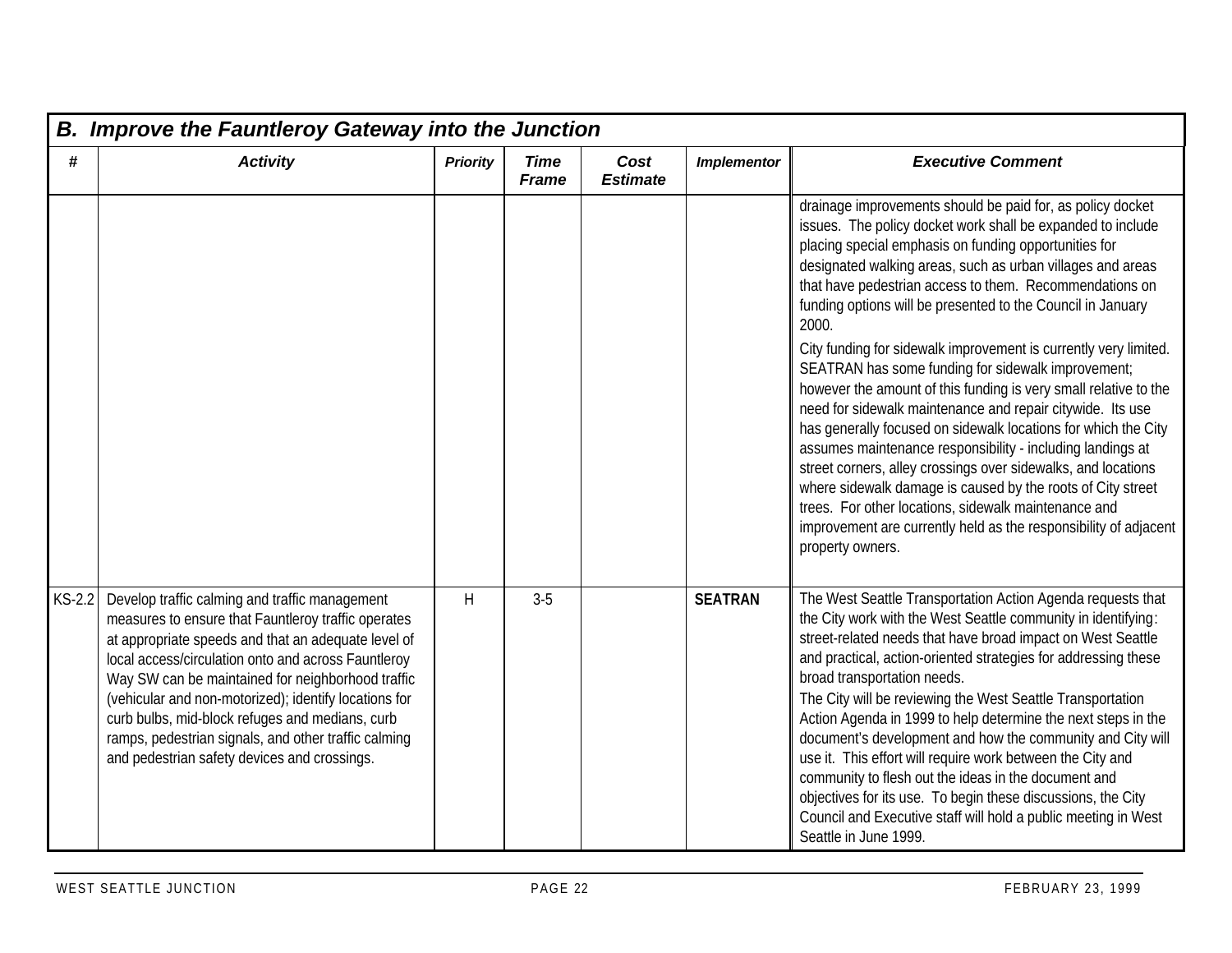|          | <b>B. Improve the Fauntleroy Gateway into the Junction</b>                                                                                                                                                                                         |                 |                             |                         |                    |                                                                                                                                                                                                                                                                                                                                                                                                                                                                                                                                                                                                                                                                                                                                                                                                                                                                                                                                                                                                                                                                                                                                                                                                                                                                                                                                                                                                                                                                                                               |  |  |  |  |  |  |
|----------|----------------------------------------------------------------------------------------------------------------------------------------------------------------------------------------------------------------------------------------------------|-----------------|-----------------------------|-------------------------|--------------------|---------------------------------------------------------------------------------------------------------------------------------------------------------------------------------------------------------------------------------------------------------------------------------------------------------------------------------------------------------------------------------------------------------------------------------------------------------------------------------------------------------------------------------------------------------------------------------------------------------------------------------------------------------------------------------------------------------------------------------------------------------------------------------------------------------------------------------------------------------------------------------------------------------------------------------------------------------------------------------------------------------------------------------------------------------------------------------------------------------------------------------------------------------------------------------------------------------------------------------------------------------------------------------------------------------------------------------------------------------------------------------------------------------------------------------------------------------------------------------------------------------------|--|--|--|--|--|--|
| #        | <b>Activity</b>                                                                                                                                                                                                                                    | <b>Priority</b> | <b>Time</b><br><b>Frame</b> | Cost<br><b>Estimate</b> | <b>Implementor</b> | <b>Executive Comment</b>                                                                                                                                                                                                                                                                                                                                                                                                                                                                                                                                                                                                                                                                                                                                                                                                                                                                                                                                                                                                                                                                                                                                                                                                                                                                                                                                                                                                                                                                                      |  |  |  |  |  |  |
|          |                                                                                                                                                                                                                                                    |                 |                             |                         |                    | Also, See KS-2.1 above.                                                                                                                                                                                                                                                                                                                                                                                                                                                                                                                                                                                                                                                                                                                                                                                                                                                                                                                                                                                                                                                                                                                                                                                                                                                                                                                                                                                                                                                                                       |  |  |  |  |  |  |
| $KS-2.3$ | Provide painted bicycle lanes<br>For westbound movement on Avalon Way onto<br>Fauntleroy Way SW.<br>On Avalon Way to connect West Seattle<br>Junction to the southern terminus of the Harbor<br>Avenue bikeway at Spokane Street.                  | M               | $3-6$                       |                         | <b>SEATRAN</b>     | The West Seattle Transportation Action Agenda requests that<br>the City work with the West Seattle community in identifying:<br>street-related needs that have broad impact on West Seattle<br>and practical, action-oriented strategies for addressing these<br>broad transportation needs.<br>The City will be reviewing the West Seattle Transportation<br>Action Agenda in 1999 to help determine the next steps in the<br>document's development and how the community and City will<br>use it. This effort will require work between the City and<br>community to flesh out the ideas in the document and<br>objectives for its use. To begin these discussions, the City<br>Council and Executive staff will hold a public meeting in West<br>Seattle in June 1999.<br>SEATRAN would not support marking a bike lane for<br>westbound movement on Avalon Way onto Fauntleroy Way<br>SW as there is insufficient room in the curb lane to provide a<br>safe, continuous 5 foot wide bike lane at that location.<br>While there is not enough room along the length of Avalon<br>Way to provide a continuous bike lane, linking to the Harbor<br>Avenue bikeway may be possible. SEATRAN will take another<br>look at this location for bike lane striping when the Harbor<br>Bridges project and other pedestrian and bicycle projects<br>linking the Alki and Duwamish trails are completed by the end<br>of 2000.<br>For a broader description of bicycle routes in West Seattle, see<br>NT-26 below. |  |  |  |  |  |  |
| $KS-2.4$ | Modify lane configuration and traffic control at the<br>Fauntleroy Way SW/Alaska Street intersection:<br>To facilitate smoother traffic flow and to<br>accommodate southbound bicycle movement on<br>Fauntleroy Way, convert the southbound center | H               | $2 - 4$                     |                         | <b>SEATRAN</b>     | The West Seattle Transportation Action Agenda requests that<br>the City work with the West Seattle community in identifying:<br>street-related needs that have broad impact on West Seattle<br>and practical, action-oriented strategies for addressing these<br>broad transportation needs.                                                                                                                                                                                                                                                                                                                                                                                                                                                                                                                                                                                                                                                                                                                                                                                                                                                                                                                                                                                                                                                                                                                                                                                                                  |  |  |  |  |  |  |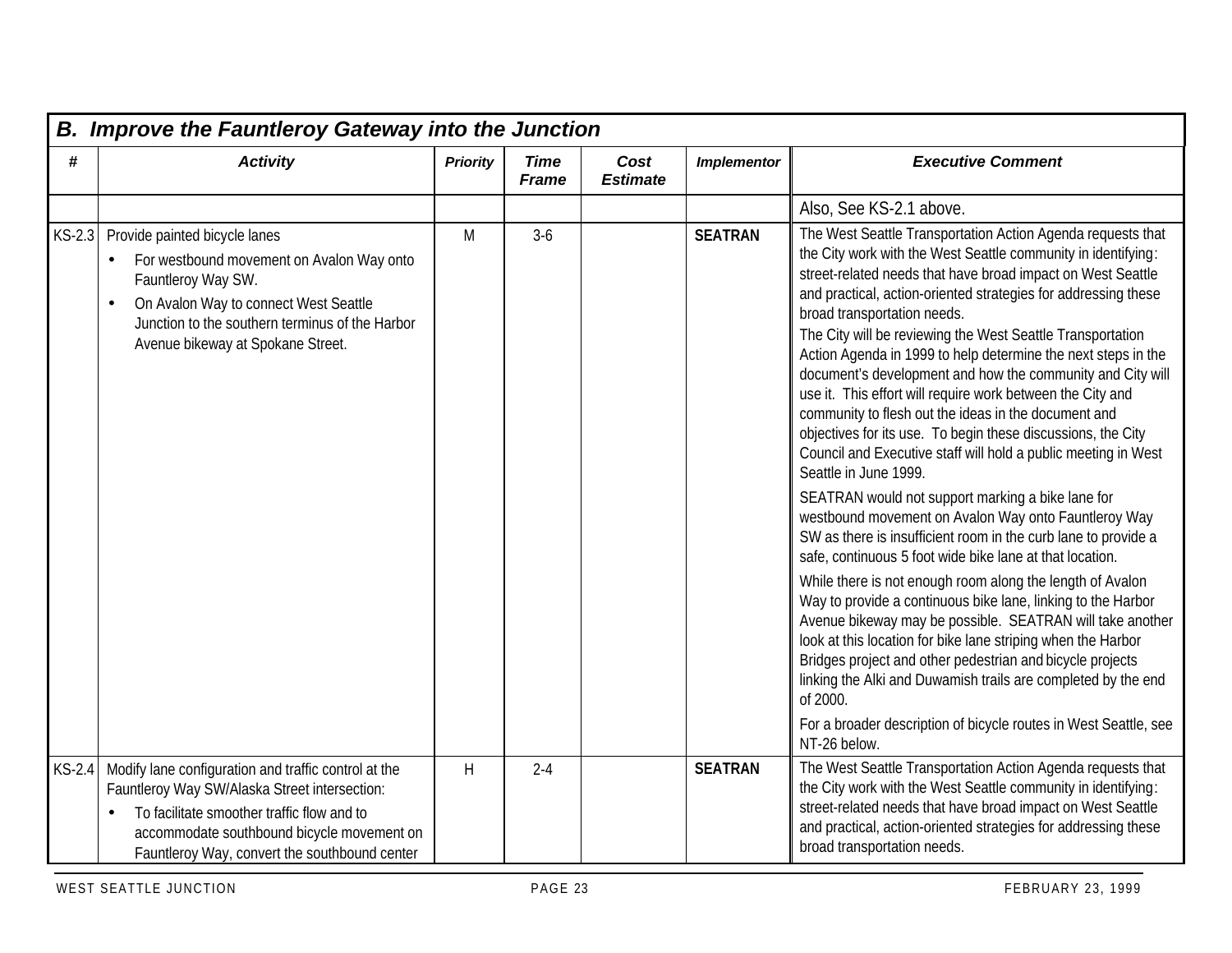|        | <b>B. Improve the Fauntleroy Gateway into the Junction</b>                                                                                                                                                                                                                                                                                                                                                                                                                                                     |                 |                             |                         |                    |                                                                                                                                                                                                                                                                                                                                                                                                                                                                                                                                                                                                                                                                                                                                                               |  |  |  |  |  |  |
|--------|----------------------------------------------------------------------------------------------------------------------------------------------------------------------------------------------------------------------------------------------------------------------------------------------------------------------------------------------------------------------------------------------------------------------------------------------------------------------------------------------------------------|-----------------|-----------------------------|-------------------------|--------------------|---------------------------------------------------------------------------------------------------------------------------------------------------------------------------------------------------------------------------------------------------------------------------------------------------------------------------------------------------------------------------------------------------------------------------------------------------------------------------------------------------------------------------------------------------------------------------------------------------------------------------------------------------------------------------------------------------------------------------------------------------------------|--|--|--|--|--|--|
| #      | <b>Activity</b>                                                                                                                                                                                                                                                                                                                                                                                                                                                                                                | <b>Priority</b> | <b>Time</b><br><b>Frame</b> | Cost<br><b>Estimate</b> | <b>Implementor</b> | <b>Executive Comment</b>                                                                                                                                                                                                                                                                                                                                                                                                                                                                                                                                                                                                                                                                                                                                      |  |  |  |  |  |  |
|        | lane on Fauntleroy Way from a shared<br>through(on Fauntleroy)/right turn(to westbound<br>Alaska) lane to an exclusive through lane.<br>To provide access from northbound Fauntleroy<br>Way to the Junction commercial area, install a<br>left turn lane on the northbound Fauntleroy Way<br>intersection approach.                                                                                                                                                                                            |                 |                             |                         |                    | The City will be reviewing the West Seattle Transportation<br>Action Agenda in 1999 to help determine the next steps in the<br>document's development and how the community and City will<br>use it. This effort will require work between the City and<br>community to flesh out the ideas in the document and<br>objectives for its use. To begin these discussions, the City<br>Council and Executive staff will hold a public meeting in West<br>Seattle in June 1999.<br>The neighborhood has identified a number of high-cost street<br>improvement projects. Funding is not available to design or<br>construct all of these improvements at one time. The<br>community should prioritize these projects to help the City in<br>developing priorities. |  |  |  |  |  |  |
|        |                                                                                                                                                                                                                                                                                                                                                                                                                                                                                                                |                 |                             |                         |                    | As presented, this recommendation is not developed enough<br>for SEATRAN to do a technical review and provide appropriate<br>feedback on the idea's workability, cost, potential issues and<br>obstacles, who would need to be involved, and other issues.                                                                                                                                                                                                                                                                                                                                                                                                                                                                                                    |  |  |  |  |  |  |
|        |                                                                                                                                                                                                                                                                                                                                                                                                                                                                                                                |                 |                             |                         |                    | The next step is to develop a conceptual design for further<br>review. Funding for this design may be available if the<br>neighborhood identifies this as a top project, or, potentially,<br>through the Neighborhood Matching Fund.                                                                                                                                                                                                                                                                                                                                                                                                                                                                                                                          |  |  |  |  |  |  |
| KS-2.5 | Evaluate the Fauntleroy Way SW corridor, south of<br>SW Edmunds Street, for opportunities to improve<br>vehicular and pedestrian safety, accessibility, traffic<br>flow, and provide aesthetic landscaping<br>improvements that maintain or improve existing traffic<br>flow.<br>Analyze traffic volumes (existing and future),<br>delay times, travel times when considering<br>potential new traffic and/or pedestrian signals,<br>and retaining on-street parking and bus zones;<br>consider bicycle lanes. | M               | $6 - 8$                     |                         | <b>SEATRAN</b>     | The West Seattle Transportation Action Agenda requests that<br>the City work with the West Seattle community in identifying:<br>street-related needs that have broad impact on West Seattle<br>and practical, action-oriented strategies for addressing these<br>broad transportation needs.<br>The City will be reviewing the West Seattle Transportation<br>Action Agenda in 1999 to help determine the next steps in the<br>document's development and how the community and City will<br>use it. This effort will require work between the City and<br>community to flesh out the ideas in the document and<br>objectives for its use. To begin these discussions, the City<br>Council and Executive staff will hold a public meeting in West             |  |  |  |  |  |  |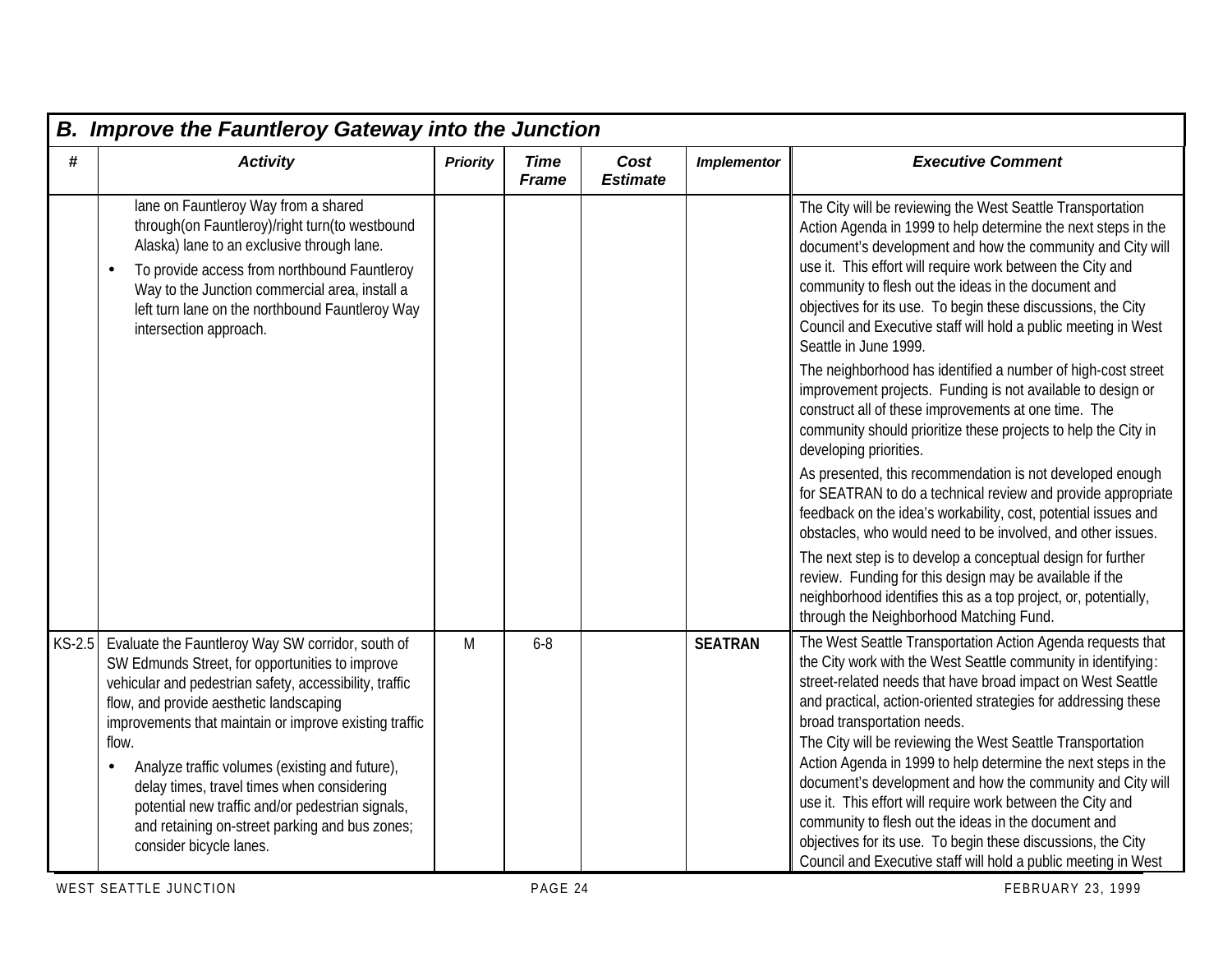|   | <b>B. Improve the Fauntleroy Gateway into the Junction</b> |                                                                                                                                                                               |                 |                      |                         |                    |                                                                                                                                                                                                                                                                                                                                                                                                                                                                                                                                                  |  |  |  |  |  |
|---|------------------------------------------------------------|-------------------------------------------------------------------------------------------------------------------------------------------------------------------------------|-----------------|----------------------|-------------------------|--------------------|--------------------------------------------------------------------------------------------------------------------------------------------------------------------------------------------------------------------------------------------------------------------------------------------------------------------------------------------------------------------------------------------------------------------------------------------------------------------------------------------------------------------------------------------------|--|--|--|--|--|
| # |                                                            | <b>Activity</b>                                                                                                                                                               | <b>Priority</b> | Time<br><b>Frame</b> | Cost<br><b>Estimate</b> | <b>Implementor</b> | <b>Executive Comment</b>                                                                                                                                                                                                                                                                                                                                                                                                                                                                                                                         |  |  |  |  |  |
|   |                                                            | Improve bus stops and pedestrian crossings by<br>installing painted crosswalks, curb bulbs,<br>pedestrian median refuges, and pedestrian<br>signals in appropriate locations. |                 |                      |                         |                    | Seattle in June 1999.<br>The neighborhood has identified a number of high-cost street<br>improvement projects. Funding is not available to design or<br>construct all of these improvements at one time. The<br>community should prioritize these projects to help the City in<br>developing priorities.<br>The next step is to develop a conceptual design for further<br>review. Funding for this design may be available if the<br>neighborhood identifies this as a top project, or, potentially,<br>through the Neighborhood Matching Fund. |  |  |  |  |  |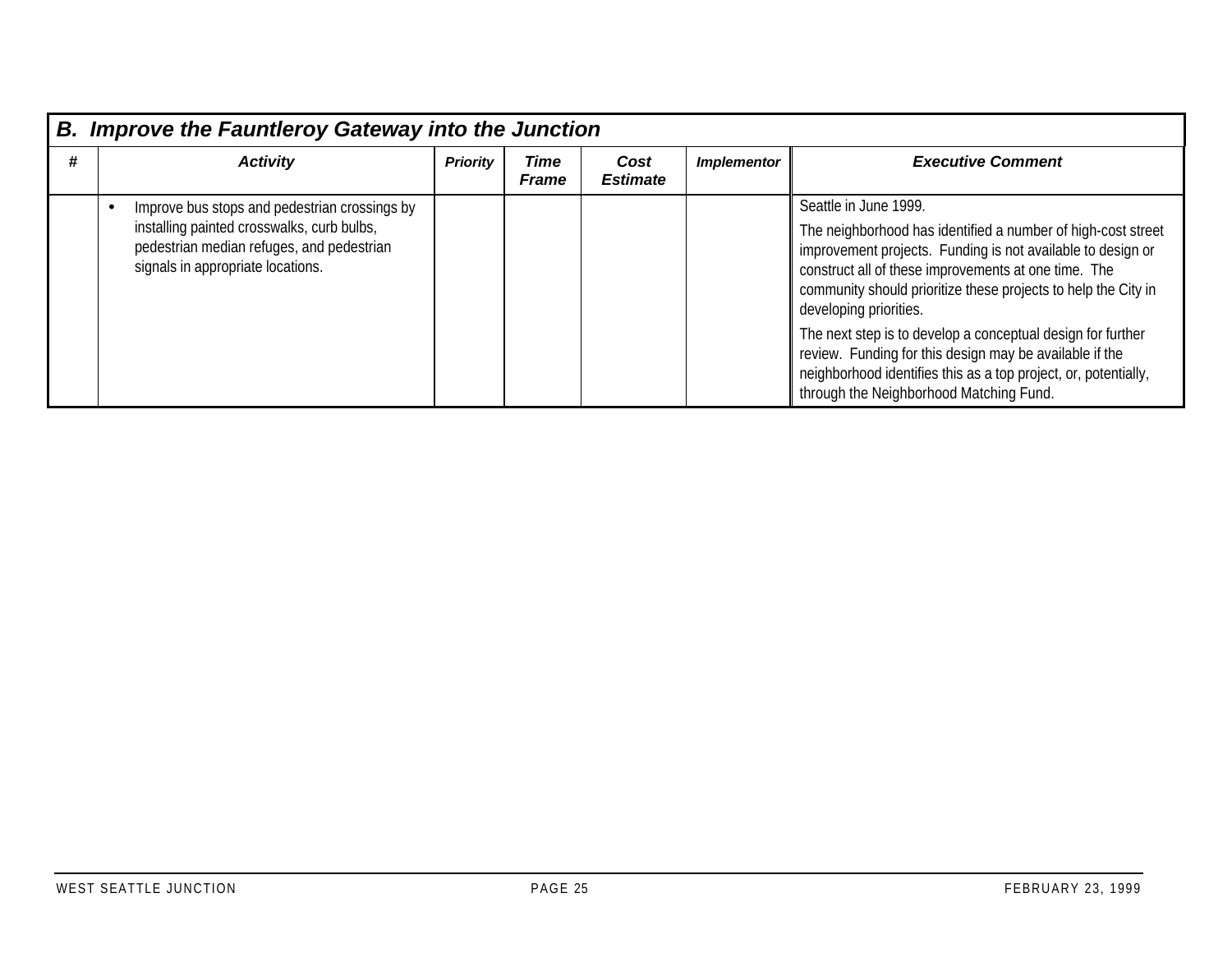# *II. Additional Activities For Implementation*

The activities listed in this section are not directly associated with a Key Strategy. The City has, when possible, identified next steps for implementation of each of these activities. The response will specify: 1) activities already under way; 2) activities for which the City agrees to initiate next steps (will include a schedule for the work); 3) this activity will be considered as part of the Sector Implementation Plan in the future as opportunities arise; 4) activities for which the community must take the lead (may be supported by City departments or existing programs); 5) issues that will be on the policy docket (the docket will assign responsibility for consideration of the issue and provide a schedule for reporting back to Council); and 6) activities which the City will not support. As with the activities listed for each Key Strategy in Section I, these activities are intended to be implemented over the span of many years.

The Executive will coordinate efforts to sort through these activities. During this sorting process, the departments will work together to create Sector Implementation Plans that will prioritize these activities. This may include developing rough cost estimates for these activities, identifying potential funding sources and mechanisms; establishing priorities within each plan, as well as priorities among plans; and developing phased implementation and funding strategies. The City will involve neighborhoods in a public process so that neighborhoods can help to establish citywide priorities. Activities identified in this section will be included in the City's tracking database for monitoring neighborhood plan implementation.

| #       | <b>Activity</b>                                                                                         | <b>Priority</b> | <b>Time</b><br><b>Frame</b> | Cost<br><b>Estimate</b> | <b>Implementor</b>                           | <b>Executive Comment</b>                                                                                                                                                                                                                                                                                                                                                                                                                                                                                                                                                                                                                                                                                        | <b>City Action</b>                                                                                                                                                                                                                                                                                                                                                                                                                                                                                                                                                                            |
|---------|---------------------------------------------------------------------------------------------------------|-----------------|-----------------------------|-------------------------|----------------------------------------------|-----------------------------------------------------------------------------------------------------------------------------------------------------------------------------------------------------------------------------------------------------------------------------------------------------------------------------------------------------------------------------------------------------------------------------------------------------------------------------------------------------------------------------------------------------------------------------------------------------------------------------------------------------------------------------------------------------------------|-----------------------------------------------------------------------------------------------------------------------------------------------------------------------------------------------------------------------------------------------------------------------------------------------------------------------------------------------------------------------------------------------------------------------------------------------------------------------------------------------------------------------------------------------------------------------------------------------|
|         | A. Housing and Land Use                                                                                 |                 |                             |                         |                                              |                                                                                                                                                                                                                                                                                                                                                                                                                                                                                                                                                                                                                                                                                                                 |                                                                                                                                                                                                                                                                                                                                                                                                                                                                                                                                                                                               |
| $NT -1$ | Restrict building frontages along<br>California Avenue to a height<br>compatible with small-town scale. | H               | 1-2 years                   |                         | Community,<br>Assistance from<br><b>DCLU</b> | It is the Executive's understanding that the<br>community is interested in pursuing design<br>quidelines as an alternative to rezoning in<br>order to deal with the issues raised in this<br>recommendation. Existing Citywide<br>design guidelines encourage compatible<br>bulk, scale and facade design. The<br>neighborhood can augment the citywide<br>design guidelines to address the character<br>of the Junction as the community develops<br>neighborhood-specific design guidelines.<br>By their nature, it should be noted,<br>quidelines are not used to limit heights or<br>place 'restrictions" on development but<br>can lead to developments more in keeping<br>with the community's character. | DCLU will be addressing design<br>guidelines proposed by all<br>neighborhoods simultaneously,<br>in order to revise the city-wide<br>design review program in the<br>most efficient manner. This<br>work is underway and DCLU is<br>scheduled to make<br>recommendations to the City<br>Council in the fourth quarter,<br>1999. For this and other<br>activities that involve design<br>quidelines, neighborhoods<br>should give direction on their<br>vision and intent as soon as<br>possible.<br>The community will need to<br>take the lead on developing<br>neighborhood specific design |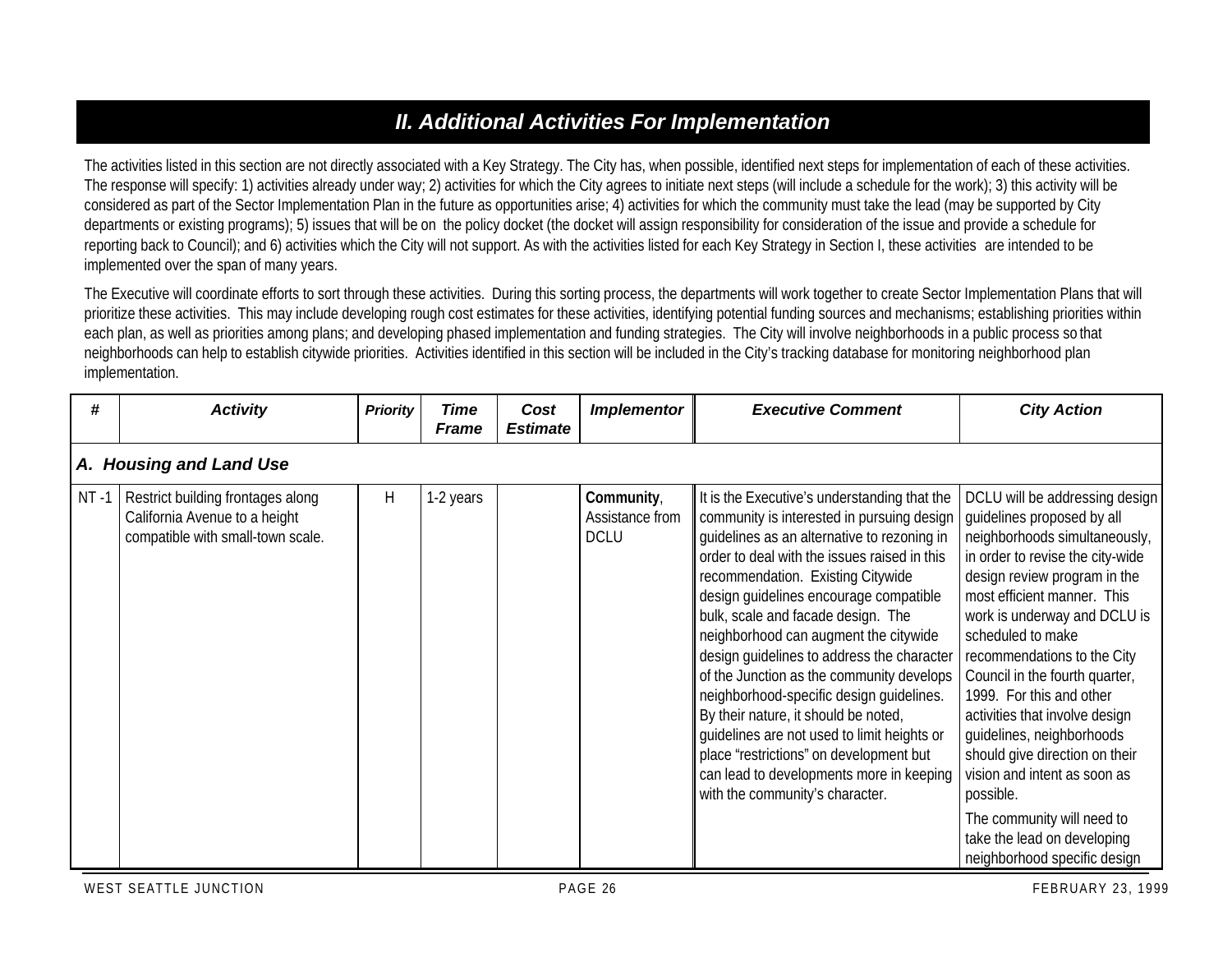| #      | <b>Activity</b>                                                                                                                                                                                                                                                                                                                              | <b>Priority</b> | <b>Time</b><br><b>Frame</b> | Cost<br><b>Estimate</b> | <b>Implementor</b>        | <b>Executive Comment</b>                                                                                                                                                                                                                                                                                                                                                                                                                                                                                                                                                                                                                                                                                                                                                                                                                                                                     | <b>City Action</b>                                                                                                                                                                           |
|--------|----------------------------------------------------------------------------------------------------------------------------------------------------------------------------------------------------------------------------------------------------------------------------------------------------------------------------------------------|-----------------|-----------------------------|-------------------------|---------------------------|----------------------------------------------------------------------------------------------------------------------------------------------------------------------------------------------------------------------------------------------------------------------------------------------------------------------------------------------------------------------------------------------------------------------------------------------------------------------------------------------------------------------------------------------------------------------------------------------------------------------------------------------------------------------------------------------------------------------------------------------------------------------------------------------------------------------------------------------------------------------------------------------|----------------------------------------------------------------------------------------------------------------------------------------------------------------------------------------------|
|        |                                                                                                                                                                                                                                                                                                                                              |                 |                             |                         |                           |                                                                                                                                                                                                                                                                                                                                                                                                                                                                                                                                                                                                                                                                                                                                                                                                                                                                                              | guidelines with support from<br>DCLU.                                                                                                                                                        |
| $NT-2$ | Establish a community-based design<br>review process that provides for<br>community input at the earliest stages<br>of the design of new development.                                                                                                                                                                                        | H               | 1-2 years                   |                         | Community,<br><b>DCLU</b> | The Design Review program is intended to<br>elicit community input at the earliest stage<br>of development, before a Master Use<br>Permit application is even made.<br>Community input occurs at the open public<br>meetings required during the Design<br>Review process. The notices of these<br>meetings are published in the<br>Department's weekly bulletin, GMR<br>(General Mailed Release), which several<br>West Seattle groups receive regularly, and<br>DCLU is happy to include any other<br>representative group on that list. DCLU<br>suggests the neighborhood empower an<br>advocacy group to monitor the GMR and<br>neighborhood newspaper for notices of<br>Design Review projects and publicize the<br>meetings to encourage neighbor<br>attendance at DR meetings. With<br>experience, this group can begin speaking<br>on behalf of the neighborhood's own<br>interests. | This recommendation is already<br>addressed by the City's Design<br>Review program. Please see<br>NT-3 for list of organizations<br>that have been added to the<br>mailing list for the GMR. |
|        | NT-3   Notify the following organizations of<br>all rezone applications in the West<br>Seattle Junction Hub Urban Village by<br>adding these organizations to the<br>mailing list for the General Mailed<br>Release:<br>the West Seattle Herald<br>1)<br>the Friends of the Junction<br>2)<br>the West Seattle Junction<br>3)<br>Association | H               | With plan                   |                         | <b>DCLU</b>               | The listed organizations have been placed<br>on the mailing list for General Mailed<br>Release.                                                                                                                                                                                                                                                                                                                                                                                                                                                                                                                                                                                                                                                                                                                                                                                              | This recommendation has been<br>addressed by departmental<br>action.                                                                                                                         |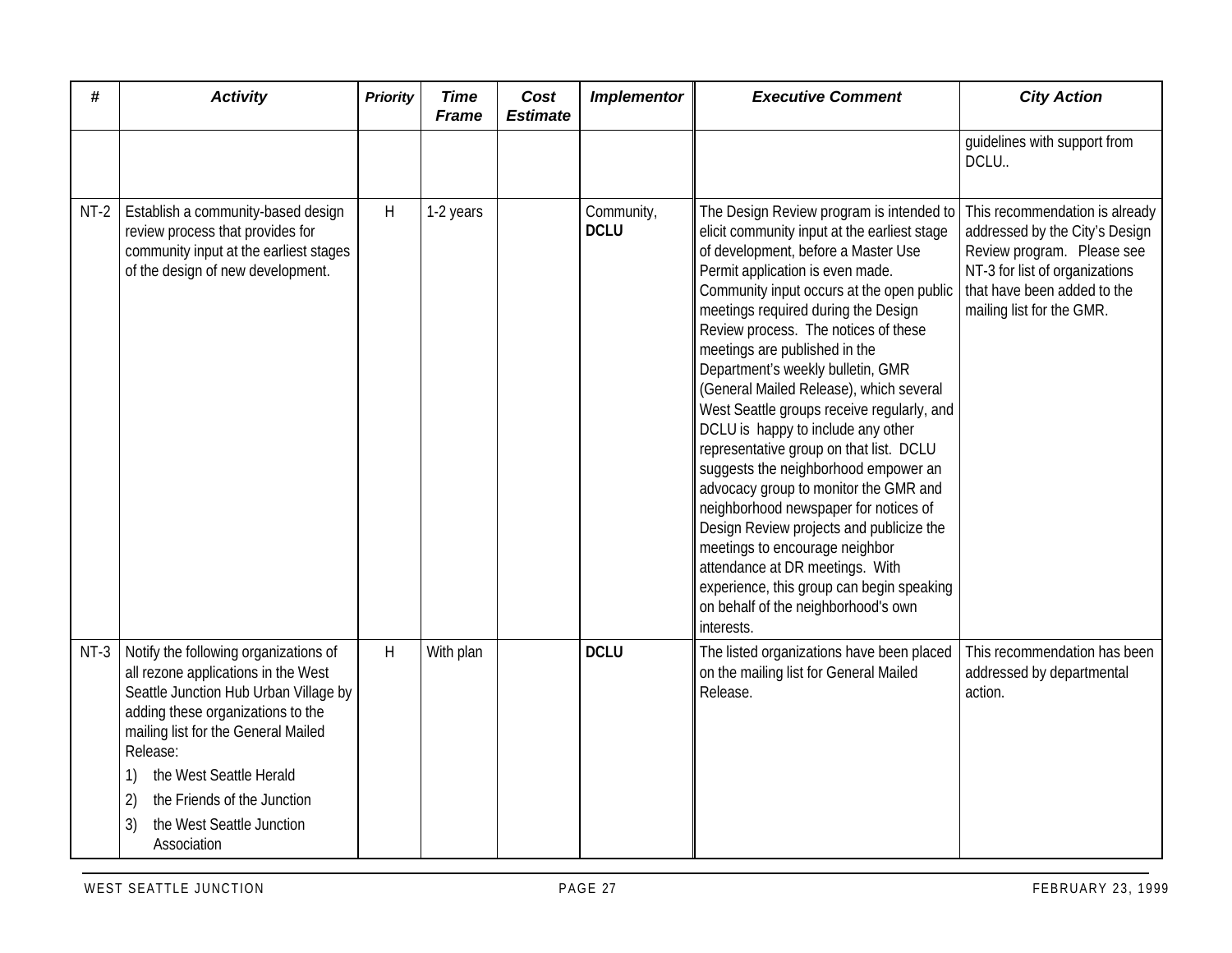| #      | <b>Activity</b>                                                                                                                                                                                                                                                | <b>Priority</b> | <b>Time</b><br><b>Frame</b>        | Cost<br><b>Estimate</b> | <b>Implementor</b>                 | <b>Executive Comment</b>                                                                                                                                                                                                                                                                                                                                                                                                                                                                                                                                                                                                                                                                                                                                                                                                                                                                                                                                                                           | <b>City Action</b>                                                                                                                                                                                                                                                                                                                                      |
|--------|----------------------------------------------------------------------------------------------------------------------------------------------------------------------------------------------------------------------------------------------------------------|-----------------|------------------------------------|-------------------------|------------------------------------|----------------------------------------------------------------------------------------------------------------------------------------------------------------------------------------------------------------------------------------------------------------------------------------------------------------------------------------------------------------------------------------------------------------------------------------------------------------------------------------------------------------------------------------------------------------------------------------------------------------------------------------------------------------------------------------------------------------------------------------------------------------------------------------------------------------------------------------------------------------------------------------------------------------------------------------------------------------------------------------------------|---------------------------------------------------------------------------------------------------------------------------------------------------------------------------------------------------------------------------------------------------------------------------------------------------------------------------------------------------------|
|        | the West Seattle Chamber of<br>4)<br>Commerce                                                                                                                                                                                                                  |                 |                                    |                         |                                    |                                                                                                                                                                                                                                                                                                                                                                                                                                                                                                                                                                                                                                                                                                                                                                                                                                                                                                                                                                                                    |                                                                                                                                                                                                                                                                                                                                                         |
| NT-4   | Support and promote existing and<br>new programs and policies aimed at<br>helping low- and fixed-income people,<br>especially seniors, retain ownership of<br>their homes.                                                                                     | H               | Through<br>the life of<br>the Plan |                         | Community,<br>Senior Center,<br>OH | OH has a number of programs to help low-<br>and fixed-income households retain their<br>homes. The REACH program provides<br>low interest rehabilitation and<br>weatherization loans for up to \$40,000,<br>while the Minor Home Repair Program<br>provides up to \$4,000 for smaller items.<br>OH also has programs for affordable rental<br>housing development, and is willing to<br>work with the neighborhood to achieve<br>their housing goals. For seniors, the City<br>runs a Homeshare program designed to<br>help seniors retain occupancy of their<br>homes.<br>Information on these programs is available<br>through the Neighborhood Service<br>Centers; newspaper ads, direct mailings to<br>selected zip codes and Section 8<br>landlords, and through case managers in<br>various agencies.<br>The City supports this recommendation,<br>and would seek to include additional<br>activities that ensure appropriate housing<br>options for all seniors beyond owner-<br>occupancy. | This recommendation is already<br>being addressed through<br>existing City programs and the<br>City's Housing Action Agenda.<br>Through the Housing Action<br>Agenda, the City is working on<br>housing issues including:<br>financing, land use and<br>permitting, siting, expanding<br>home ownership, and projects<br>and shelters for the homeless. |
| $NT-5$ | The community should work with<br>lending institutions, the Washington<br>State Housing Finance Commission,<br>and other agencies to make available<br>low-cost mortgage programs for low-<br>and moderate-income home buyers,<br>including first-time buyers. | M               | Through<br>the life of<br>the Plan |                         | Community                          | WSHFC programs and various lender<br>programs for first-time buyers are currently<br>available for low and moderate income<br>buyers in the neighborhood and are<br>supported by the City.                                                                                                                                                                                                                                                                                                                                                                                                                                                                                                                                                                                                                                                                                                                                                                                                         | This is a community based<br>activity.                                                                                                                                                                                                                                                                                                                  |
| NT-6   | Encourage the development of                                                                                                                                                                                                                                   |                 | Through                            |                         | Community,                         | Many of the proposals in the Mayor's                                                                                                                                                                                                                                                                                                                                                                                                                                                                                                                                                                                                                                                                                                                                                                                                                                                                                                                                                               | The City supports the                                                                                                                                                                                                                                                                                                                                   |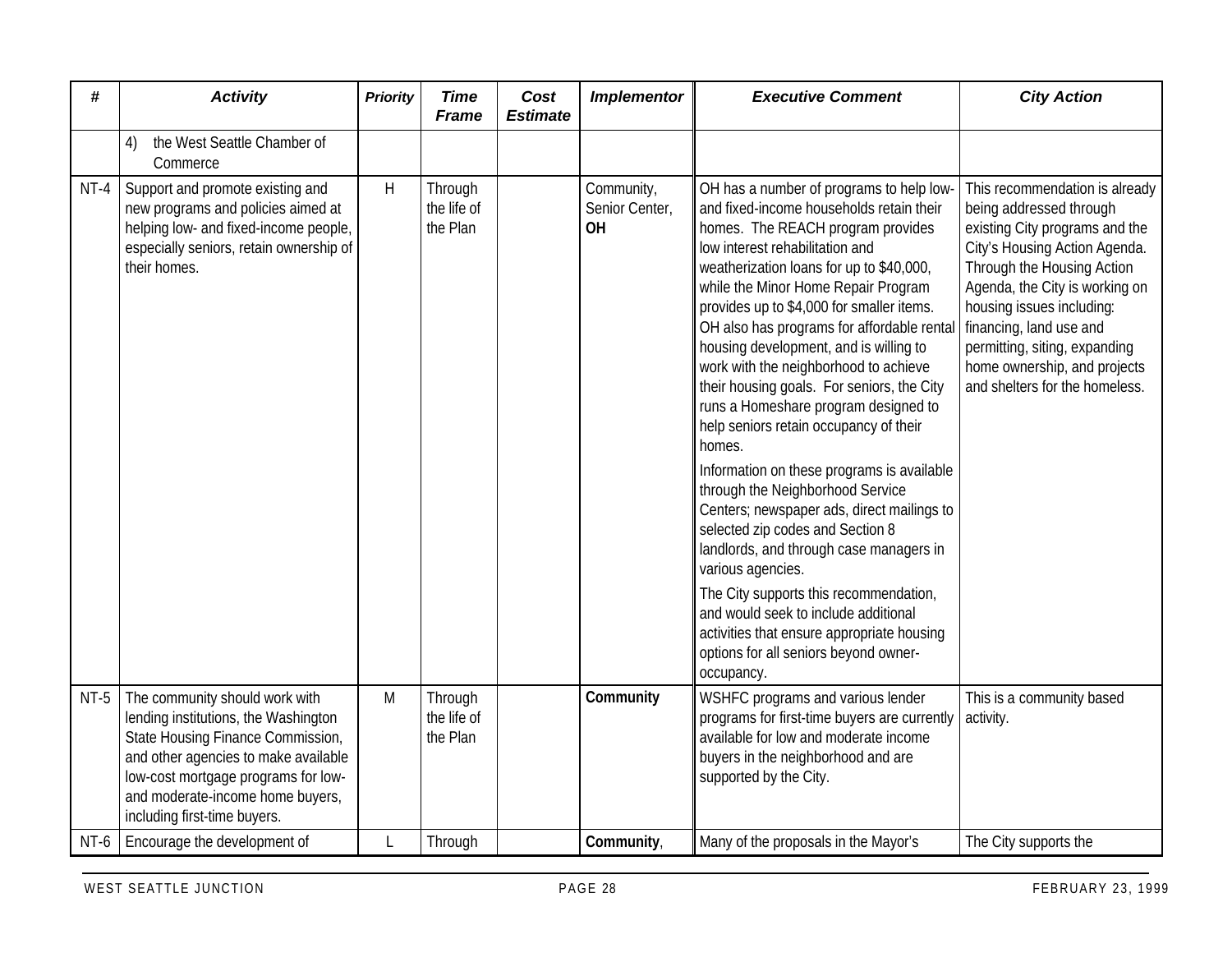| #    | <b>Activity</b>                                                                                                                                                                                                                                                                                                                                               | <b>Priority</b> | <b>Time</b><br><b>Frame</b> | Cost<br><b>Estimate</b> | <b>Implementor</b>    | <b>Executive Comment</b>                                                                                                                                                                                                                                                                                                                                                                                                                                                                                                                                                                                                                                                                   | <b>City Action</b>                                                                                                                                                                                                                                                                                                                                                                                                                                                                                                                                         |
|------|---------------------------------------------------------------------------------------------------------------------------------------------------------------------------------------------------------------------------------------------------------------------------------------------------------------------------------------------------------------|-----------------|-----------------------------|-------------------------|-----------------------|--------------------------------------------------------------------------------------------------------------------------------------------------------------------------------------------------------------------------------------------------------------------------------------------------------------------------------------------------------------------------------------------------------------------------------------------------------------------------------------------------------------------------------------------------------------------------------------------------------------------------------------------------------------------------------------------|------------------------------------------------------------------------------------------------------------------------------------------------------------------------------------------------------------------------------------------------------------------------------------------------------------------------------------------------------------------------------------------------------------------------------------------------------------------------------------------------------------------------------------------------------------|
|      | affordable market-rate housing for<br>people who work in the neighborhood.                                                                                                                                                                                                                                                                                    |                 | the life of<br>the plan     |                         | private<br>developers | Housing Action Agenda are aimed at<br>increasing the supply of housing<br>affordable to households earning 50-80%<br>of median income throughout the city.                                                                                                                                                                                                                                                                                                                                                                                                                                                                                                                                 | community's recommendation<br>to develop affordable market-<br>rate housing. As written, this<br>recommendation is a policy<br>statement and is submitted for<br>inclusion in the neighborhood's<br>goals and policies.<br>Through the Housing Action<br>Agenda, the City is working on<br>housing issues including:<br>financing, land use and<br>permitting, siting, expanding<br>home ownership, and projects<br>and shelters for the homeless.<br>DCLU is specifically working on<br>streamlining the permit process<br>to encourage the production of |
|      | Action Agenda. These recommendations are high priorities for affected neighborhoods.                                                                                                                                                                                                                                                                          |                 |                             |                         |                       | B. Transportation, Transit, Parking and Pedestrian Amenities Note: The long-term activities (LT1-5) are part of a larger West Seattle Transportation                                                                                                                                                                                                                                                                                                                                                                                                                                                                                                                                       | affordable housing                                                                                                                                                                                                                                                                                                                                                                                                                                                                                                                                         |
| NT-7 | For the area south of Edmunds Street<br>in the California Ave SW corridor,<br>prepare complete conceptual plan for<br>recommended corridor improvements<br>and specify type and location of<br>pedestrian improvements (painted<br>crosswalks, curb bulbs, pedestrian<br>median refuges, pedestrian signals)<br>to improve pedestrian mobility and<br>access. | M               | 6                           | \$25,000                | <b>SEATRAN</b>        | As presented, this recommendation is not<br>developed enough for SEATRAN to do a<br>technical review and provide appropriate<br>feedback on the idea's workability, cost,<br>next steps for implementation, potential<br>issues and obstacles, who would need to<br>be involved, and other issues. The next<br>step is to develop a conceptual design for<br>further review. An appropriate funding<br>source will need to be identified to pursue<br>this recommendation.<br>If community members have safety<br>concerns about specific locations along<br>this street, these need not wait for the<br>planning process, but can be transmitted<br>directly to SEATRAN. The Neighborhood | The West Seattle<br><b>Transportation Action Agenda</b><br>requests that the City work with<br>the West Seattle community in<br>identifying: street-related needs<br>that have broad impact on West<br>Seattle and practical, action-<br>oriented strategies for<br>addressing these broad<br>transportation needs.<br>The City will be reviewing the<br>West Seattle Transportation<br>Action Agenda in 1999 to help<br>determine the next steps in the<br>document's development and<br>how the community and City will                                  |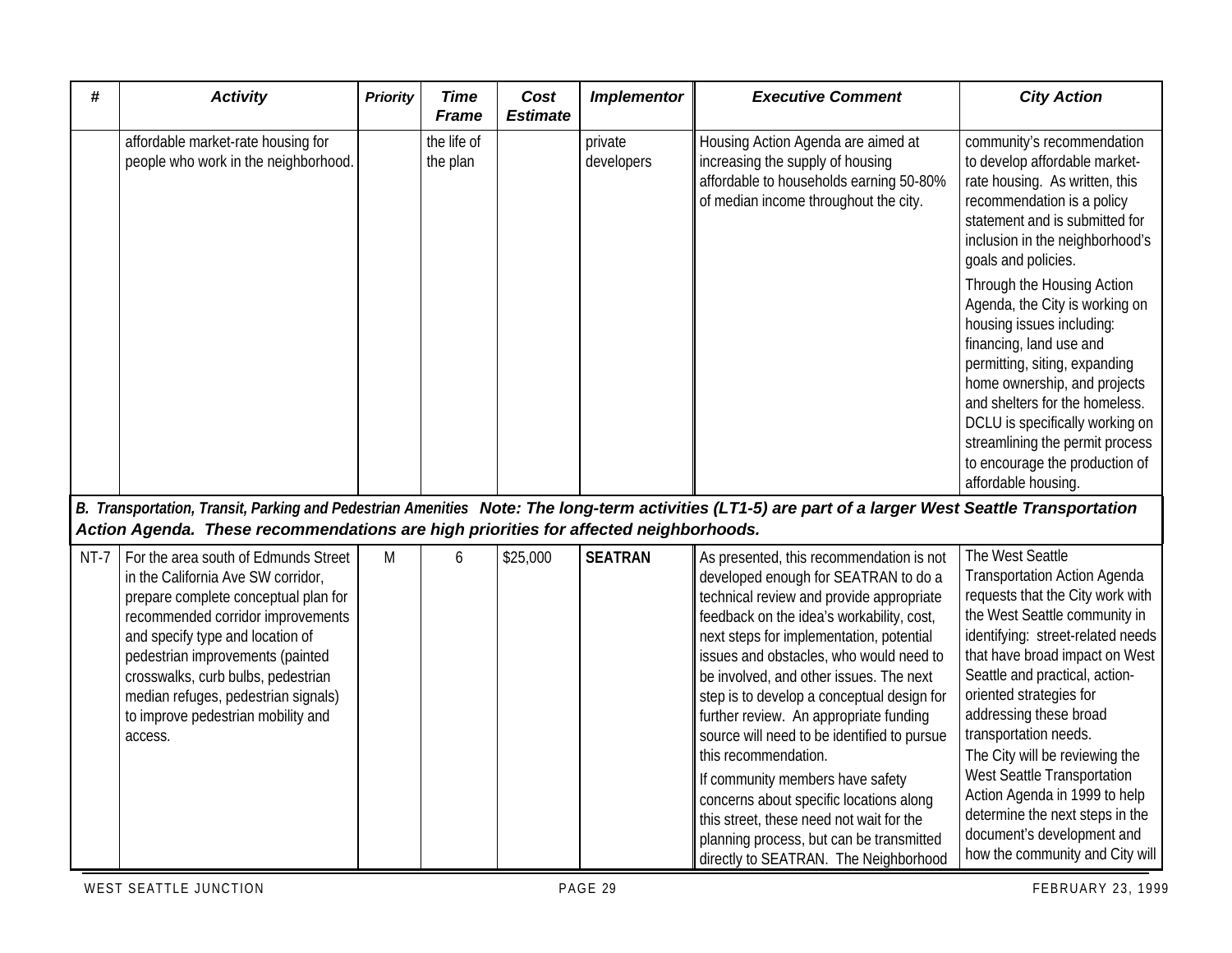| #      | <b>Activity</b>                                                                                                                                                                                                                                                                                                                                                | <b>Priority</b> | <b>Time</b><br><b>Frame</b> | Cost<br><b>Estimate</b> | <b>Implementor</b>                         | <b>Executive Comment</b>                                                                                                                                                                                                                                                                                                                                                                                                                                                                                                                                                                                                                                                  | <b>City Action</b>                                                                                                                                                                                                                                                                                                                                                                                                                                                                                                                                                                                                                                                                        |
|--------|----------------------------------------------------------------------------------------------------------------------------------------------------------------------------------------------------------------------------------------------------------------------------------------------------------------------------------------------------------------|-----------------|-----------------------------|-------------------------|--------------------------------------------|---------------------------------------------------------------------------------------------------------------------------------------------------------------------------------------------------------------------------------------------------------------------------------------------------------------------------------------------------------------------------------------------------------------------------------------------------------------------------------------------------------------------------------------------------------------------------------------------------------------------------------------------------------------------------|-------------------------------------------------------------------------------------------------------------------------------------------------------------------------------------------------------------------------------------------------------------------------------------------------------------------------------------------------------------------------------------------------------------------------------------------------------------------------------------------------------------------------------------------------------------------------------------------------------------------------------------------------------------------------------------------|
|        |                                                                                                                                                                                                                                                                                                                                                                |                 |                             |                         |                                            | Service Centers and SEATRAN Customer<br>Service office can assist.                                                                                                                                                                                                                                                                                                                                                                                                                                                                                                                                                                                                        | use it. This effort will require<br>work between the City and<br>community to flesh out the<br>ideas in the document and<br>objectives for its use. To begin<br>these discussions, the City<br>Council and Executive staff will<br>hold a public meeting in West<br>Seattle in June 1999. If this is a<br>top priority for the community,<br>this will be prioritized through<br>the Sector Implementation Plan<br>and limited implementation<br>funds may be available for<br>SEATRAN to do conceptual<br>design work.                                                                                                                                                                   |
| $NT-8$ | For the 35 <sup>th</sup> Avenue corridor south of<br>Alaska, prepare complete conceptual<br>plan for recommended corridor<br>improvements and specify type and<br>location of pedestrian improvements<br>(painted crosswalks, curb bulbs,<br>pedestrian median refuges,<br>pedestrian signals) to improve<br>pedestrian and bicycle safety and<br>convenience. | M               | 6                           | \$20,000                | <b>SEATRAN</b><br>Consultant,<br>Community | As presented, this recommendation is not<br>developed enough for SEATRAN to do a<br>technical review and provide appropriate<br>feedback on the idea's workability, cost,<br>next steps for implementation, potential<br>issues and obstacles, who would need to<br>be involved, and other issues. The next<br>step is to develop a conceptual design for<br>further review. An appropriate funding<br>source will need to be identified to pursue<br>this recommendation.<br>If community members have safety<br>concerns about specific locations along<br>this street, these need not wait for the<br>planning process, but can be transmitted<br>directly to SEATRAN. | The West Seattle<br><b>Transportation Action Agenda</b><br>requests that the City work with<br>the West Seattle community in<br>identifying: street-related needs<br>that have broad impact on West<br>Seattle and practical, action-<br>oriented strategies for<br>addressing these broad<br>transportation needs.<br>The City will be reviewing the<br>West Seattle Transportation<br>Action Agenda in 1999 to help<br>determine the next steps in the<br>document's development and<br>how the community and City will<br>use it. This effort will require<br>work between the City and<br>community to flesh out the<br>ideas in the document and<br>objectives for its use. To begin |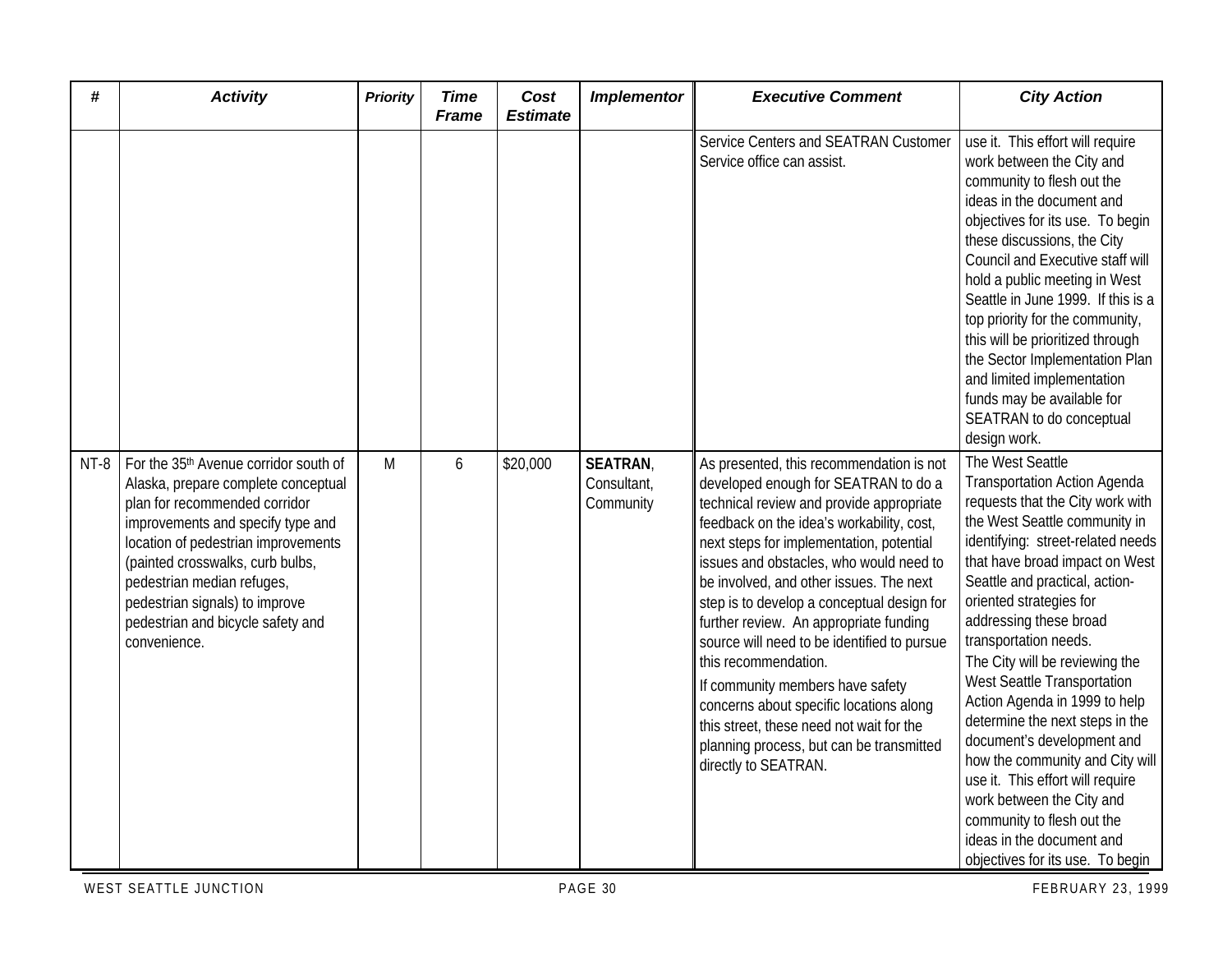| #    | <b>Activity</b>                                                                                                                                                                                                                                                                                                                                                                                                                                                                                                                                                                        | <b>Priority</b>                                                                                                          | <b>Time</b><br><b>Frame</b> | Cost<br><b>Estimate</b> | <b>Implementor</b> | <b>Executive Comment</b>                                                                                                                                                                                                                                                                                                                                                                                                                                                                                                                                                                                                                | <b>City Action</b>                                                                                                                                                                                                                                                                                                                                                                                                                                                                                                                                                                         |
|------|----------------------------------------------------------------------------------------------------------------------------------------------------------------------------------------------------------------------------------------------------------------------------------------------------------------------------------------------------------------------------------------------------------------------------------------------------------------------------------------------------------------------------------------------------------------------------------------|--------------------------------------------------------------------------------------------------------------------------|-----------------------------|-------------------------|--------------------|-----------------------------------------------------------------------------------------------------------------------------------------------------------------------------------------------------------------------------------------------------------------------------------------------------------------------------------------------------------------------------------------------------------------------------------------------------------------------------------------------------------------------------------------------------------------------------------------------------------------------------------------|--------------------------------------------------------------------------------------------------------------------------------------------------------------------------------------------------------------------------------------------------------------------------------------------------------------------------------------------------------------------------------------------------------------------------------------------------------------------------------------------------------------------------------------------------------------------------------------------|
|      |                                                                                                                                                                                                                                                                                                                                                                                                                                                                                                                                                                                        |                                                                                                                          |                             |                         |                    |                                                                                                                                                                                                                                                                                                                                                                                                                                                                                                                                                                                                                                         | these discussions, the City<br>Council and Executive staff will<br>hold a public meeting in West<br>Seattle in June 1999.<br>SEATRAN was awarded a \$4.2<br>million Transportation<br>Improvement Board grant for<br>improvements along 35th Ave.<br>SW from SW Roxbury to SW<br>Alaska St. This project will<br>consist principally of paving and<br>signal<br>improvement/interconnect work.<br>SEATRAN will work with the<br>community to explore<br>opportunities to implement<br>neighborhood plan<br>recommendations through this<br>grant.                                          |
| NT-9 | Analyze the most appropriate traffic<br>calming devices (traffic circle, stop<br>signs) for the following intersections:<br>Provide street circle<br>improvements at 47 <sup>th</sup> Avenue<br>SW and SW Dakota Street to<br>prevent people from driving their<br>cars through the middle.<br>Glenn Way/45th Avenue SW/SW<br>$\bullet$<br>Oregon Street -- Consider stop<br>signs for dangerous 5 way<br>intersection.<br>45th Avenue SW and SW<br>$\bullet$<br>Edmunds Street (traffic is not<br>visible coming from west at stop<br>signs on 45th).<br>45th Avenue SW and SW Alaska | $H -$<br>commun<br>ity has<br>identifie<br>d safety<br>as the<br>primary<br>concern<br>for<br>these<br>intersect<br>ions | $1 - 2$                     | \$20,000                | <b>SEATRAN</b>     | With a neighborhood contact, these<br>locations can be examined through the<br>Traffic Operations Office and the<br>Neighborhood Traffic Control Program. A<br>specific community contact for each<br>location is important to provide additional<br>information about the problem(s) being<br>seen and to receive information back from<br>SEATRAN's review. In the case of traffic<br>circle requests, a neighborhood contact is<br>also needed to circulate a neighborhood<br>petition. The Neighborhood Service<br>Centers and SEATRAN Customer Service<br>office can assist the neighborhood in<br>pursuing these recommendations. | The West Seattle<br><b>Transportation Action Agenda</b><br>requests that the City work with<br>the West Seattle community in<br>identifying: street-related needs<br>that have broad impact on West<br>Seattle and practical, action-<br>oriented strategies for<br>addressing these broad<br>transportation needs.<br>The City will be reviewing the<br>West Seattle Transportation<br>Action Agenda in 1999 to help<br>determine the next steps in the<br>document's development and<br>how the community and City will<br>use it. This effort will require<br>work between the City and |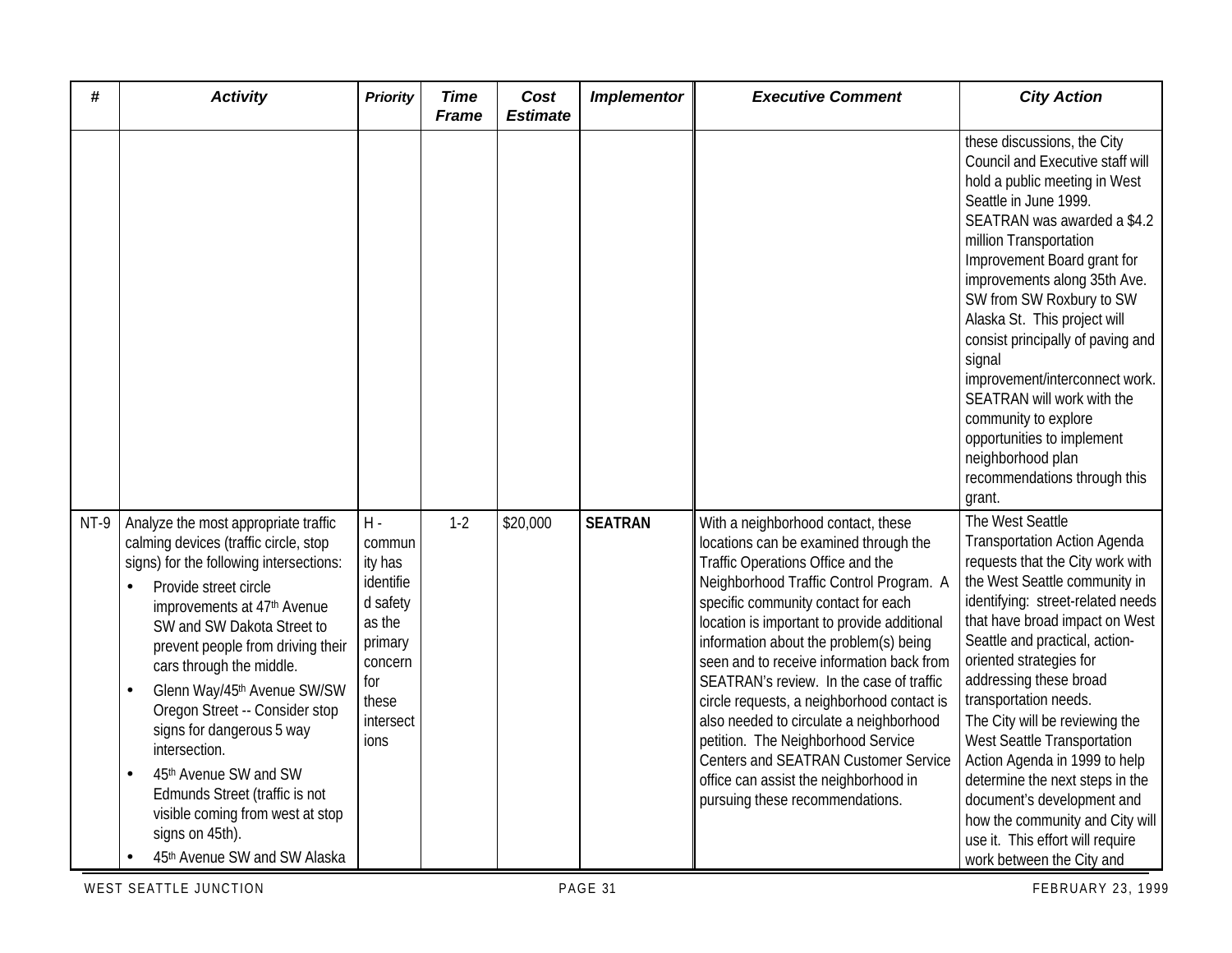| #            | <b>Activity</b>                                                                                                                                                                                                     | <b>Priority</b> | <b>Time</b><br><b>Frame</b> | Cost<br><b>Estimate</b> | <b>Implementor</b>                        | <b>Executive Comment</b>                                                                                                                                                                                                                                                                                                                                                                                                                                                                                                                                                                                                                                                           | <b>City Action</b>                                                                                                                                                                                                                                                                                                                                                                                                                                                                                                                                            |
|--------------|---------------------------------------------------------------------------------------------------------------------------------------------------------------------------------------------------------------------|-----------------|-----------------------------|-------------------------|-------------------------------------------|------------------------------------------------------------------------------------------------------------------------------------------------------------------------------------------------------------------------------------------------------------------------------------------------------------------------------------------------------------------------------------------------------------------------------------------------------------------------------------------------------------------------------------------------------------------------------------------------------------------------------------------------------------------------------------|---------------------------------------------------------------------------------------------------------------------------------------------------------------------------------------------------------------------------------------------------------------------------------------------------------------------------------------------------------------------------------------------------------------------------------------------------------------------------------------------------------------------------------------------------------------|
|              | Street (traffic not visible from<br>stop signs on 45th).<br>37th Avenue SW and SW<br>Dawson Street. High pedestrian<br>area with increased speeding<br>traffic avoiding 35th Ave.<br>Decrease drive-through traffic |                 |                             |                         |                                           |                                                                                                                                                                                                                                                                                                                                                                                                                                                                                                                                                                                                                                                                                    | community to flesh out the<br>ideas in the document and<br>objectives for its use. To begin<br>these discussions, the City<br>Council and Executive staff will<br>hold a public meeting in West<br>Seattle in June 1999.                                                                                                                                                                                                                                                                                                                                      |
|              | (avoiding 35th) at 37th Avenue<br>SW and SW Hudson Street.<br>44th Avenue SW and SW<br>Genesee (consider traffic circle).<br>(Route is used for kids walking<br>from school).                                       |                 |                             |                         |                                           |                                                                                                                                                                                                                                                                                                                                                                                                                                                                                                                                                                                                                                                                                    | The community should provide<br>SEATRAN with a neighborhood<br>contact for each of the specified<br>locations so that these<br>problems can be addressed<br>through existing departmental<br>programs.                                                                                                                                                                                                                                                                                                                                                        |
| <b>NT-10</b> | Develop a "special events" transit<br>service to link activities such as the<br>West Seattle Street Fair and High<br>Point Multi-cultural events throughout<br>West Seattle.                                        | M               | $2 - 6$                     |                         | Metro,<br>Community                       | A funding source for this activity will need<br>to be identified. Contacting Metro during<br>the planning for such events could identify<br>opportunities for providing such services.                                                                                                                                                                                                                                                                                                                                                                                                                                                                                             | This recommendation will be<br>forwarded to King County/Metro<br>for consideration during their<br>planning process.                                                                                                                                                                                                                                                                                                                                                                                                                                          |
| <b>NT-11</b> | Annually review the progress of<br>improvement projects and phasing,<br>and conduct a major transportation<br>plan update five years from the plan<br>adoption.                                                     |                 |                             |                         | <b>DON</b><br><b>SEATRAN</b><br>Community | DON, through the Neighborhood<br>Development Managers and Sector<br>Implementation Plans, will be responsible<br>for monitoring progress on community<br>recommendations presented in this matrix.<br>Annual review of the progress and phasing<br>of transportation improvement projects is<br>currently accomplished through<br><b>SEATRAN's Capital Improvement</b><br>Program. In addition, while the City lacks<br>the resources to commit to a major<br>transportation plan update, SPO and<br>SEATRAN will provide annual progress<br>reports on the City's Transportation<br>Strategic Plan.<br>SEATRAN will be reviewing the West<br>Seattle Transportation Action Agenda | The West Seattle<br><b>Transportation Action Agenda</b><br>requests that the City work with<br>the West Seattle community in<br>identifying: street-related needs<br>that have broad impact on West<br>Seattle and practical, action-<br>oriented strategies for<br>addressing these broad<br>transportation needs.<br>The City will be reviewing the<br>West Seattle Transportation<br>Action Agenda in 1999 to help<br>determine the next steps in the<br>document's development and<br>how the community and City will<br>use it. This effort will require |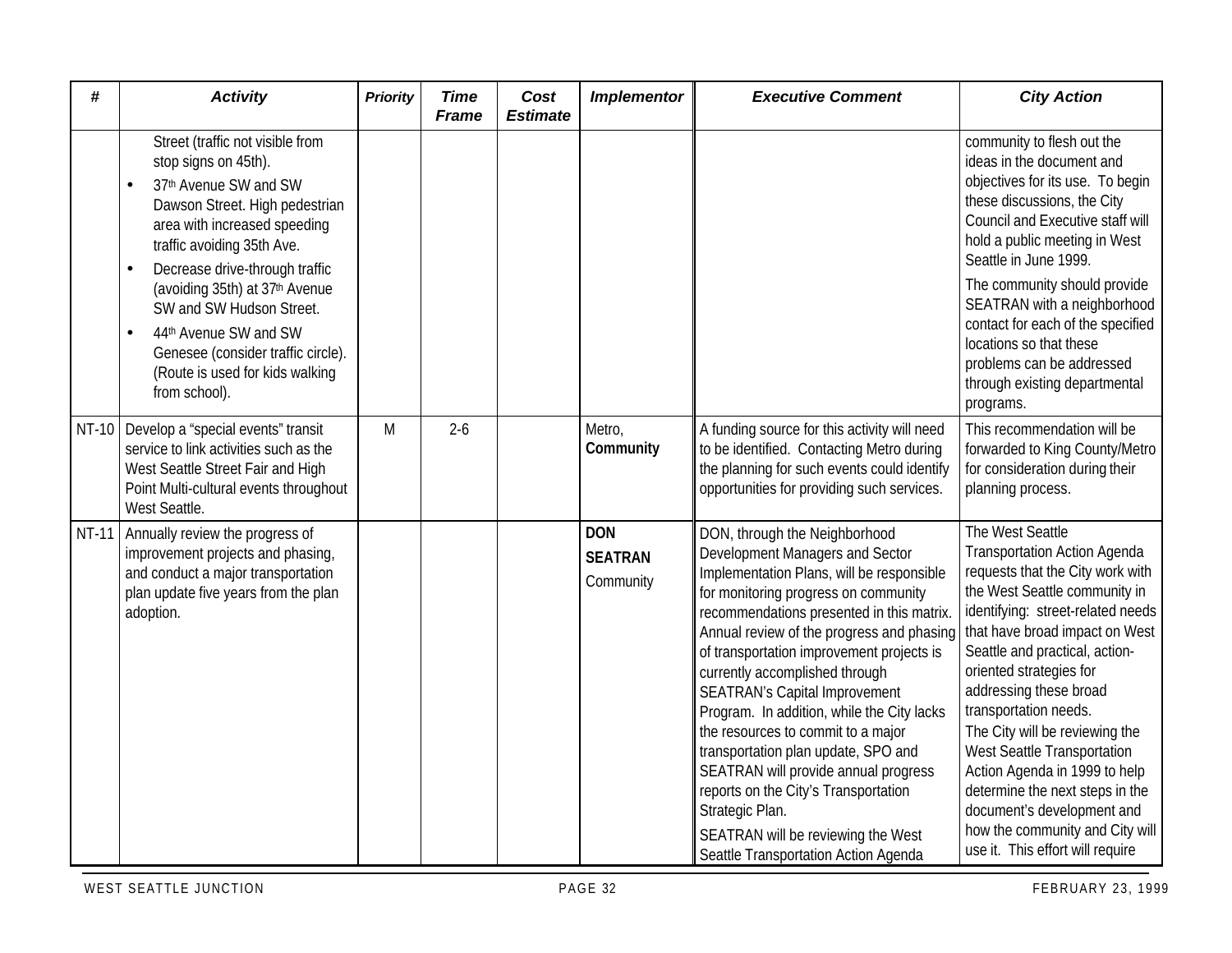| #         | <b>Activity</b>                                                                                                                                                                                                                                                                                                                     | <b>Priority</b> | <b>Time</b><br><b>Frame</b> | Cost<br><b>Estimate</b> | <b>Implementor</b>    | <b>Executive Comment</b>                                                                                                                                                                                                                                                                                                                                                                                                                                                                                                                                                                                                                                                                                                                                                                                                                                                                                               | <b>City Action</b>                                                                                                                                                                                                                                                                                                                                                 |
|-----------|-------------------------------------------------------------------------------------------------------------------------------------------------------------------------------------------------------------------------------------------------------------------------------------------------------------------------------------|-----------------|-----------------------------|-------------------------|-----------------------|------------------------------------------------------------------------------------------------------------------------------------------------------------------------------------------------------------------------------------------------------------------------------------------------------------------------------------------------------------------------------------------------------------------------------------------------------------------------------------------------------------------------------------------------------------------------------------------------------------------------------------------------------------------------------------------------------------------------------------------------------------------------------------------------------------------------------------------------------------------------------------------------------------------------|--------------------------------------------------------------------------------------------------------------------------------------------------------------------------------------------------------------------------------------------------------------------------------------------------------------------------------------------------------------------|
|           |                                                                                                                                                                                                                                                                                                                                     |                 |                             |                         |                       | (WSTAA) in 1999 and views that<br>document as a means to focus discussion<br>on transportation issues with West Seattle<br>neighborhoods. While SEATRAN expects<br>to work with the community's on WSTAA<br>issues, the WSTAA is a neighborhood<br>document and the responsibility for<br>updating and revising that document<br>would be with the community.                                                                                                                                                                                                                                                                                                                                                                                                                                                                                                                                                          | work between the City and<br>community to flesh out the<br>ideas in the document and<br>objectives for its use. To begin<br>these discussions, the City<br>Council and Executive staff will<br>hold a public meeting in West<br>Seattle in June 1999.<br>Monitoring neighborhood plan<br>implementation is already<br>addressed through existing City<br>programs. |
| NT-<br>12 | Create "green street" links for<br>pedestrians on the alleyways east<br>and west of California Avenue SW,<br>extending through West Seattle<br>Junction to the Admiral district<br>northwards and to the Morgan<br>Junction district southwards, named<br>Junction Way East and Junction Way<br>West on parks and open space plans. | L               | $6 - 10$                    |                         | SEATRAN,<br>Community | SEATRAN has significant concerns that<br>this concept would promote pedestrian<br>and bike crossings at unusual mid-block<br>locations that would create a safety<br>problem. SEATRAN would not support<br>this kind of design. The concept raises<br>access issues and questions like how<br>garbage would be collected, how<br>garages/back entrances to parking would<br>be accessed, how goods would be<br>delivered to businesses, etc.<br>Diverting north-south pedestrian traffic<br>from California Ave to the alleyways would<br>seem to work against the goals of the<br>community. Such a proposal would<br>reduce foot traffic along California,<br>drawing potential customers away from<br>storefronts and reduce street activity on<br>the main commercial street.<br>As vehicular access cannot be completely<br>restricted from these alleyways, the City<br>would not support officially designating | The issues surrounding alley<br>uses will be added to the policy<br>docket. The Executive will<br>analyze how alleys can be<br>integrated into the streetscape,<br>internal circulation and<br>residential and business needs<br>of the neighborhood and<br>present their analysis and<br>recommendations to Council in<br>second quarter 2000.                    |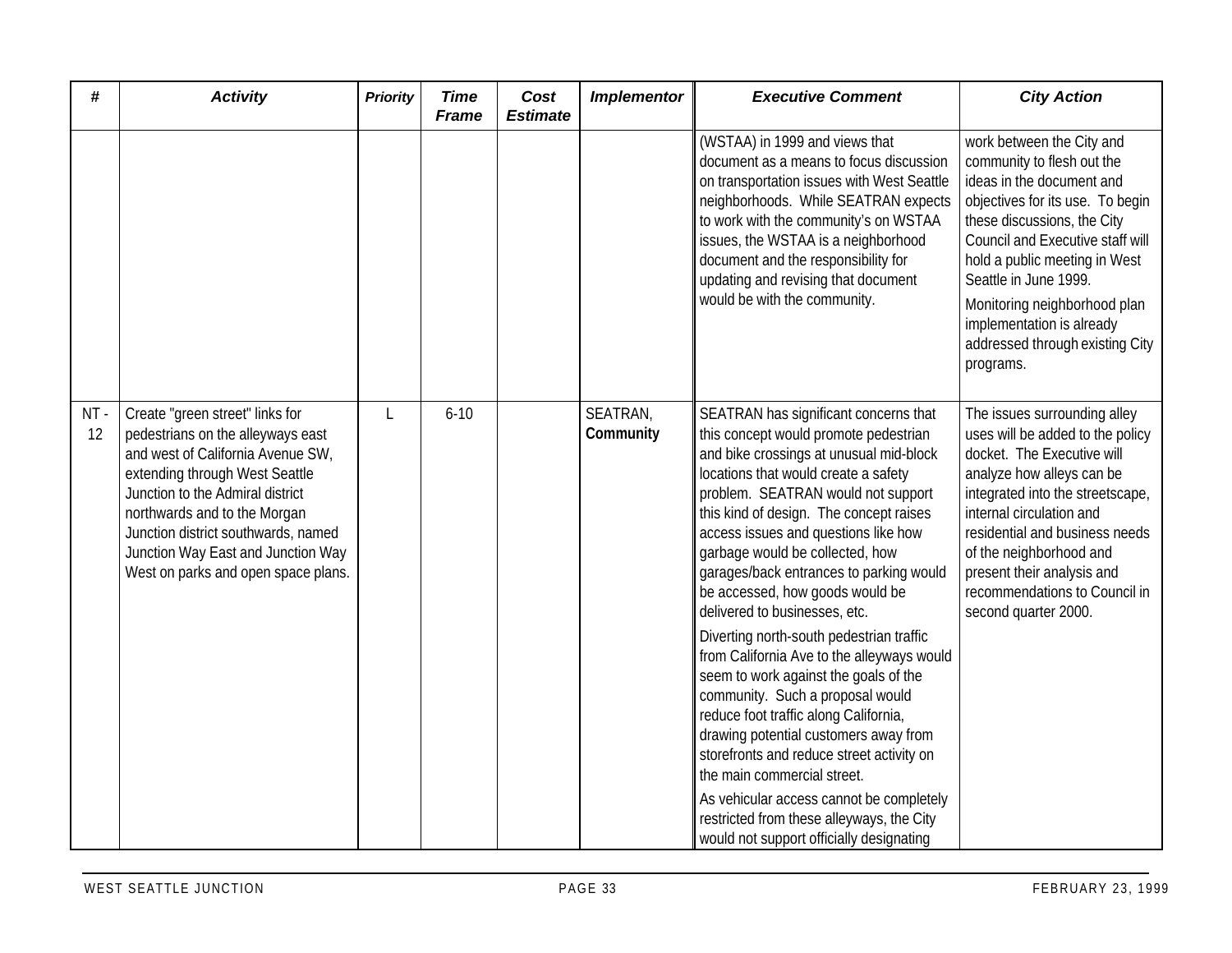| #      | <b>Activity</b>                                                                                                                                                                                                                                                                                                                                                                                                                                                                                                                                                                                                                                                                                                                     | <b>Priority</b> | <b>Time</b><br><b>Frame</b> | Cost<br><b>Estimate</b> | <b>Implementor</b>   | <b>Executive Comment</b>                                                                                                                                                                                                                                                                                                                                                             | <b>City Action</b>                                                                                                                                                                                                                                                                                                                                                                                                                                                                                                                                                                                                                                                                                                                                                                                                     |
|--------|-------------------------------------------------------------------------------------------------------------------------------------------------------------------------------------------------------------------------------------------------------------------------------------------------------------------------------------------------------------------------------------------------------------------------------------------------------------------------------------------------------------------------------------------------------------------------------------------------------------------------------------------------------------------------------------------------------------------------------------|-----------------|-----------------------------|-------------------------|----------------------|--------------------------------------------------------------------------------------------------------------------------------------------------------------------------------------------------------------------------------------------------------------------------------------------------------------------------------------------------------------------------------------|------------------------------------------------------------------------------------------------------------------------------------------------------------------------------------------------------------------------------------------------------------------------------------------------------------------------------------------------------------------------------------------------------------------------------------------------------------------------------------------------------------------------------------------------------------------------------------------------------------------------------------------------------------------------------------------------------------------------------------------------------------------------------------------------------------------------|
|        |                                                                                                                                                                                                                                                                                                                                                                                                                                                                                                                                                                                                                                                                                                                                     |                 |                             |                         |                      | these alleys as pedestrian routes.                                                                                                                                                                                                                                                                                                                                                   |                                                                                                                                                                                                                                                                                                                                                                                                                                                                                                                                                                                                                                                                                                                                                                                                                        |
|        |                                                                                                                                                                                                                                                                                                                                                                                                                                                                                                                                                                                                                                                                                                                                     |                 |                             |                         |                      | The term "Green Streets" has specific<br>design implications and is a designation<br>under the Comprehensive Plan.<br>Descriptions of the four types of Green<br>Streets are provided in the DCLU<br>Director's Rule 11-93/SED Director's Rule<br>93-4. The use of this term may cause<br>confusion and may not fully represent the<br>community's vision in this<br>recommendation. |                                                                                                                                                                                                                                                                                                                                                                                                                                                                                                                                                                                                                                                                                                                                                                                                                        |
| $LT-1$ | Develop and implement a<br>comprehensive "action program" of<br>transportation system improvements<br>and actions that will fully address the<br>existing and future access needs of<br>the entire West Seattle community.<br>The action program must:<br>Define and quantify existing and<br>future access needs.<br>Be comprehensive - it must<br>jointly address all modes of<br>transportation, and it must<br>address all levels of detail, from<br>the "universal" (e.g.,<br>transportation system capacity)<br>to the "microscopic" (e.g., traffic<br>operations on Bridge on-ramps).<br>Identify immediate, near-term,<br>and long-range improvements<br>and actions, and develop an<br>implementation program for<br>them. |                 | Long Term                   |                         | Community<br>SEATRAN | SEATRAN encourages the West Seattle<br>communities to work together in identifying<br>broad transportation issues of high priority<br>in West Seattle.<br>The West Seattle neighborhoods have<br>submitted a draft of the West Seattle<br>Transportation Action Agenda to the City<br>for review.                                                                                    | The West Seattle<br><b>Transportation Action Agenda</b><br>requests that the City work with<br>the West Seattle community in<br>identifying: street-related needs<br>that have broad impact on West<br>Seattle and practical, action-<br>oriented strategies for<br>addressing these broad<br>transportation needs.<br>The City will be reviewing the<br>West Seattle Transportation<br>Action Agenda in 1999 to help<br>determine the next steps in the<br>document's development and<br>how the community and City will<br>use it. This effort will require<br>work between the City and<br>community to flesh out the<br>ideas in the document and<br>objectives for its use. To begin<br>these discussions, the City<br>Council and Executive staff will<br>hold a public meeting in West<br>Seattle in June 1999. |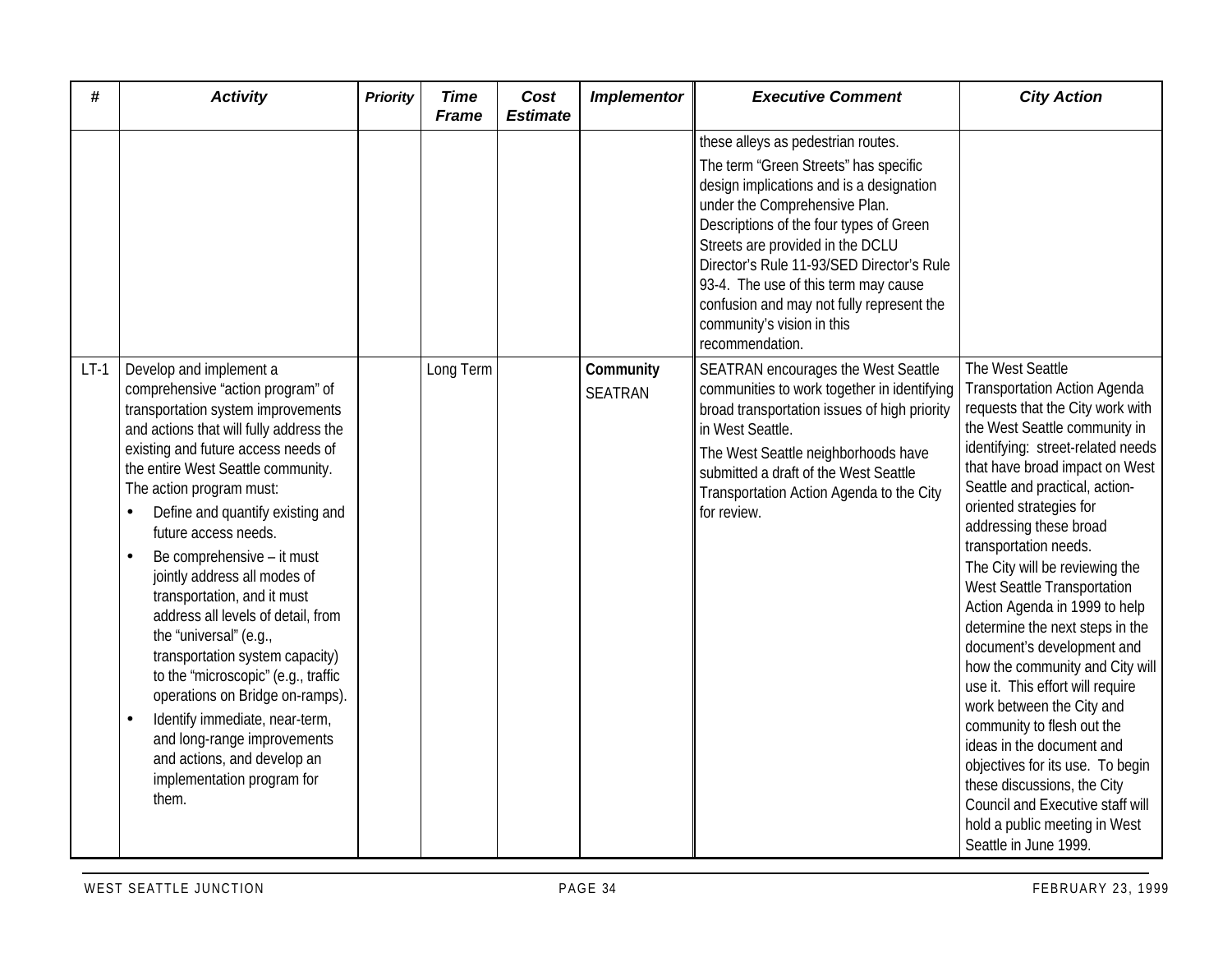| #      | <b>Activity</b>                                                                                                                                                                                                                                                                                                                                                                                                                                                                                                                                                                                                               | <b>Priority</b> | <b>Time</b><br><b>Frame</b> | Cost<br><b>Estimate</b> | <b>Implementor</b> | <b>Executive Comment</b>                                                                                                                                                                                                                                                                                                                                                                                                                                     | <b>City Action</b>                                                                                                                                                                                                                                                                                                                                                                                                                                                                                                                                                                                                                                                                                                                                                                                                                                                                                                                                      |
|--------|-------------------------------------------------------------------------------------------------------------------------------------------------------------------------------------------------------------------------------------------------------------------------------------------------------------------------------------------------------------------------------------------------------------------------------------------------------------------------------------------------------------------------------------------------------------------------------------------------------------------------------|-----------------|-----------------------------|-------------------------|--------------------|--------------------------------------------------------------------------------------------------------------------------------------------------------------------------------------------------------------------------------------------------------------------------------------------------------------------------------------------------------------------------------------------------------------------------------------------------------------|---------------------------------------------------------------------------------------------------------------------------------------------------------------------------------------------------------------------------------------------------------------------------------------------------------------------------------------------------------------------------------------------------------------------------------------------------------------------------------------------------------------------------------------------------------------------------------------------------------------------------------------------------------------------------------------------------------------------------------------------------------------------------------------------------------------------------------------------------------------------------------------------------------------------------------------------------------|
|        |                                                                                                                                                                                                                                                                                                                                                                                                                                                                                                                                                                                                                               |                 |                             |                         |                    |                                                                                                                                                                                                                                                                                                                                                                                                                                                              | SEATRAN will give feedback,<br>as appropriate, to the specific<br>elements of the transportation<br>action program after SEATRAN<br>reviews the West Seattle<br><b>Transportation Action Agenda</b><br>in 1999                                                                                                                                                                                                                                                                                                                                                                                                                                                                                                                                                                                                                                                                                                                                          |
| $LT-2$ | West Seattle Bridge - Spokane St<br><b>Viaduct Bus Operations:</b><br>The City of Seattle, the Port of<br>Seattle, WSDOT, and Metro should<br>cooperate to provide roadway,<br>intersection, and traffic control<br>improvements that give Regional<br>Express and Metro buses priority to,<br>from, onto, off of, and across the<br>West Seattle Bridge and the Spokane<br>St Viaduct. Such improvements may<br>include:<br>Adding lanes for HOV on the<br>Bridge and the Viaduct.<br>Intersection and ramp queue<br>jump/bypass lanes on Bridge and<br>Viaduct access routes.<br>Traffic signal priority and<br>preemption. |                 | Long Term                   |                         | <b>SEATRAN</b>     | SEATRAN has presented a plan for the<br>installation of a bus lane on the West<br>Seattle Bridge that would extend<br>eastbound from SW Avalon Way to 1st<br>Ave S. This new lane would be created by<br>taking space from the roadway's shoulders<br>and slightly narrowing the adjacent lanes<br>on the bridge.<br>The West Seattle neighborhoods have<br>submitted a draft of the West Seattle<br>Transportation Action Agenda to the City<br>for review. | The West Seattle<br><b>Transportation Action Agenda</b><br>requests that the City work with<br>the West Seattle community in<br>identifying: street-related needs<br>that have broad impact on West<br>Seattle and practical, action-<br>oriented strategies for<br>addressing these broad<br>transportation needs.<br>The City will be reviewing the<br>West Seattle Transportation<br>Action Agenda in 1999 to help<br>determine the next steps in the<br>document's development and<br>how the community and City will<br>use it. This effort will require<br>work between the City and<br>community to flesh out the<br>ideas in the document and<br>objectives for its use. To begin<br>these discussions, the City<br>Council and Executive staff will<br>hold a public meeting in West<br>Seattle in June 1999.<br><b>SEATRAN</b> is exploring<br>opportunities to provide a bus<br>lane on the West Seattle Bridge<br>and hopes to proceed with |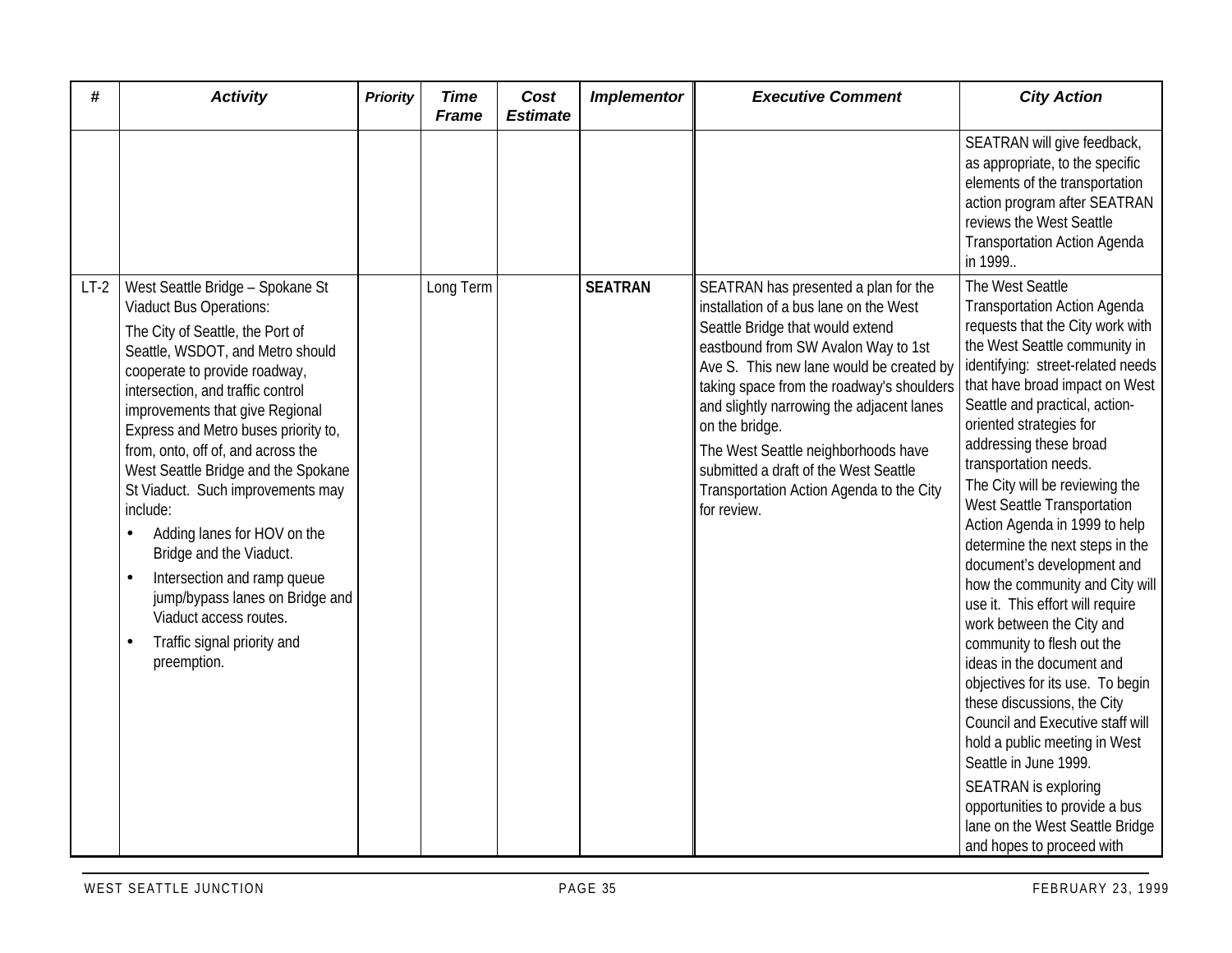| #      | <b>Activity</b>                                                                                                                                                                                                                                                                                                                                                                                                                                                                                                                                                                                                                                                                                                                                                                                                                                                  | <b>Priority</b> | <b>Time</b><br><b>Frame</b> | Cost<br><b>Estimate</b> | <b>Implementor</b>                                 | <b>Executive Comment</b>                                                                                                                                                                                                                                                                                                                                                                                                                                                                              | <b>City Action</b>                                                                                                                                                                                                                                |
|--------|------------------------------------------------------------------------------------------------------------------------------------------------------------------------------------------------------------------------------------------------------------------------------------------------------------------------------------------------------------------------------------------------------------------------------------------------------------------------------------------------------------------------------------------------------------------------------------------------------------------------------------------------------------------------------------------------------------------------------------------------------------------------------------------------------------------------------------------------------------------|-----------------|-----------------------------|-------------------------|----------------------------------------------------|-------------------------------------------------------------------------------------------------------------------------------------------------------------------------------------------------------------------------------------------------------------------------------------------------------------------------------------------------------------------------------------------------------------------------------------------------------------------------------------------------------|---------------------------------------------------------------------------------------------------------------------------------------------------------------------------------------------------------------------------------------------------|
|        |                                                                                                                                                                                                                                                                                                                                                                                                                                                                                                                                                                                                                                                                                                                                                                                                                                                                  |                 |                             |                         |                                                    |                                                                                                                                                                                                                                                                                                                                                                                                                                                                                                       | installation in September 1999.<br>SEATRAN will give feedback,<br>as appropriate, to the specific<br>elements of the transportation<br>action program after SEATRAN<br>reviews the West Seattle<br><b>Transportation Action Agenda</b><br>in 1999 |
| $LT-3$ | Regional Express Bus Service:<br>'Regional Express," the express bus<br>division of Sound Transit (formerly<br>RTA) plans to begin operating a<br>number of express bus routes<br>throughout the region in the fall of<br>1999. One of the Regional Express<br>routes will operate between Sea-Tac<br>Airport and downtown Seattle via<br>Burien, White Center, Fauntleroy, and<br>West Seattle.<br>Recognizing the need to make limited<br>stops on this express service, the<br>Regional Express West Seattle route<br>should maximize the connections and<br>access it provides in West Seattle,<br>including transfers with Metro routes<br>and access to the Fauntleroy Ferry<br><b>Terminal and West Seattle</b><br>commercial districts.<br>The Regional Express West Seattle<br>route should be extended or through-<br>routed via I-90 to the Eastside. |                 | Long Term                   |                         | <b>Sound Transit</b><br>Metro<br><b>SPO</b>        | The City is aware of Sound Transit draft<br>plans for the Regional Express West<br>Seattle route which appear to address the<br>community's concerns in this<br>recommendation. The proposed Regional<br>Express route will provide access to the<br>Fauntleroy Ferry Terminal and the West<br>Seattle Junction commercial district. In<br>addition, the Regional Express route will<br>continue into the Chinatown/International<br>District to provide transfers to routes<br>serving the Eastside. | The City will forward this<br>recommendation to Sound<br>Transit on the community's<br>behalf.                                                                                                                                                    |
| $LT-4$ | Elliott Bay "Seabus"<br>The existing Elliott Bay Water Taxi,<br>begun in 1997, is a summer-season<br>passenger-only ferry service                                                                                                                                                                                                                                                                                                                                                                                                                                                                                                                                                                                                                                                                                                                                |                 | Long Term                   |                         | Community<br>Metro<br><b>SEATRAN</b><br><b>DON</b> | The Executive supports the concept of<br>Water Taxi service in Seattle and the<br>region as a means of expanding the public<br>transit system, and will aid in efforts to                                                                                                                                                                                                                                                                                                                             | These recommendations will be<br>forwarded to King County/Metro<br>for consideration during their<br>planning processes.                                                                                                                          |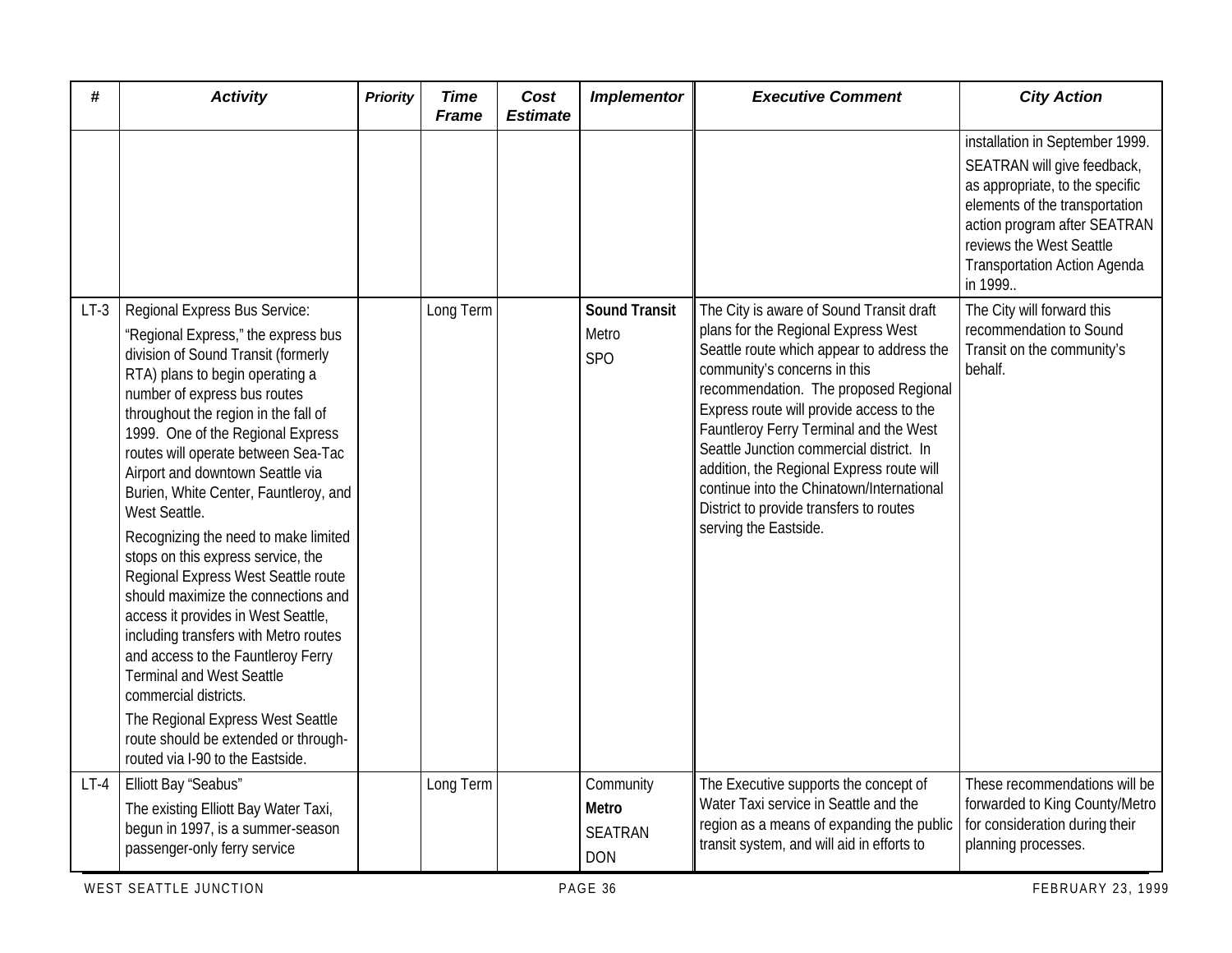| #      | <b>Activity</b>                                                                                                                                                                                                                                                                                                                                                                                                                                                                                                                                                                                                                                                                                                                                                                                                                 | <b>Priority</b> | <b>Time</b><br><b>Frame</b> | Cost<br><b>Estimate</b> | <b>Implementor</b> | <b>Executive Comment</b>                                                                                                                                                                                                                                                                                                                                                                                                                                                                                                                                                                                                                                                                                                                                                                                                                                                                                                                                                                                                                                                                                                                                                                                                                                                                                                                                                                                                                                                                      | <b>City Action</b>                                                                                           |
|--------|---------------------------------------------------------------------------------------------------------------------------------------------------------------------------------------------------------------------------------------------------------------------------------------------------------------------------------------------------------------------------------------------------------------------------------------------------------------------------------------------------------------------------------------------------------------------------------------------------------------------------------------------------------------------------------------------------------------------------------------------------------------------------------------------------------------------------------|-----------------|-----------------------------|-------------------------|--------------------|-----------------------------------------------------------------------------------------------------------------------------------------------------------------------------------------------------------------------------------------------------------------------------------------------------------------------------------------------------------------------------------------------------------------------------------------------------------------------------------------------------------------------------------------------------------------------------------------------------------------------------------------------------------------------------------------------------------------------------------------------------------------------------------------------------------------------------------------------------------------------------------------------------------------------------------------------------------------------------------------------------------------------------------------------------------------------------------------------------------------------------------------------------------------------------------------------------------------------------------------------------------------------------------------------------------------------------------------------------------------------------------------------------------------------------------------------------------------------------------------------|--------------------------------------------------------------------------------------------------------------|
|        | connecting West Seattle and<br>downtown Seattle. The Water Taxi<br>service should be expanded into a<br>permanent year-round system (like<br>Vancouver, BC's Seabus) that is<br>designed to be an integral and<br>important element of the<br>transportation system serving West<br>Seattle. In order to determine the<br>capital and operational requirements<br>of such a system and to guide its<br>incremental development, a long<br>range comprehensive master plan for<br>facilities and services - on both sides<br>of Elliott Bay - should be prepared.<br><b>Connections to the West Seattle</b><br>Seabus terminal should be expanded<br>and improved. Bus service,<br>shuttle/circulator service, a potential<br>tram/funicular system, parking (or lack<br>thereof), and bike/ped pathways<br>should be addressed. |                 |                             |                         | <b>SPO</b>         | explore its feasibility and implementation.<br>However, the overall maintenance and<br>operation of such services are the<br>responsibility of King County/Metro.<br>The existing Elliott Bay Water Taxi service<br>was developed as a demonstration project<br>for 1997 and 1998. DON released a final<br>report on the Elliott Bay Water Taxi service<br>in February 1999. The City is working with<br>Metro to see if the service can be<br>extended for summer 1999. One of the<br>major concerns for continued Water Taxi<br>service is the siting of a permanent<br>docking facility in West Seattle.<br>SEATRAN released a Docking Study in<br>January 1999 to examine alternative<br>terminal locations in West Seattle and<br>Downtown with associated capital costs,<br>permitting requirements, and possible<br>funding sources. Based on experiences<br>with the existing Water Taxi service, and<br>the results of the Docking Study (i.e. a lack<br>of potential sites for even the existing<br>small boat), it is unlikely that a full<br>operation and expansion of the Water Taxi<br>service similar to Vancouver's Seabus<br>service would be implemented in the near-<br>term due to the need for major terminal<br>construction in both West Seattle and<br>Downtown.<br>The Executive is aware of some work<br>being pursued at Metro regarding Water<br>Taxi service and will continue to work with<br>King County on these issues where a City<br>role is appropriate. | The City is working with Metro<br>to see if continuing Water Taxi<br>service for summer 1999 is<br>feasible. |
| $LT-5$ | Improve and expand public                                                                                                                                                                                                                                                                                                                                                                                                                                                                                                                                                                                                                                                                                                                                                                                                       |                 | Long Term                   |                         | Community          | The Executive will forward this and related                                                                                                                                                                                                                                                                                                                                                                                                                                                                                                                                                                                                                                                                                                                                                                                                                                                                                                                                                                                                                                                                                                                                                                                                                                                                                                                                                                                                                                                   | These recommendations will be                                                                                |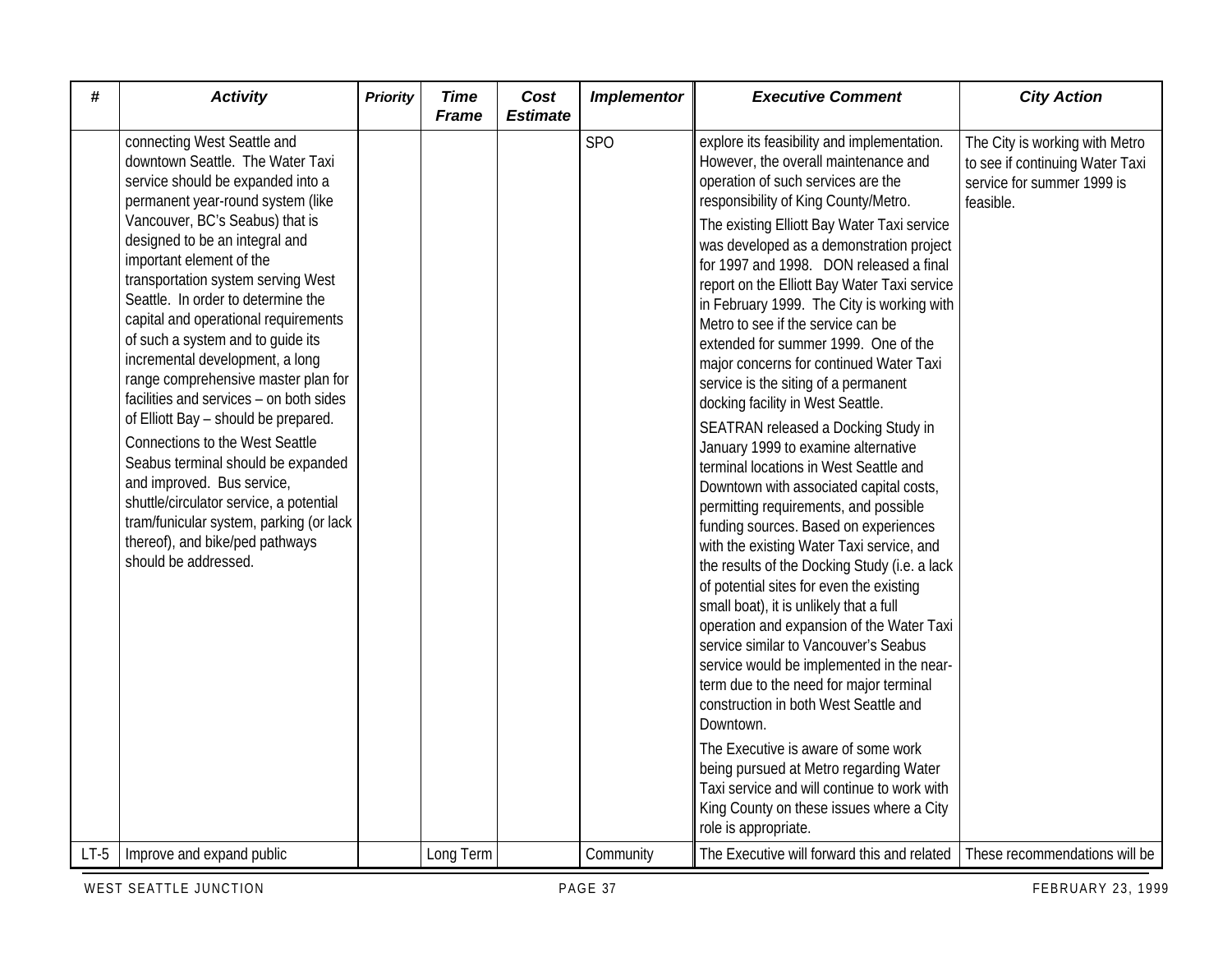| # | <b>Activity</b>                                                                                                                                                                                                                                                                                                                                                                                                                                                                                                                                                                                                                                                                                                                                                                                                                                                                                                                                                                                                                                                                                                                                                                                                                                                                                          | <b>Priority</b> | <b>Time</b><br><b>Frame</b> | Cost<br><b>Estimate</b> | <b>Implementor</b>                           | <b>Executive Comment</b>                                                                                                                                                                                                                                                                                                                                                                                                                                                                                                                                                                                                                                                              | <b>City Action</b>                                                                                                                                                                                                                                                                                                                                                                                                                                                                                                                                                                                                                                                                                                                                                                                                                                                                                                |
|---|----------------------------------------------------------------------------------------------------------------------------------------------------------------------------------------------------------------------------------------------------------------------------------------------------------------------------------------------------------------------------------------------------------------------------------------------------------------------------------------------------------------------------------------------------------------------------------------------------------------------------------------------------------------------------------------------------------------------------------------------------------------------------------------------------------------------------------------------------------------------------------------------------------------------------------------------------------------------------------------------------------------------------------------------------------------------------------------------------------------------------------------------------------------------------------------------------------------------------------------------------------------------------------------------------------|-----------------|-----------------------------|-------------------------|----------------------------------------------|---------------------------------------------------------------------------------------------------------------------------------------------------------------------------------------------------------------------------------------------------------------------------------------------------------------------------------------------------------------------------------------------------------------------------------------------------------------------------------------------------------------------------------------------------------------------------------------------------------------------------------------------------------------------------------------|-------------------------------------------------------------------------------------------------------------------------------------------------------------------------------------------------------------------------------------------------------------------------------------------------------------------------------------------------------------------------------------------------------------------------------------------------------------------------------------------------------------------------------------------------------------------------------------------------------------------------------------------------------------------------------------------------------------------------------------------------------------------------------------------------------------------------------------------------------------------------------------------------------------------|
|   | transportation facilities and services<br>providing access to/from West<br>Seattle: Metro should continue to<br>expand service hours and frequency<br>of its West Seattle service. Also,<br>Metro should continue to increase the<br>number of West Seattle, Seattle, and<br>King County origins/destinations<br>served by West Seattle routes.<br>Several transit 'hubs," where multiple<br>bus and rail routes can exchange<br>passengers, should be developed to<br>improve the efficiency, effectiveness,<br>and utility of West Seattle transit<br>service:<br>A transit hub on Spokane St near<br>$\bullet$<br>I-5 would provide West Seattle<br>buses with direct Eastside<br>connections, transfers with South<br>Seattle, South King County, and<br>Eastside bus routes inbound and<br>outbound to/from downtown, and<br>a link to the Sound Transit's<br>future Commuter Rail line.<br>A transit hub at the west end of<br>$\bullet$<br>the West Seattle Bridge would<br>provide a connection point for<br>Metro and Regional Express bus<br>routes serving various parts of<br>West Seattle (including<br>shuttles/circulators) and for<br>access to the Elliott Bay<br>"Seabus" terminal.<br>A transit hub at the West Seattle<br>Junction would provide a<br>connection point for Metro and |                 |                             |                         | Metro<br>SPO<br><b>SEATRAN</b><br><b>DON</b> | transit requests to King County Metro on<br>the community's behalf. SPO, SEATRAN<br>and DON will review the transit service<br>requests and transit stop improvements<br>identified in the neighborhood plans and<br>integrate those requested improvements<br>into the work being done under Strategy<br>T4 "Establish and Implement Transit<br>Service Priorities" in the City's<br>Transportation Strategic Plan (TSP). The<br>Executive will report to the City Council<br>Transportation Committee on its progress<br>on Strategy T4 as part of its ongoing<br>reporting requirements on the TSP and to<br>the Neighborhoods, Growth Planning and<br>Civic Engagement Committee. | forwarded to King County/Metro<br>for consideration during their<br>planning processes.<br>The West Seattle<br><b>Transportation Action Agenda</b><br>requests that the City work with<br>the West Seattle community in<br>identifying: street-related needs<br>that have broad impact on West<br>Seattle and practical, action-<br>oriented strategies for<br>addressing these broad<br>transportation needs.<br>The City will be reviewing the<br>West Seattle Transportation<br>Action Agenda in 1999 to help<br>determine the next steps in the<br>document's development and<br>how the community and City will<br>use it. This effort will require<br>work between the City and<br>community to flesh out the<br>ideas in the document and<br>objectives for its use. To begin<br>these discussions, the City<br>Council and Executive staff will<br>hold a public meeting in West<br>Seattle in June 1999. |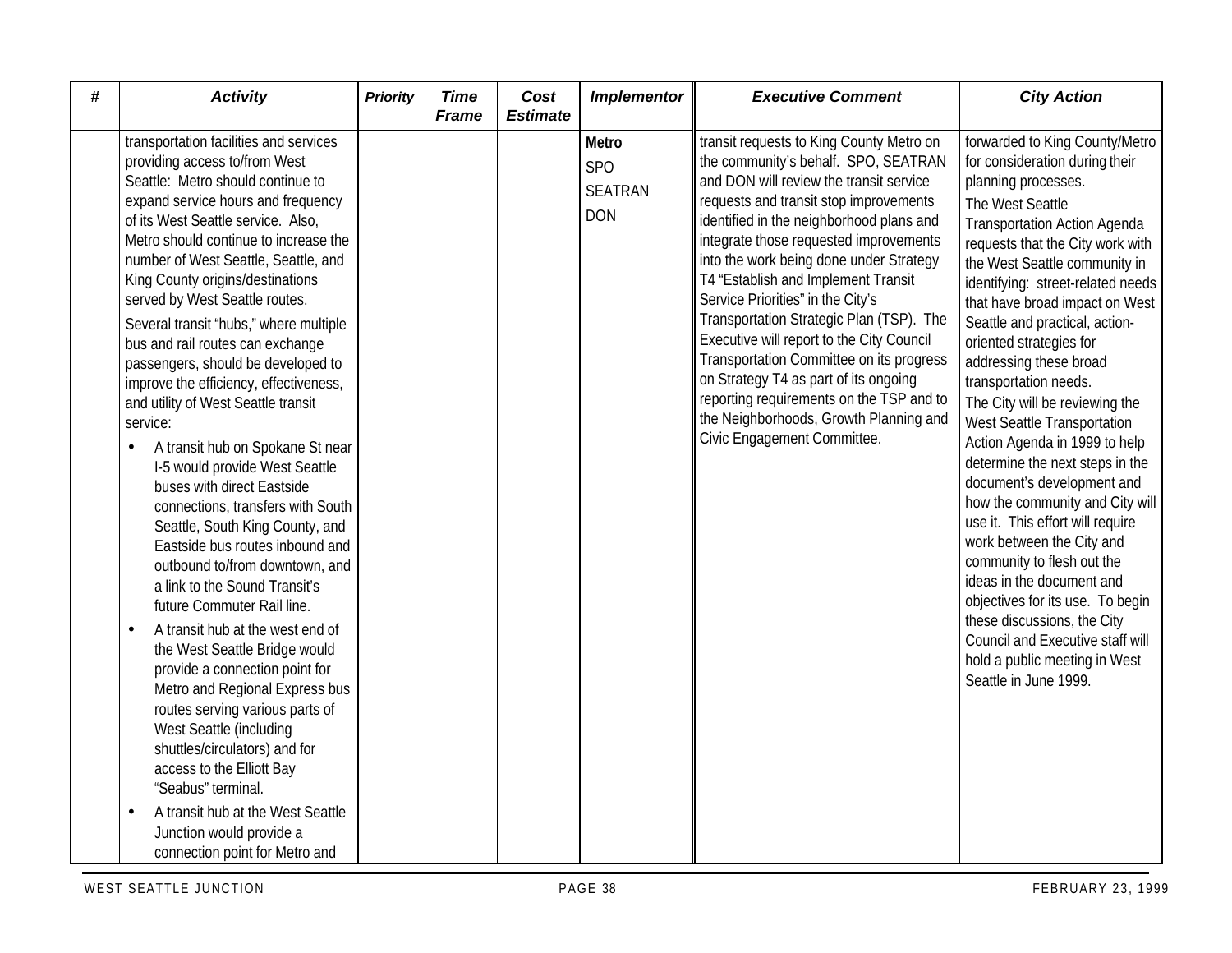| #       | <b>Activity</b>                                                                                                                                                                                                                                                                                                       | <b>Priority</b> | <b>Time</b><br>Frame                                                            | Cost<br><b>Estimate</b> | <b>Implementor</b>                         | <b>Executive Comment</b>                                                                                                                                                                                                                                                                                                                                                                                                                                                                                                                                | <b>City Action</b>                                                                                                                                                                                                                                                        |
|---------|-----------------------------------------------------------------------------------------------------------------------------------------------------------------------------------------------------------------------------------------------------------------------------------------------------------------------|-----------------|---------------------------------------------------------------------------------|-------------------------|--------------------------------------------|---------------------------------------------------------------------------------------------------------------------------------------------------------------------------------------------------------------------------------------------------------------------------------------------------------------------------------------------------------------------------------------------------------------------------------------------------------------------------------------------------------------------------------------------------------|---------------------------------------------------------------------------------------------------------------------------------------------------------------------------------------------------------------------------------------------------------------------------|
|         | Regional Express bus routes<br>serving various parts of West<br>Seattle.<br>In addition to the hubs, direct bus-only<br>ramps connecting the Spokane St<br>Viaduct and the E-3 Busway (to/from<br>the downtown transit tunnel) are<br>needed to improve travel times for<br>West Seattle-downtown transit<br>service. |                 |                                                                                 |                         |                                            |                                                                                                                                                                                                                                                                                                                                                                                                                                                                                                                                                         |                                                                                                                                                                                                                                                                           |
|         | C. Community Identity: Business, Cultural Arts, Aesthetics                                                                                                                                                                                                                                                            |                 |                                                                                 |                         |                                            |                                                                                                                                                                                                                                                                                                                                                                                                                                                                                                                                                         |                                                                                                                                                                                                                                                                           |
| $NT-13$ | Develop gateways at north, south,<br>east and west entries into the<br>planning area and business district,<br>as appropriate, with associated open<br>space and/or landscaped areas and<br>signage.                                                                                                                  | M               | $4-6$                                                                           |                         | Community,<br>DON,<br>SEATRAN,<br>DPR, SAC | The Neighborhood Matching Fund may be<br>an appropriate source of funding for this<br>activity.<br>Appropriate City departments will need to<br>review gateway designs as conceptual<br>plans are developed. SEATRAN will<br>review ideas presented from this work that<br>would physically or operationally change<br>the street, sidewalk or alleyway areas.<br>The Seattle Arts Commission can provide<br>some technical assistance to<br>neighborhood arts councils. Gateways are<br>among those projects which benefit from<br>artist involvement. | The community should take the<br>lead on this recommendation.                                                                                                                                                                                                             |
|         | NT-14 Explore the feasibility of a community<br>center centrally located to serve the<br>Junction, and possibly Morgan<br>neighborhoods (Pathfinder School<br>would like to be considered as a<br>potential site for holding<br>neighborhood meetings).                                                               | M               | feasibility<br>study<br>complete<br>in $2-3$<br>years after<br>plan<br>adoption |                         | Community,<br>DPR, local<br>schools        | The West Seattle peninsula is currently<br>served by 5 community centers (Delridge,<br>South Park, Hiawatha, SW Alki, and High<br>Point). Given the cost of new community<br>centers (over \$5 million dollars) and the<br>greater need for recreation facilities in<br>other parts of the City, DPR will work with<br>the Junction community to identify<br>opportunities other than new community<br>centers for increasing and improving the                                                                                                         | The City does not support the<br>recommendation for a full<br>community center.<br>Alternatives to full community<br>centers and providing<br>community meeting space have<br>raised implementation and<br>policy issues in a number of<br>neighborhood plans and will be |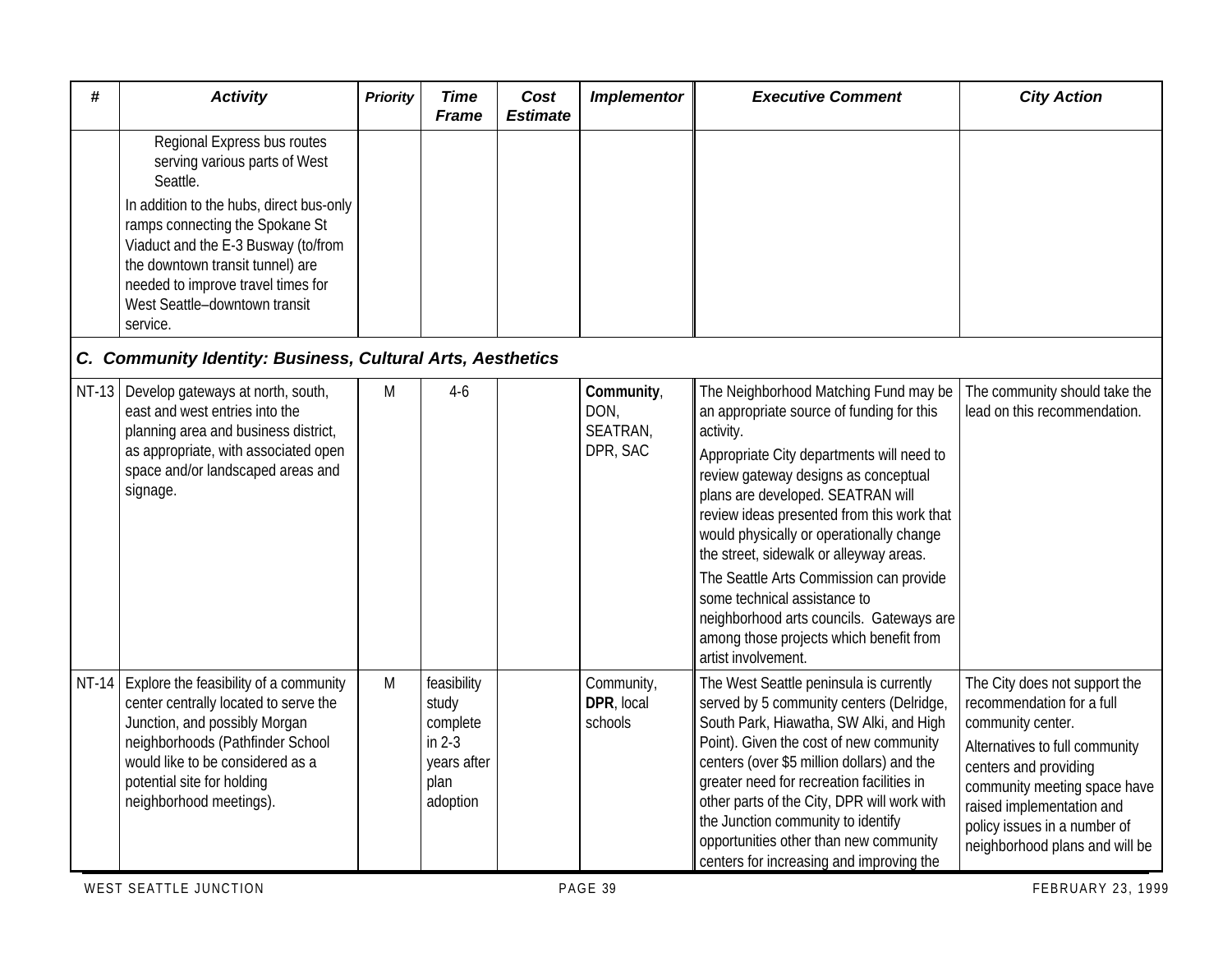| #     | <b>Activity</b>                                                                                                                                                                                                                                                                                | <b>Priority</b> | <b>Time</b><br><b>Frame</b> | Cost<br><b>Estimate</b> | <b>Implementor</b>                                                        | <b>Executive Comment</b>                                                                                                                                                                                                                                                                                                                                                                                                                                                                                                                                                                                                                                                                                                                              | <b>City Action</b>                                                                                                                                                                                                                                                                                                                                                                                                                                                                                                    |
|-------|------------------------------------------------------------------------------------------------------------------------------------------------------------------------------------------------------------------------------------------------------------------------------------------------|-----------------|-----------------------------|-------------------------|---------------------------------------------------------------------------|-------------------------------------------------------------------------------------------------------------------------------------------------------------------------------------------------------------------------------------------------------------------------------------------------------------------------------------------------------------------------------------------------------------------------------------------------------------------------------------------------------------------------------------------------------------------------------------------------------------------------------------------------------------------------------------------------------------------------------------------------------|-----------------------------------------------------------------------------------------------------------------------------------------------------------------------------------------------------------------------------------------------------------------------------------------------------------------------------------------------------------------------------------------------------------------------------------------------------------------------------------------------------------------------|
|       |                                                                                                                                                                                                                                                                                                |                 |                             |                         |                                                                           | recreation facilities in the area.<br>DPR invested close to \$1 million dollars in<br>the Hiawatha Center (1998). In addition,<br>the West Seattle High School will include<br>an open space area.<br>As a result of DPR discussions with the<br>community regarding the COMPLAN<br>update, it is the Executive's understanding<br>that the West Seattle Junction (and<br>Morgan Junction) neighborhoods are<br>interested in pursuing community<br>gathering/meeting space, rather than full<br>community centers.<br>If the community is interested in utilizing<br>school facilities (such as Pathfinder<br>School) for community meetings and<br>events, the City would support the<br>neighborhood in pursuing this activity with<br>the school. | submitted for consideration for<br>inclusion on the Policy Docket<br>for further discussion. The<br>Executive will report on options<br>and recommendation to Council<br>in June, 1999. In addition, the<br><b>Executive and Council are</b><br>exploring ways to fund<br>community gathering places.                                                                                                                                                                                                                 |
| NT-15 | Identify local 'landmark" buildings<br>within the business district for façade<br>restoration and/or improvements.<br>Example, the Campbell Building, Van<br>Building, Kress Building or Hamm<br>Building. Work with local banks to<br>develop a pool of resources for<br>façade improvements. | M               | $3-6$                       |                         | Community -<br>BIA, FOJ,<br>Chamber;<br>DON- Urban<br>Conservation<br>OED | This activity would be a good project (the<br>identification of landmark buildings) for a<br>Neighborhood Matching Fund grant. DON<br>(Urban Conservation) would be happy to<br>work with the community on this issue.<br>Neighborhood Matching Funds are an<br>option for related design, planning,<br>development and implementation.<br>Although CDBG funds are currently used<br>for facade improvement programs in<br>Central and Southeast Seattle, it is<br>unlikely that facade improvement activities<br>in the Junction would be eligible for CDBG<br>funds. OED can provide the planning<br>group with contacts in Central Area<br>Development Association (CADA) and                                                                      | The community should take the<br>lead on this activity with support<br>from DON (Urban<br>Conservation) and OED as<br>appropriate.<br>Historic preservation and<br>conservation district<br>recommendations have raised<br>implementation and policy<br>issues in a number of<br>neighborhood plans and will be<br>submitted for consideration for<br>inclusion on the policy docket<br>for further discussion. The<br>Executive will provide a briefing<br>on issues and potential tools to<br>Council in May, 1999. |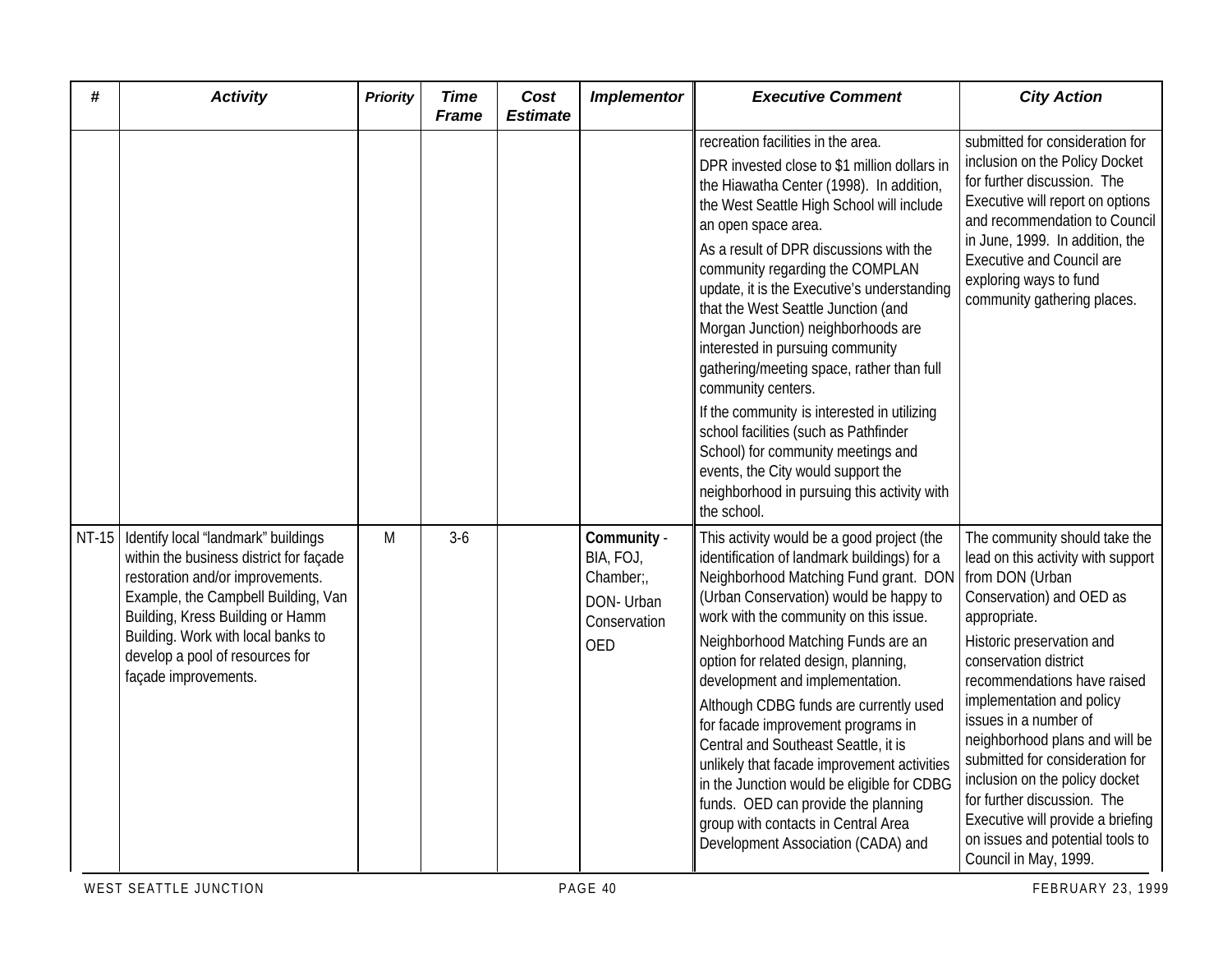| #            | <b>Activity</b>                                                                                                                                                                                                                                                                                                                                                                                                                                                                                                                                             | <b>Priority</b> | <b>Time</b><br><b>Frame</b>                                                                                          | Cost<br><b>Estimate</b> | <b>Implementor</b>                                                                                          | <b>Executive Comment</b>                                                                                                                                                                                                                                                                                                                                                                                                                                                                                                                                                            | <b>City Action</b>                                                                                                                                                                                                                                                                                                                                                                                                        |
|--------------|-------------------------------------------------------------------------------------------------------------------------------------------------------------------------------------------------------------------------------------------------------------------------------------------------------------------------------------------------------------------------------------------------------------------------------------------------------------------------------------------------------------------------------------------------------------|-----------------|----------------------------------------------------------------------------------------------------------------------|-------------------------|-------------------------------------------------------------------------------------------------------------|-------------------------------------------------------------------------------------------------------------------------------------------------------------------------------------------------------------------------------------------------------------------------------------------------------------------------------------------------------------------------------------------------------------------------------------------------------------------------------------------------------------------------------------------------------------------------------------|---------------------------------------------------------------------------------------------------------------------------------------------------------------------------------------------------------------------------------------------------------------------------------------------------------------------------------------------------------------------------------------------------------------------------|
|              |                                                                                                                                                                                                                                                                                                                                                                                                                                                                                                                                                             |                 |                                                                                                                      |                         |                                                                                                             | South East Economic Development<br>(SEED), the two groups that implement<br>the program in Central and Southeast<br>Seattle.                                                                                                                                                                                                                                                                                                                                                                                                                                                        |                                                                                                                                                                                                                                                                                                                                                                                                                           |
|              | NT-16   Identify needed lighting improvements<br>throughout the Planning area,<br>especially the commercial core.<br>Priority areas for increased lighting in<br>the near future include:<br>37th Ave SW.<br>$\bullet$<br>45 Ave SW.<br>$\bullet$<br>Parking lots between California<br>$\bullet$<br>and 42nd SW.<br>37th St between Myrtle and<br>$\bullet$<br>Willow and alley to the east.<br>Alleys between 44th and 45th<br>$\bullet$<br>and Genesee and Dakota.<br>Coordinate light standard<br>replacement with street and sidewalk<br>improvements. | M               | changes<br>to priority<br>areas in 2-<br>3 years;<br>develop<br>lighting<br>plan and<br>ID other<br>areas in 5-<br>8 |                         | Community,<br><b>SCL, SEATRAN</b>                                                                           | For lighting projects, the neighborhood is<br>encouraged to develop a 'lighting plan" by<br>working with Seattle City Light's South<br>Service Center. The plan should include<br>the location and type of lighting fixtures<br>which will be the basis of project feasibility<br>and cost estimates. For lighting on<br>arterial streets, SEATRAN would have to<br>be involved.                                                                                                                                                                                                    | The community should take the<br>lead on developing a 'lighting<br>plan" with support from SCL.<br>Lighting issues have raised<br>implementation and policy<br>issues in a number of<br>neighborhood plans and will be<br>submitted for consideration for<br>inclusion on the policy docket<br>for further discussion. The<br>Executive will review lighting<br>policies and provide a report to<br>Council in June 1999. |
| <b>NT-17</b> | Encourage a sense of community<br>pride as reflected in business<br>promotions, advertising and<br>community events through the<br>following activities:<br>Update existing marketing packet<br>$\bullet$<br>including map, demographics,<br>articles and newsletters. Add<br>professional graphics and<br>broader business base to<br>marketing efforts over time.<br>Develop video presentation of<br>marketing packet.<br>Undertake further analysis of<br>$\bullet$                                                                                     | H               | $2 - 6$                                                                                                              |                         | Community -<br>BIA, Chamber of<br>Commerce. FOJ<br><b>OED</b><br>Neighborhood<br><b>Business</b><br>Council | The neighborhood planning group should<br>consider the use of the Department of<br>Neighborhoods Matching Fund Program<br>as a mechanism to fund the identified<br>projects. A business district wide<br>promotions and advertising campaign<br>should include the participation of area<br>business district organizations.<br>As with the marketing packet, the<br>production of a video is very costly and, if<br>not distributed and marketed in the proper<br>manner, will go under-utilized.<br>The planning group should contact the<br>Central Area Development Association | This is a community based<br>activity with support from OED.<br>Some of the activities listed in<br>this recommendation are<br>supported by existing City<br>programs, including the Mayor's<br><b>Small Business Awards</b><br>Program.                                                                                                                                                                                  |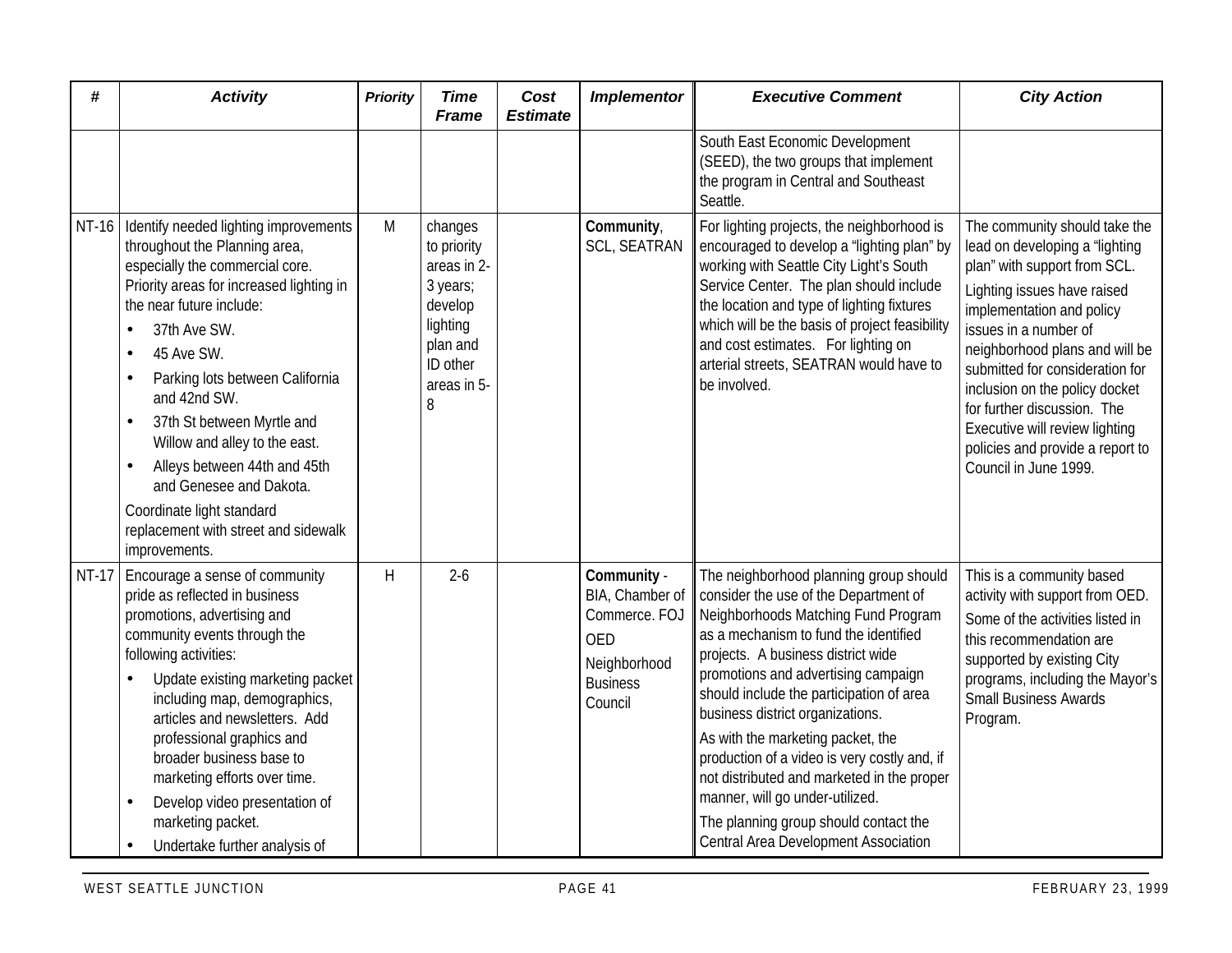| # | <b>Activity</b>                                                                                                                                                                                                                                                                                                                               | <b>Priority</b> | <b>Time</b><br><b>Frame</b> | Cost<br><b>Estimate</b> | <b>Implementor</b> | <b>Executive Comment</b>                                                                                                                                                                                                                                                                   | <b>City Action</b> |
|---|-----------------------------------------------------------------------------------------------------------------------------------------------------------------------------------------------------------------------------------------------------------------------------------------------------------------------------------------------|-----------------|-----------------------------|-------------------------|--------------------|--------------------------------------------------------------------------------------------------------------------------------------------------------------------------------------------------------------------------------------------------------------------------------------------|--------------------|
|   | specific uses of marketing packet<br>to determine prospective<br>businesses, their space<br>requirements, building and tenant<br>improvements, and parking<br>requirements to determine<br>feasibility of attracting these<br>prospective businesses.                                                                                         |                 |                             |                         |                    | (CADA) for information on that<br>organization's experience with the<br>development of a marketing video<br>highlighting Seattle's Central Area<br>community.<br>The neighborhood planning group should<br>use the W. Seattle Business Improvement<br>Area Program and Chamber of Commerce |                    |
|   | Develop and utilize a business<br>district customer survey to<br>identify local home-based<br>businesses to determine their<br>needs.                                                                                                                                                                                                         |                 |                             |                         |                    | as the mechanism to relate business<br>district visions, goals and<br>recommendations to area property<br>owners.<br>The neighborhood planning group should                                                                                                                                |                    |
|   | Promote greater resources for,<br>and increased recognition of,<br>home-based businesses.                                                                                                                                                                                                                                                     |                 |                             |                         |                    | use the annual Mayor's Small Business<br>Awards Program as a mechanism to bring<br>maximum exposure to the W. Seattle                                                                                                                                                                      |                    |
|   | Promote greater balance of day<br>and nighttime activities including<br>exploring with merchants the<br>feasibility of extending evening<br>hours.<br>Establish opportunities with area<br>merchants for joint advertising in<br>conjunction with summer<br>festivals and activities and as<br>kick-off for 'late nights in the<br>Junction." |                 |                             |                         |                    | small businesses which deserve<br>recognition. For additional information on<br>the Awards Program contact the Office of<br>Economic Development.<br>Also see KS 1.17 for additional support for<br>business district strategies.                                                          |                    |
|   | Outreach to property owners to<br>determine areas of common<br>interest between their goals for<br>their properties and the<br>community's vision and goals for<br>the business district.                                                                                                                                                     |                 |                             |                         |                    |                                                                                                                                                                                                                                                                                            |                    |
|   | Create and offer business<br>awards that recognize local                                                                                                                                                                                                                                                                                      |                 |                             |                         |                    |                                                                                                                                                                                                                                                                                            |                    |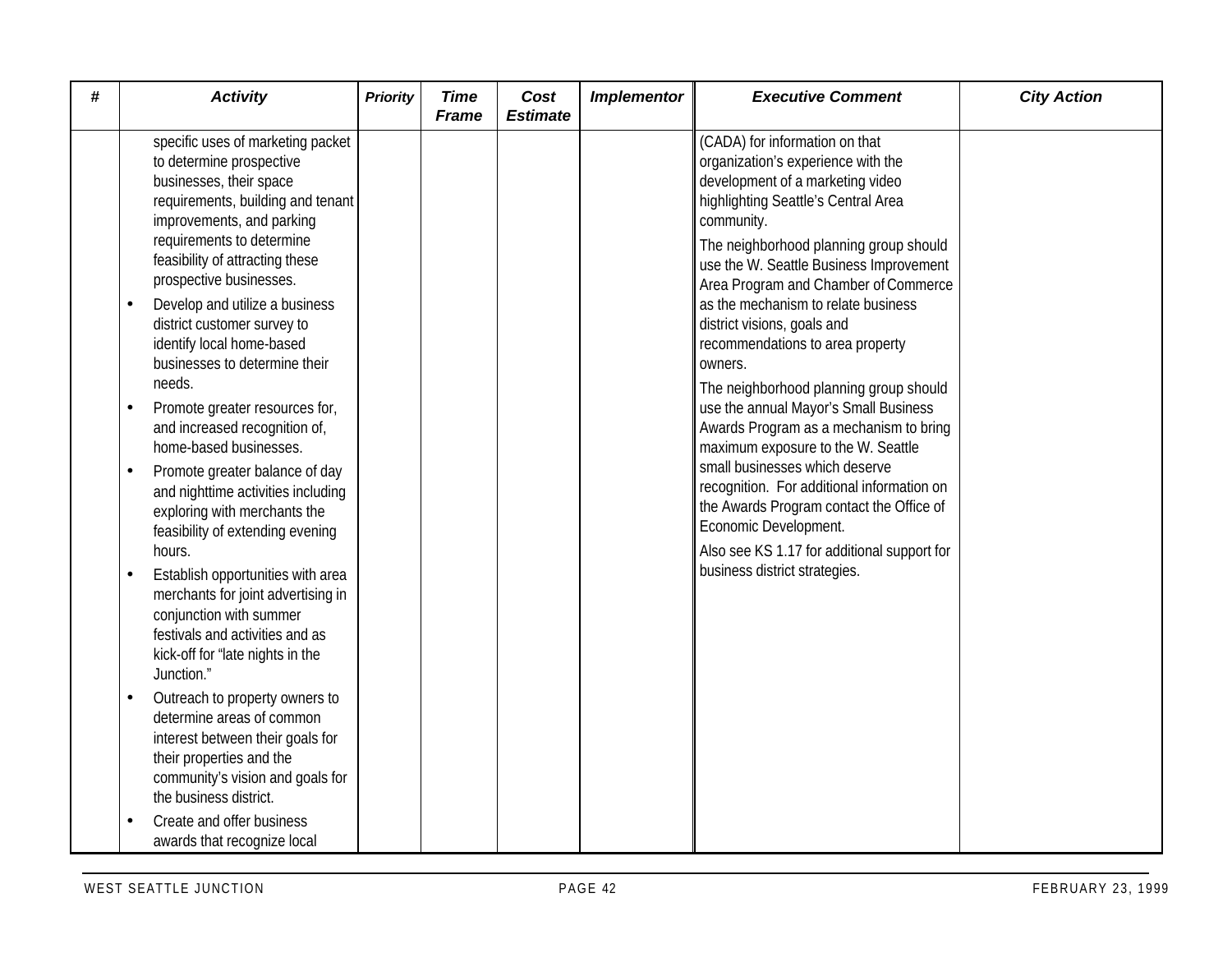| #         | <b>Activity</b>                                                                                                                                                                                                                                    | <b>Priority</b> | <b>Time</b><br><b>Frame</b>                                                                                             | Cost<br><b>Estimate</b> | <b>Implementor</b>                            | <b>Executive Comment</b>                                                                                                                                                                                                             | <b>City Action</b>                                                                                                                                                                                                                                                                                            |
|-----------|----------------------------------------------------------------------------------------------------------------------------------------------------------------------------------------------------------------------------------------------------|-----------------|-------------------------------------------------------------------------------------------------------------------------|-------------------------|-----------------------------------------------|--------------------------------------------------------------------------------------------------------------------------------------------------------------------------------------------------------------------------------------|---------------------------------------------------------------------------------------------------------------------------------------------------------------------------------------------------------------------------------------------------------------------------------------------------------------|
|           | outstanding businesses and<br>their owners who support the<br>community.<br>Work with the Chamber of<br>Commerce and BIA to increase<br>participation in area events,<br>including advertising by Junction<br>merchants and special<br>promotions. |                 |                                                                                                                         |                         |                                               |                                                                                                                                                                                                                                      |                                                                                                                                                                                                                                                                                                               |
| NT-<br>18 | Develop tools for multi-cultural<br>outreach for and participation in the<br>Arts throughout West Seattle.                                                                                                                                         | M               | $2 - 6$                                                                                                                 |                         | Community -<br>ArtsWest, FOJ<br><b>SAC</b>    | The Neighborhood Matching Fund may be<br>an appropriate source of funding for this<br>recommendation.                                                                                                                                | This is a community based<br>activity.                                                                                                                                                                                                                                                                        |
| NT-<br>19 | Investigate the feasibility of promoting<br>Arts Walks in conjunction with foot-<br>ferry.                                                                                                                                                         | M               | $1-2$                                                                                                                   |                         | Community,<br>ArtsWest - Lead                 | The Neighborhood Matching Fund may be<br>an appropriate source of funding for this<br>recommendation.                                                                                                                                | This is a community based<br>activity.                                                                                                                                                                                                                                                                        |
| NT-<br>20 | Conduct a study to determine the<br>impacts of the ArtsWest Playhouse on<br>the Junction neighborhood with a<br>baseline study to be done<br>immediately and another two years<br>out.                                                             | $\sf H$         | <b>Baseline</b><br>study<br>immediately<br>and another<br>study two<br>years after<br>Playhouse<br>begins<br>operation. |                         | Community -<br>Consultant,<br><b>ArtsWest</b> | The community may wish to specify the<br>scope of the proposed study to describe<br>the kinds of impacts that would be<br>evaluated. The Neighborhood Matching<br>Fund may be an appropriate source of<br>funding for this activity. | This is a community based<br>activity.                                                                                                                                                                                                                                                                        |
| $LT-6$    | Develop a Community Cultural Center<br>serving all of the West<br>Seattle/Duwamish area.                                                                                                                                                           |                 | Long Term                                                                                                               |                         | Community<br><b>DPR</b>                       | This recommendation needs to be<br>developed further for the City to provide<br>comment. The community should<br>describe the kinds of services and<br>programs envisioned for this "Community<br>Cultural Center."                  | This recommendation will<br>continue to be tracked through<br>the Sector Implementation<br>Plan.<br>Community centers and similar<br>community spaces have raised<br>implementation and policy<br>issues in a number of<br>neighborhood plans and has<br>been placed on the policy<br>docket for City Council |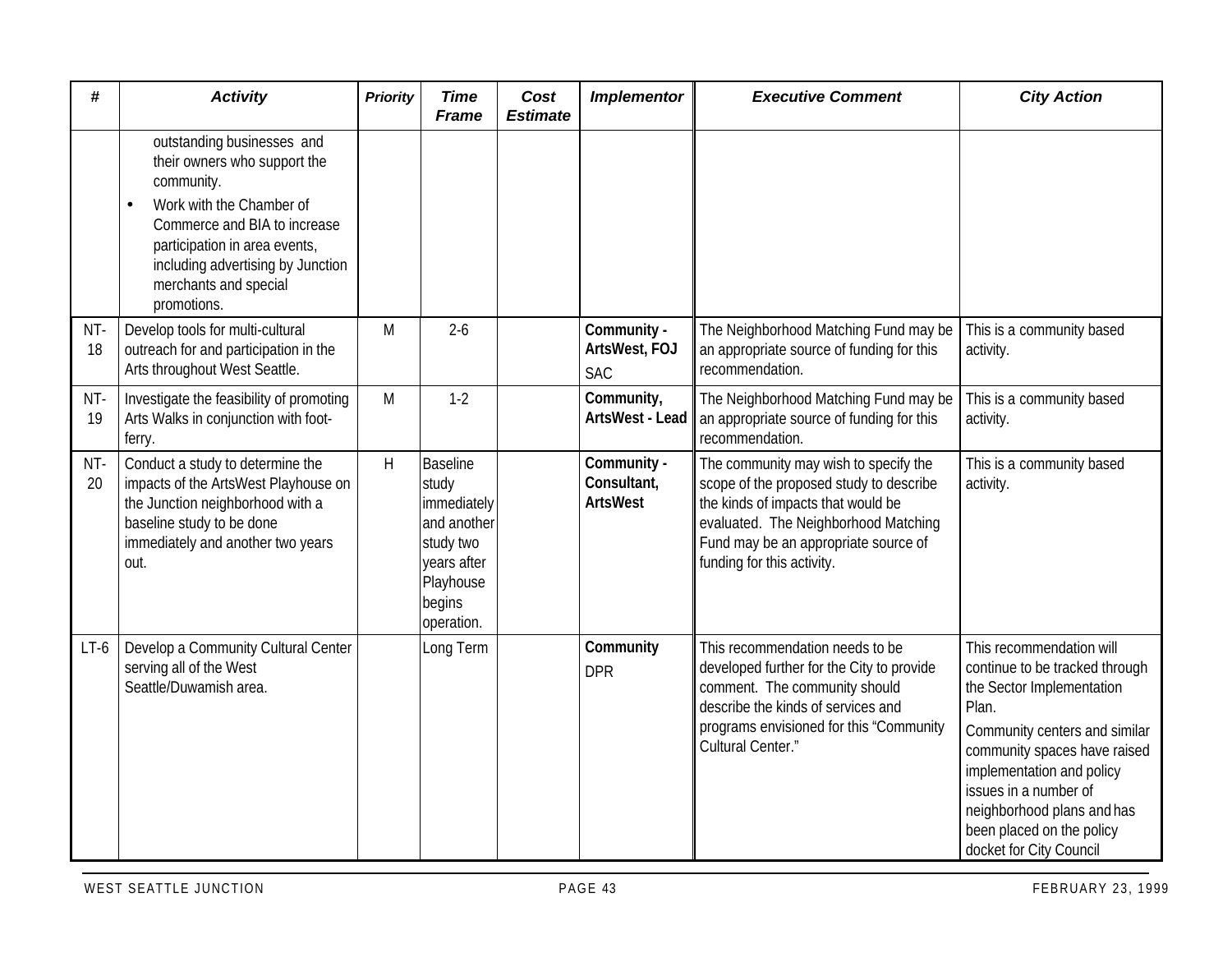| # | <b>Activity</b>                                                                                                                                                                                                                                            | <b>Priority</b> | <b>Time</b><br><b>Frame</b> | Cost<br><b>Estimate</b> | <b>Implementor</b>         | <b>Executive Comment</b>                                                                                                                                                                                                                                                                                                                                                                                                                                                                                                                                                                                                                                                                                                                                                                                                                                                                                                                                                                                   | <b>City Action</b>                                                                                                                                                                                                                                                                                                                                                           |  |  |  |  |
|---|------------------------------------------------------------------------------------------------------------------------------------------------------------------------------------------------------------------------------------------------------------|-----------------|-----------------------------|-------------------------|----------------------------|------------------------------------------------------------------------------------------------------------------------------------------------------------------------------------------------------------------------------------------------------------------------------------------------------------------------------------------------------------------------------------------------------------------------------------------------------------------------------------------------------------------------------------------------------------------------------------------------------------------------------------------------------------------------------------------------------------------------------------------------------------------------------------------------------------------------------------------------------------------------------------------------------------------------------------------------------------------------------------------------------------|------------------------------------------------------------------------------------------------------------------------------------------------------------------------------------------------------------------------------------------------------------------------------------------------------------------------------------------------------------------------------|--|--|--|--|
|   |                                                                                                                                                                                                                                                            |                 |                             |                         |                            |                                                                                                                                                                                                                                                                                                                                                                                                                                                                                                                                                                                                                                                                                                                                                                                                                                                                                                                                                                                                            | discussion. The Executive will<br>report on options and<br>recommendations to Council in<br>June 1999.                                                                                                                                                                                                                                                                       |  |  |  |  |
|   | D. Parks and Open Space                                                                                                                                                                                                                                    |                 |                             |                         |                            |                                                                                                                                                                                                                                                                                                                                                                                                                                                                                                                                                                                                                                                                                                                                                                                                                                                                                                                                                                                                            |                                                                                                                                                                                                                                                                                                                                                                              |  |  |  |  |
|   | NT-21   Add to list of capital projects outlined<br>in the Parks COMPLAN the Open<br>Space Lattice, as presented in the<br>Neighborhood Plan, as a framework<br>for future open space, pedestrian<br>links and parks improvements in the<br>Planning Area. | H               | $1 - 2$                     |                         | Community,<br>DPR, SEATRAN | DPR is reviewing the projects outlined in<br>the Open Space Lattice concept. DPR will<br>discuss the details of the proposal with the<br>community and other department and<br>include appropriate capital projects in the<br>DPR COMPLAN.<br>The neighborhood plan lists seven<br>projects as part of the "Open Space<br>Lattice" which are addressed as specific<br>recommendations in other portions of this<br>matrix. These include:<br>Pedestrian amenities, see LT-7<br>$\bullet$<br>below.<br>SCL Dakota Substation, see NT-24<br>$\bullet$<br>below.<br>Erskine Way service station and SCL<br>Dawson Substation, see NT-23<br>below.<br>Alley improvements off California Ave<br>SW, see KS-1.10 above.<br>55th Ave overlook. DPR has concerns<br>about the potential cost for this<br>overlook. The site is not on DPR<br>property, appears to have erosion/<br>slide problems, and has no parking<br>because it is located in a residential<br>area.<br>Community P-Patch, see NT-22<br>below. | In March 1999, DPR began<br>convening meetings with<br>neighborhoods to identify<br>projects for inclusion in DPR's<br>6-year COMPLAN.<br>As a part of this effort, DPR will<br>work with the West Seattle<br>Junction community and other<br>agencies to identify appropriate<br>projects in the community's<br>Open Space Lattice concept for<br>inclusion in the COMPLAN. |  |  |  |  |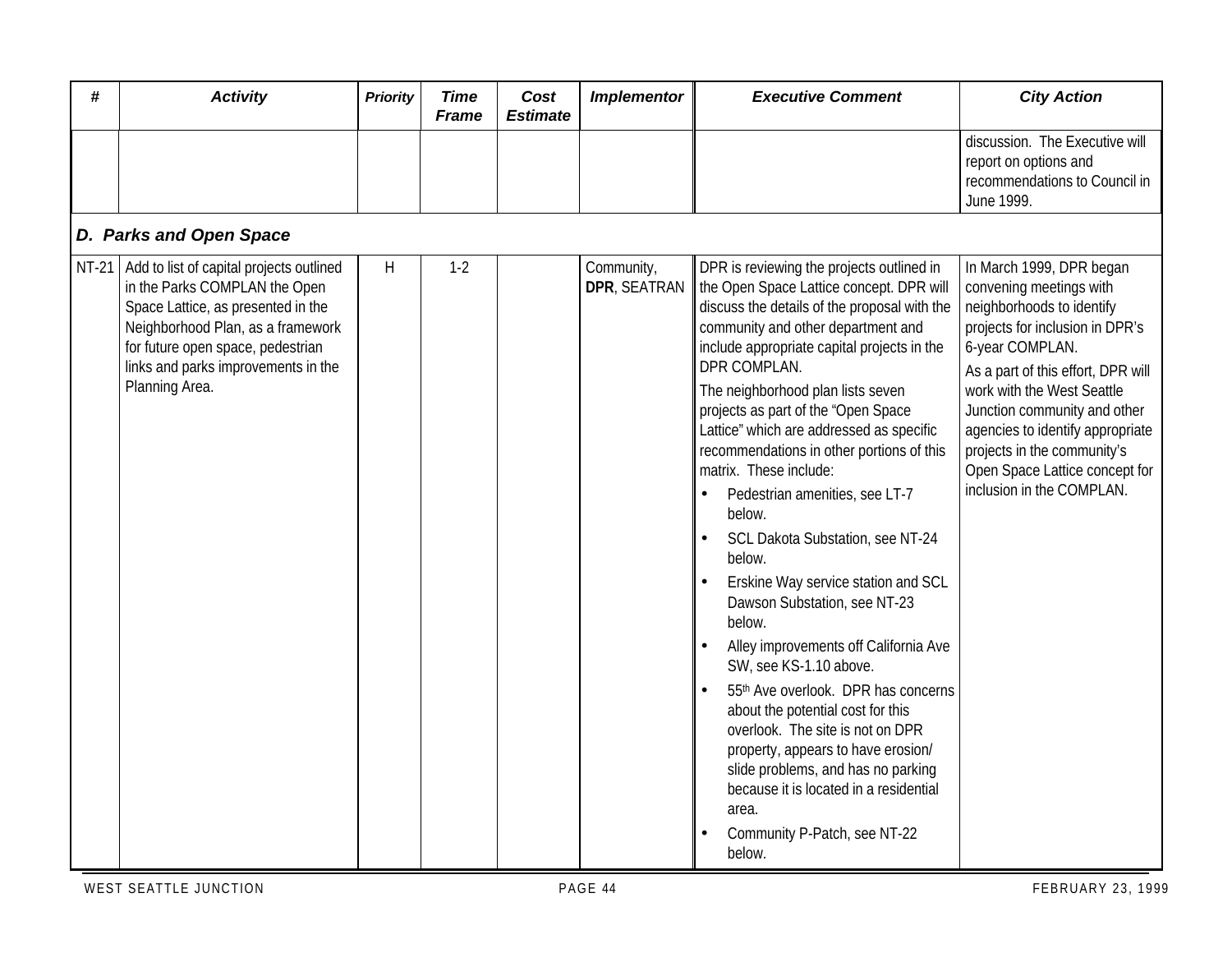| #       | <b>Activity</b>                                                                                                                                                                                                                                                                                                              | <b>Priority</b> | <b>Time</b><br><b>Frame</b> | Cost<br><b>Estimate</b> | <b>Implementor</b>                    | <b>Executive Comment</b>                                                                                                                                                                                                                                                                                                                                                                                                                                                                                                                                                                                                                                                                                                                       | <b>City Action</b>                                                                                                                                                                                                                                                                                                           |
|---------|------------------------------------------------------------------------------------------------------------------------------------------------------------------------------------------------------------------------------------------------------------------------------------------------------------------------------|-----------------|-----------------------------|-------------------------|---------------------------------------|------------------------------------------------------------------------------------------------------------------------------------------------------------------------------------------------------------------------------------------------------------------------------------------------------------------------------------------------------------------------------------------------------------------------------------------------------------------------------------------------------------------------------------------------------------------------------------------------------------------------------------------------------------------------------------------------------------------------------------------------|------------------------------------------------------------------------------------------------------------------------------------------------------------------------------------------------------------------------------------------------------------------------------------------------------------------------------|
|         |                                                                                                                                                                                                                                                                                                                              |                 |                             |                         |                                       | West Seattle Trek, see NT-26 below.                                                                                                                                                                                                                                                                                                                                                                                                                                                                                                                                                                                                                                                                                                            |                                                                                                                                                                                                                                                                                                                              |
|         | NT-22 Purchase P-Patch site. Options:<br>Privately-owned sites and/or provide<br>P-Patch at Lincoln Park Annex or<br>other available public site.                                                                                                                                                                            | H               | $2 - 4$                     |                         | Community,<br>DPR, DON                | DPR is working with the community on<br>applying for a Neighborhood Matching<br>Fund grant to completely redesign the<br>Lincoln Park Annex. The new design for<br>the site will incorporate both P-Patch and<br>other community gardening elements.                                                                                                                                                                                                                                                                                                                                                                                                                                                                                           | This recommendation is already<br>being addressed through<br>community and departmental<br>initiative.                                                                                                                                                                                                                       |
| $NT-23$ | Purchase the abandoned service<br>station at Erskine Way SW and 47th<br>Avenue SW and obtain the Dawson<br>Substation, also at Erskine and 47 <sup>th</sup> ,<br>for potential new park sites. Explore<br>possibility of connecting these two<br>parcels with open space across 47th<br>through redesign of intersections.   | H.              | $2 - 6$                     |                         | DPR,<br>Community,<br><b>SEATRAN</b>  | DPR would like to explore this further with<br>the community. DPR does not have<br>funding for acquisition of new properties.<br>There may be funding sources (such as<br>the Conservation Futures Tax and/or a<br>bond) which could provide the funding for<br>purchase. Many grants require a match<br>and funding is extremely limited. DPR's<br>Open Space program funding is already<br>committed.<br>ESD has concerns regarding the feasibility<br>of purchasing the abandoned service<br>station as this is impacted by the presence<br>or extent of petroleum contaminants.<br>SEATRAN can review and provide<br>comment on the technical feasibility of<br>connecting these parcels when the project<br>concept is further developed. | This recommendation will<br>continue to be considered as<br>funding opportunities arise,<br>however the City is concerned<br>with liability issues related to<br>petroleum contamination at<br>these sites.                                                                                                                  |
|         | NT-24 Acquire the Seattle City Light<br>substations within the planning area<br>for possible future park and/or plaza<br>space.<br>Priorities for purchasing property is as<br>follows: California Substation, surplus<br>in 2001; #2: Dawson Substation,<br>surplus in 2003; and #3: Dakota<br>Substation, surplus in 2001. | M               | $6 - 8$                     |                         | SCL, ESD,<br>Community,<br><b>DPR</b> | Following the prescribed City property<br>disposal process, SCL will notify ESD<br>when the California, Dawson, and Dakota<br>substations are no longer needed. The<br>California and Dakota Substations are<br>expected to be scheduled for surplus in<br>2001, while the Dawson Substation is<br>expected to be scheduled for surplus in<br>2003. The City will work with interested<br>neighborhood groups to evaluate and                                                                                                                                                                                                                                                                                                                  | This recommendation will<br>continue to be considered as<br>the sites becomes available and<br>funding sources are identified.<br>City Light is exploring<br>alternatives to the purchase of<br>abandoned substations by the<br>general fund that will make<br>these properties available to the<br>community for open space |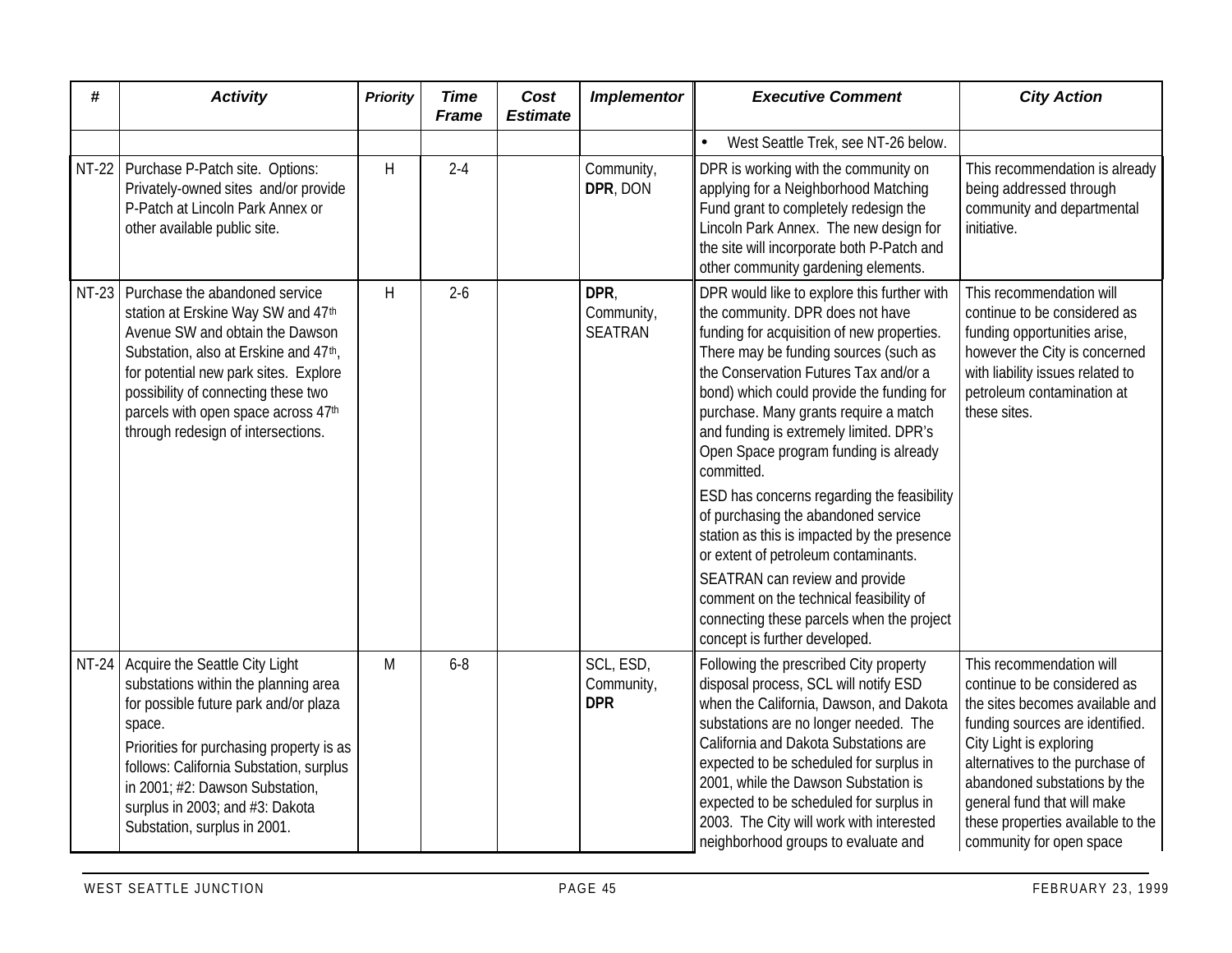| #     | <b>Activity</b>                                                                                                                                                                                                                | <b>Priority</b> | <b>Time</b><br><b>Frame</b> | Cost<br><b>Estimate</b> | <b>Implementor</b>           | <b>Executive Comment</b>                                                                                                                                                                                                                                                                                                                                                                                                                                                                                                                                                                                       | <b>City Action</b>                                                                                                                                                                                                                                                                                                                              |
|-------|--------------------------------------------------------------------------------------------------------------------------------------------------------------------------------------------------------------------------------|-----------------|-----------------------------|-------------------------|------------------------------|----------------------------------------------------------------------------------------------------------------------------------------------------------------------------------------------------------------------------------------------------------------------------------------------------------------------------------------------------------------------------------------------------------------------------------------------------------------------------------------------------------------------------------------------------------------------------------------------------------------|-------------------------------------------------------------------------------------------------------------------------------------------------------------------------------------------------------------------------------------------------------------------------------------------------------------------------------------------------|
|       |                                                                                                                                                                                                                                |                 |                             |                         |                              | make recommendations on the disposition<br>of the property while trying to fulfill<br>neighborhood goals as a high priority.<br>As these opportunities arise, DPR will<br>work with the community to identify<br>funding sources for acquisition and<br>development. DPR does not have funding<br>for acquisition of new properties. There<br>may be funding sources (such as the<br>Conservation Futures Tax and/or a bond)<br>which could provide the funding for<br>purchase. Many grants require a match<br>and funding is extremely limited. DPR's<br>Open Space program funding is already<br>committed. | purposes.                                                                                                                                                                                                                                                                                                                                       |
|       | NT-25   Designate and sign specific alleys as<br>non-motorized transportation routes<br>compatible with continued vehicular<br>use.                                                                                            |                 | $6 - 8$                     |                         | Community,<br><b>SEATRAN</b> | SEATRAN has significant concerns that<br>this concept would promote pedestrian<br>and bike crossings at unusual mid-block<br>locations that would create a safety<br>problem. SEATRAN would not support<br>this kind of design.<br>However, the idea of making these alleys<br>more pedestrian-friendly, with the goal of<br>improving access to California Ave and the<br>business district, may have merit; although<br>it raises important issues such as retaining<br>the alleys' function for vehicle access,<br>commercial-related loading, and utility<br>access. See also KS-1.10 above.               | The issues surrounding alley<br>uses will be added to the policy<br>docket. The Executive will<br>analyze how alleys can be<br>integrated into the streetscape,<br>internal circulation and<br>residential and business needs<br>of the neighborhood and<br>present their analysis and<br>recommendations to Council in<br>second quarter 2000. |
| NT-26 | Work with other West Seattle<br>neighborhoods, as part of West<br>Seattle-wide transportation access<br>planning, to create the "West Seattle<br>Trek or Circuit," a pedestrian- and<br>bicyclist-oriented circumnavigation of | M               | $5 - 8$                     |                         | Community,<br><b>SEATRAN</b> | A number of projects, including the Harbor<br>Bridges project and Harbor Avenue<br>reconstruction, are underway to create a<br>continuous pedestrian and bike connection<br>along the Duwamish River from the King<br>County/City limit to Alki. These projects                                                                                                                                                                                                                                                                                                                                                | This recommendation is being<br>addressed by current City<br>programs and projects. For<br>specific concerns regarding<br>missing linkages in the City's<br>bicycle guide, SEATRAN's                                                                                                                                                            |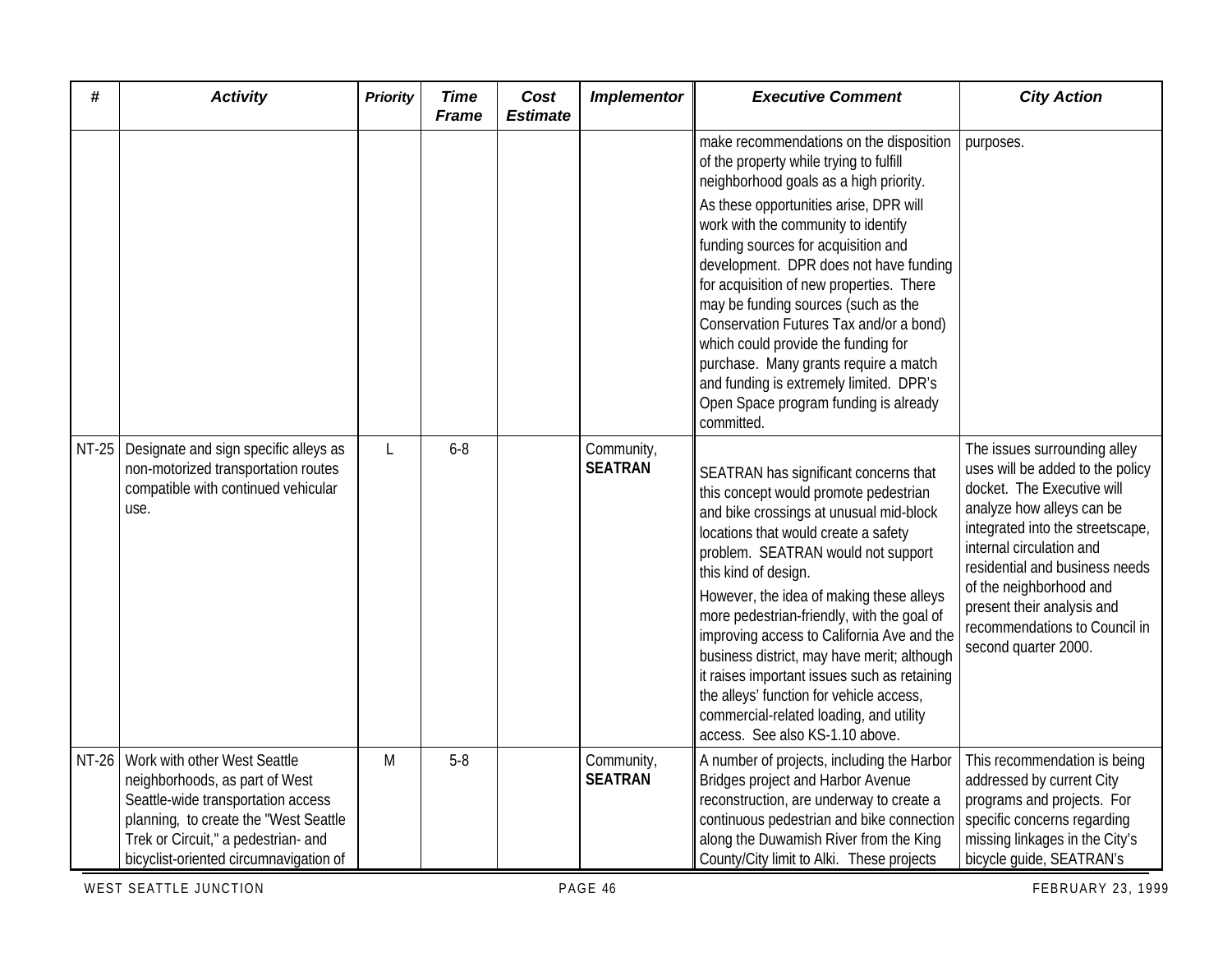| #      | <b>Activity</b>                                                                                                                                                                                                                                                                                                                            | <b>Priority</b> | <b>Time</b><br><b>Frame</b> | Cost<br><b>Estimate</b> | <b>Implementor</b>          | <b>Executive Comment</b>                                                                                                                                                                                                                                                                                                                                                                                                                                                                                                                                                                                                                                                                                                                                                                                                                                                                                                                                                                                                                                                                                                                                                                                                                                                                                                                              | <b>City Action</b>                                                                                                                                     |
|--------|--------------------------------------------------------------------------------------------------------------------------------------------------------------------------------------------------------------------------------------------------------------------------------------------------------------------------------------------|-----------------|-----------------------------|-------------------------|-----------------------------|-------------------------------------------------------------------------------------------------------------------------------------------------------------------------------------------------------------------------------------------------------------------------------------------------------------------------------------------------------------------------------------------------------------------------------------------------------------------------------------------------------------------------------------------------------------------------------------------------------------------------------------------------------------------------------------------------------------------------------------------------------------------------------------------------------------------------------------------------------------------------------------------------------------------------------------------------------------------------------------------------------------------------------------------------------------------------------------------------------------------------------------------------------------------------------------------------------------------------------------------------------------------------------------------------------------------------------------------------------|--------------------------------------------------------------------------------------------------------------------------------------------------------|
|        | the West Seattle peninsula from Alki<br>Beach to Lincoln Park, potentially via<br>Beach Drive SW, Fauntleroy Way<br>SW, SW Avalon Way, Harbor Avenue<br>SW and Alki Avenue SW and<br>including linkages to greenbelt areas<br>within and near Westwood-Highland<br>Park and Delridge Planning areas and<br>the Marine View Drive corridor. |                 |                             |                         |                             | will be completed by the end of 2000.<br>Once these remaining sections of the<br>Duwamish-Alki Trail system are in place,<br>this trail system will be among the best in<br>all of Seattle, making it possible to bicycle<br>off-street from the 1st Ave South Bridge all<br>the way to the lighthouse at Alki Point.<br>While there are no other bike trails<br>(specifically meaning a bicycle facility in a<br>separate right of way) planned for West<br>Seattle - largely because there are no<br>other suitable corridors available -<br>SEATRAN frequently revises and<br>sometimes adds new on-street bike routes<br>to the City's bicycling guide map. A new<br>version of the map due out this summer<br>will include some revisions recommended<br>through the neighborhood plans.<br>Regarding the "West Seattle Trek or<br>Circuit," if the goal of the community is in<br>providing bike routes that loop around and<br>connect key destinations/attractions in<br>West Seattle, that can more or less be<br>accomplished by following existing routes<br>on the City's bicycle guide. However, if<br>there are gaps between locations the<br>community would like to connect, the<br>SEATRAN Bicycle Program will gladly<br>work with the neighborhoods in evaluating<br>route recommendations that would<br>eliminate missing pieces. | Bicycle Program is available to<br>work on evaluating route<br>recommendations proposed by<br>the neighborhood.                                        |
| $LT-7$ | Create the "Open Space Lattice," a<br>system of open spaces and "green<br>streets trails" that provide open<br>space, parks, and safe, aesthetic<br>pedestrian links throughout the                                                                                                                                                        |                 | Long Term                   |                         | Community<br><b>SEATRAN</b> | As a concept for providing better<br>pedestrian links between neighborhood<br>resources, the City encourages the<br>community to detail the kinds of pedestrian<br>improvements envisioned for these streets                                                                                                                                                                                                                                                                                                                                                                                                                                                                                                                                                                                                                                                                                                                                                                                                                                                                                                                                                                                                                                                                                                                                          | The community will need to<br>take the lead in describing the<br>kinds of pedestrian<br>improvements envisioned for<br>these streets and to prioritize |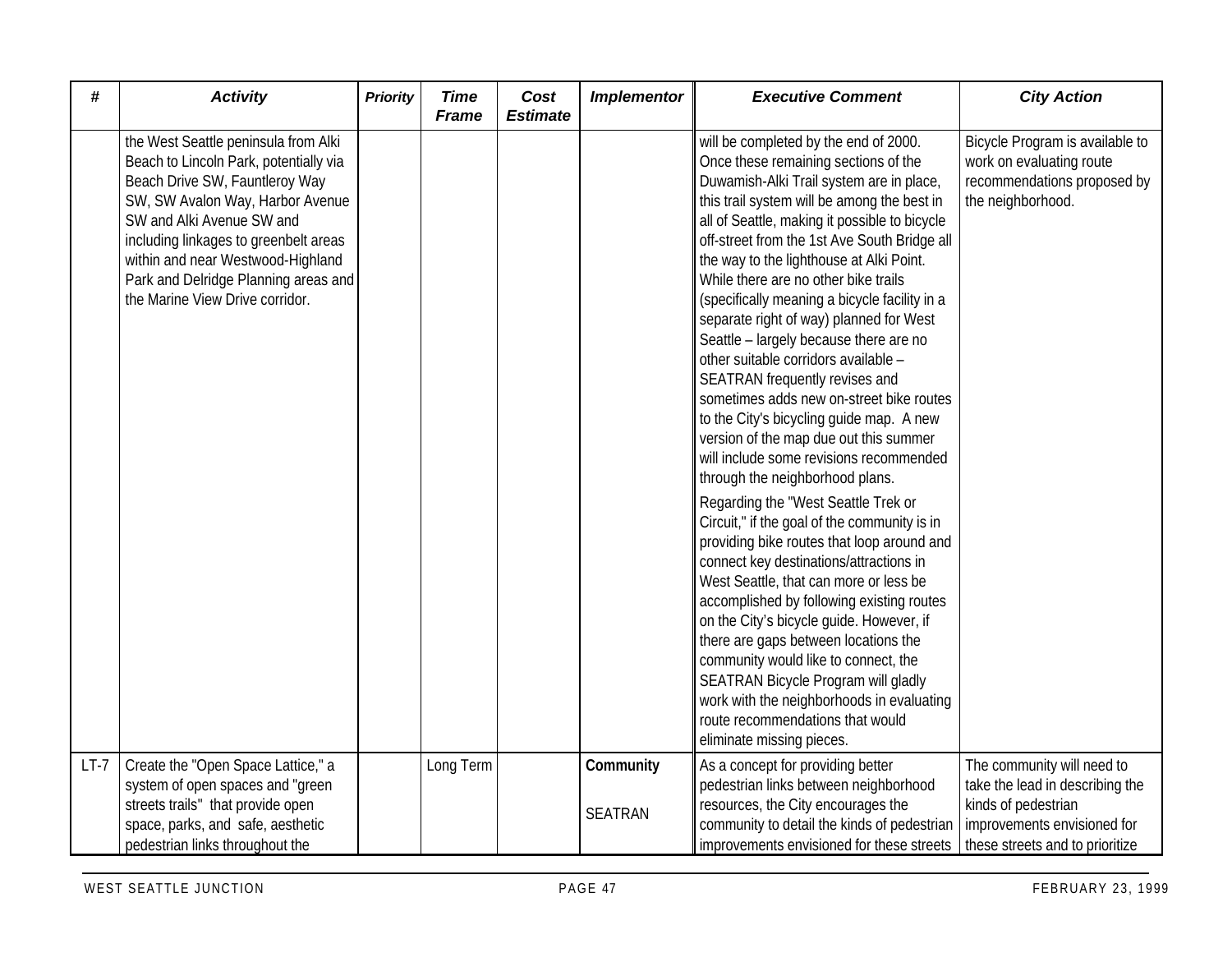| #      | <b>Activity</b>                                                                                                                                                            | <b>Priority</b> | <b>Time</b><br><b>Frame</b> | Cost<br><b>Estimate</b> | <b>Implementor</b>      | <b>Executive Comment</b>                                                                                                                                                                                                                                                                                                                                                                                                                                                                                                                                                                                                                                                                                                                                                                                                                                                                                                         | <b>City Action</b>                                                                                                                                                                                                                                                                |
|--------|----------------------------------------------------------------------------------------------------------------------------------------------------------------------------|-----------------|-----------------------------|-------------------------|-------------------------|----------------------------------------------------------------------------------------------------------------------------------------------------------------------------------------------------------------------------------------------------------------------------------------------------------------------------------------------------------------------------------------------------------------------------------------------------------------------------------------------------------------------------------------------------------------------------------------------------------------------------------------------------------------------------------------------------------------------------------------------------------------------------------------------------------------------------------------------------------------------------------------------------------------------------------|-----------------------------------------------------------------------------------------------------------------------------------------------------------------------------------------------------------------------------------------------------------------------------------|
|        | neighborhood through the systematic<br>implementation of the Open Space<br>Lattice Plan. Focus street tree<br>planting and revegetation on the<br>elements of the Lattice. |                 |                             |                         |                         | and to prioritize streets to present these<br>ideas to SEATRAN for review and<br>feedback. The purpose of this review<br>would be to check the safety and<br>operational aspects of these ideas, and to<br>alert SEATRAN staff to the kind of<br>improvements the neighborhood is<br>seeking. This will enable staff to provide<br>quidance on how to proceed in pursuing<br>ideas that seemed feasible.<br>The term "Green Streets" has specific<br>design implications and is a designation<br>under the Comprehensive Plan.<br>Descriptions of the four types of Green<br>Streets are provided in the DCLU<br>Director's Rule 11-93/SED Director's Rule<br>93-4. The use of this term may cause<br>confusion and may not fully represent the<br>community's vision in this<br>recommendation.<br>For response to specific "Open Space<br>Lattice" projects proposed in the<br>neighborhood's plan, please see NT-21<br>above. | streets for further review by<br>SEATRAN.<br>This recommendation will<br>continue to be prioritized<br>through the Sector<br>Implementation Plan.<br>For response to specific "Open<br>Space Lattice" projects<br>proposed in the neighborhood's<br>plan, please see NT-21 above. |
| $LT-8$ | Create a neighborhood trails map and<br>install effective signage to highlight<br>the "green street" routes and "Open<br>Space Lattice."                                   |                 | Long Term                   |                         | Community<br><b>DPR</b> | See LT-7.                                                                                                                                                                                                                                                                                                                                                                                                                                                                                                                                                                                                                                                                                                                                                                                                                                                                                                                        | See LT-7.                                                                                                                                                                                                                                                                         |
|        | <b>E. Human Development and Public Safety</b>                                                                                                                              |                 |                             |                         |                         |                                                                                                                                                                                                                                                                                                                                                                                                                                                                                                                                                                                                                                                                                                                                                                                                                                                                                                                                  |                                                                                                                                                                                                                                                                                   |
| NT-27  | Work with other West Seattle<br>neighborhoods and agencies to<br>develop a Human Services Provider<br>Information Network that would result                                | M               | $2 - 3$                     |                         | Community,<br>HSD, SPO  | HSD supports the development of a<br>Human Services Provider Information<br>Network that would result in an expanded<br>referral information system being provided                                                                                                                                                                                                                                                                                                                                                                                                                                                                                                                                                                                                                                                                                                                                                               | The community should take the<br>lead on this recommendation<br>with support from HSD and<br>SPO as appropriate. The                                                                                                                                                              |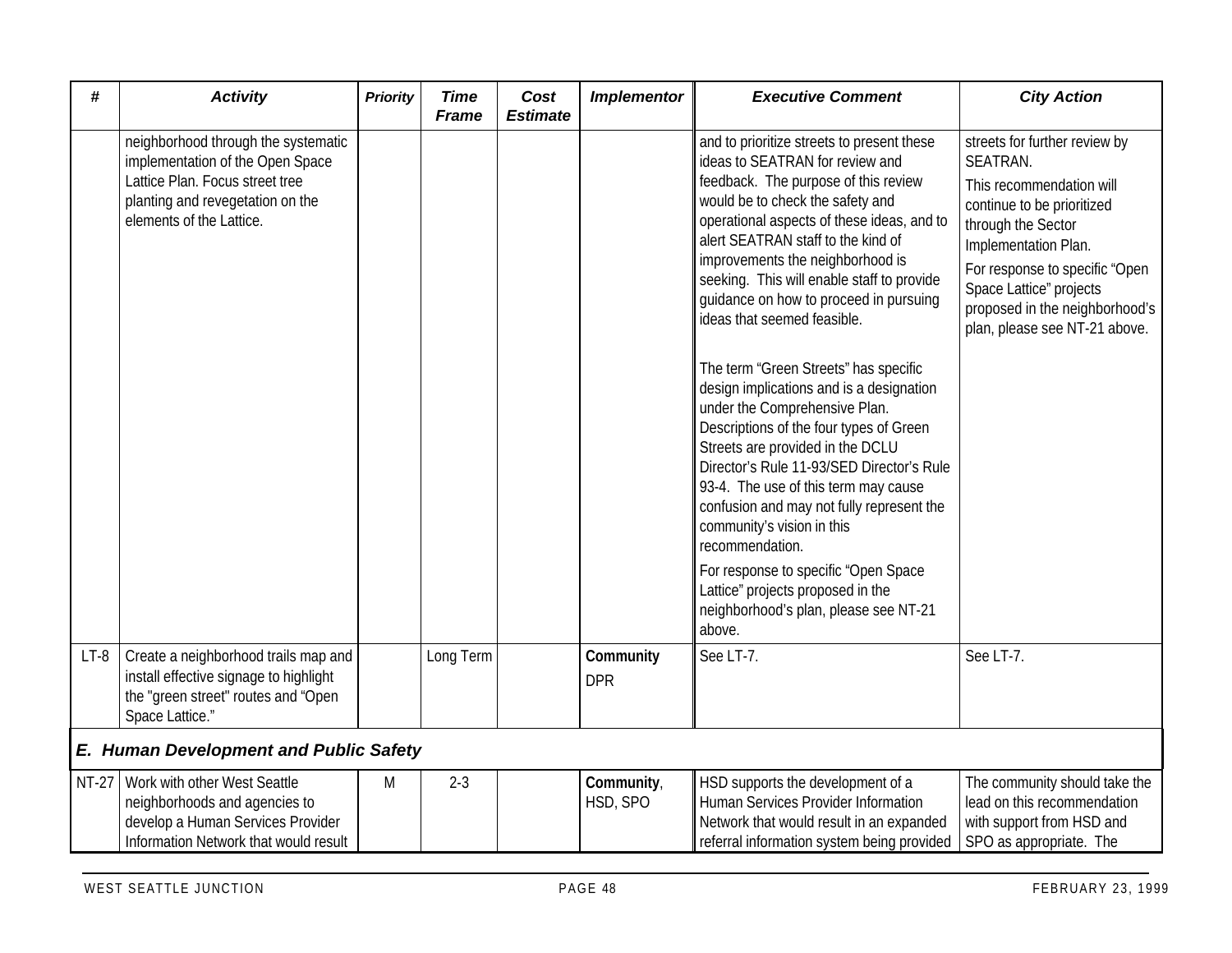| #            | <b>Activity</b>                                                                                                                                                                                                                                                                     | <b>Priority</b> | <b>Time</b><br><b>Frame</b> | Cost<br><b>Estimate</b> | <b>Implementor</b>       | <b>Executive Comment</b>                                                                                                                                                                                                                                                                                                                                                                                                                                                                                                                                                                                                                                                                                                                                                                                                                                                                                                                                                            | <b>City Action</b>                                                                                                                                                                                                                                        |
|--------------|-------------------------------------------------------------------------------------------------------------------------------------------------------------------------------------------------------------------------------------------------------------------------------------|-----------------|-----------------------------|-------------------------|--------------------------|-------------------------------------------------------------------------------------------------------------------------------------------------------------------------------------------------------------------------------------------------------------------------------------------------------------------------------------------------------------------------------------------------------------------------------------------------------------------------------------------------------------------------------------------------------------------------------------------------------------------------------------------------------------------------------------------------------------------------------------------------------------------------------------------------------------------------------------------------------------------------------------------------------------------------------------------------------------------------------------|-----------------------------------------------------------------------------------------------------------------------------------------------------------------------------------------------------------------------------------------------------------|
|              | in more knowledgeable referral<br>information being provided to the<br>consumer of human services.                                                                                                                                                                                  |                 |                             |                         |                          | to the consumers of human services. The<br>Seattle Human Services Coalition and/or<br>Crisis Center may be able to provide<br>technical assistance, if funding is provided<br>Other resources for the neighborhood<br>include: Sound Connections, a non-profit<br>organization that is currently implementing<br>technical/computer assistance to non-<br>profits and is located in the same offices<br>as the Seattle Human Services Coalition;<br>and Crisis Clinic which has developed an<br>inventory of health and human service<br>providers in Seattle/King County entitled<br>"Where to Turn."<br>SPO is beginning capacity building work<br>with human service providers to<br>strengthen community based<br>organizations' stability and improve the<br>quality of services delivered. As a part of<br>this effort, SPO will be working to help the<br>community provide "one stop" resource<br>referrals and information, and could help<br>support this recommendation. | Executive does not have<br>funding to provide ongoing staff<br>support. However, the<br>Executive will meet with the<br>community and assist in<br>identifying next steps needed to<br>implement this activity.                                           |
| <b>NT-28</b> | Develop a multi-faceted set of<br>communication/public outreach tools<br>to better serve clients and increase<br>knowledge of available services.<br>Tools may include: WEB page, written<br>flyers, non-written communications/<br>announcements, public service<br>announcements. | M               | $2 - 6$                     |                         | Community,<br>HSD, SPO   | The City supports the community in<br>pursuing this recommendation. See NT-<br>27 above.                                                                                                                                                                                                                                                                                                                                                                                                                                                                                                                                                                                                                                                                                                                                                                                                                                                                                            | This is a community based<br>activity The Executive does not<br>have funding to provide ongoing<br>staff support. However, the<br>Executive will meet with the<br>community and assist in<br>identifying next steps needed to<br>implement this activity. |
| NT-29        | Complete a West Seattle inventory,<br>needs assessment and human<br>development strategic plan to guide<br>service delivery and funding over the<br>next 20 years.                                                                                                                  | M               | $2 - 6$                     | \$15,000                | Community,<br><b>HSD</b> | HSD can provide some staff support for<br>this activity, but lacks resources to take<br>the lead.                                                                                                                                                                                                                                                                                                                                                                                                                                                                                                                                                                                                                                                                                                                                                                                                                                                                                   | The community should take the<br>lead on this activity with support<br>from HSD as appropriate. The<br>Executive does not have<br>funding to provide ongoing staff                                                                                        |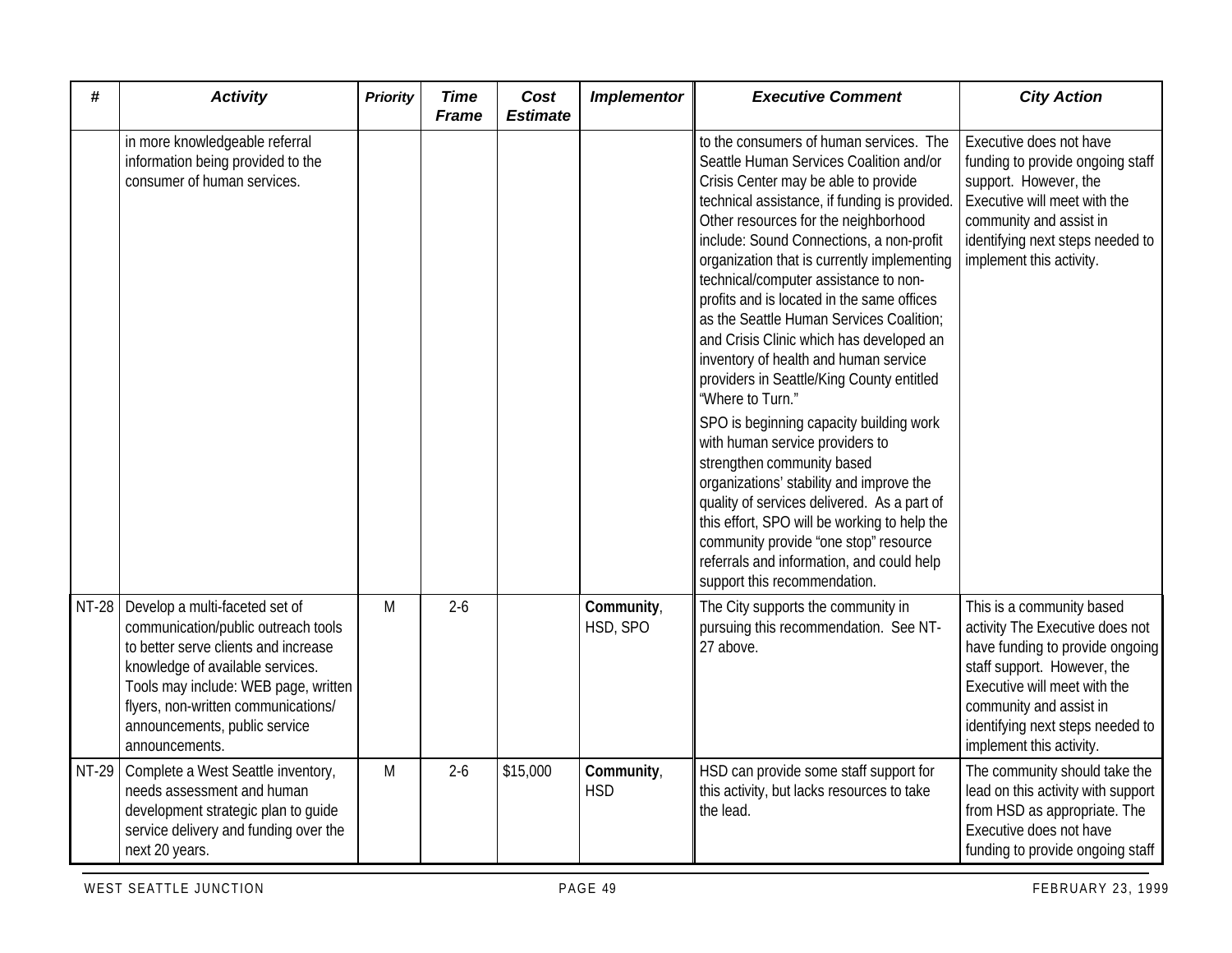| #            | <b>Activity</b>                                                                                                                                                                                                                                                                                                                                                                                                                  | <b>Priority</b> | <b>Time</b><br><b>Frame</b> | Cost<br><b>Estimate</b> | <b>Implementor</b>                                              | <b>Executive Comment</b>                                                                                                                                                                                                                                                                                                                                                                                                                                                          | <b>City Action</b>                                                                                                                                                                       |
|--------------|----------------------------------------------------------------------------------------------------------------------------------------------------------------------------------------------------------------------------------------------------------------------------------------------------------------------------------------------------------------------------------------------------------------------------------|-----------------|-----------------------------|-------------------------|-----------------------------------------------------------------|-----------------------------------------------------------------------------------------------------------------------------------------------------------------------------------------------------------------------------------------------------------------------------------------------------------------------------------------------------------------------------------------------------------------------------------------------------------------------------------|------------------------------------------------------------------------------------------------------------------------------------------------------------------------------------------|
|              |                                                                                                                                                                                                                                                                                                                                                                                                                                  |                 |                             |                         |                                                                 |                                                                                                                                                                                                                                                                                                                                                                                                                                                                                   | support. However, the<br>Executive will meet with the<br>community and assist in<br>identifying next steps needed to<br>implement this activity.                                         |
|              | NT-30   Establish a Police Precinct in West<br>Seattle.                                                                                                                                                                                                                                                                                                                                                                          |                 |                             |                         | SPD<br><b>ESD</b>                                               | SPD recognizes the community's desire<br>for a new police precinct and supports<br>working with the neighborhood on this<br>issue. ESD is beginning work on property<br>acquisition and precinct design issues,<br>and is seeking funding for establishing a<br>Southwest Precinct.                                                                                                                                                                                               | This recommendation is already<br>being addressed through<br>department initiative.                                                                                                      |
| <b>NT-31</b> | Twice yearly, distribute a Crime<br>Prevention Newsletter specific to the<br>West Seattle Junction Planning area<br>stakeholders that would teach people<br>about Crime Prevention Through<br>Environmental Design (CPTED) and<br>other concepts they can use around<br>their home and business. The<br>newsletter should be written by the<br>Friends of the Junction, in<br>cooperation with the Seattle Police<br>Department. | M               | $2 - 4$                     |                         | Community,<br>SPD - Crime<br>Prevention, Anti-<br>Crime Council | SPD's Community Crime Prevention<br>Section currently produces a crime<br>prevention newsletter on a quarterly basis<br>which is distributed through the Block<br>Watch network. Crime Prevention would<br>be willing to work with the community on<br>the development of a newsletter specific to<br>the neighborhood.                                                                                                                                                           | The community will need to<br>take the lead on this activity<br>with support from SPD - Crime<br>Prevention, as appropriate.                                                             |
| NT-32        | Develop a program of special patrols<br>that target specific issues expressed<br>by neighborhood residents and<br>businesses.                                                                                                                                                                                                                                                                                                    | M               | $3 - 5$                     |                         | SPD,<br>Community                                               | Though SPD would support any added<br>resources to address such problem<br>issues, such a recommendation would<br>require additional budgeted staff. The<br>South Precinct currently relies on patrol<br>officers conducting emphasis patrols, the<br>Precinct's Anti-Crime Team, the Special<br>Patrol Unit, the Traffic Section, and the<br>Gang Unit to address neighborhood<br>issues. For example, SPD already<br>conduct emphasis patrols on Fauntleroy<br>SW for speeding. | At this time, the City lacks the<br>resources to implement this<br>recommendation beyond<br>existing patrols/programs.<br>NATS may be able to assist<br>with specific problem locations. |